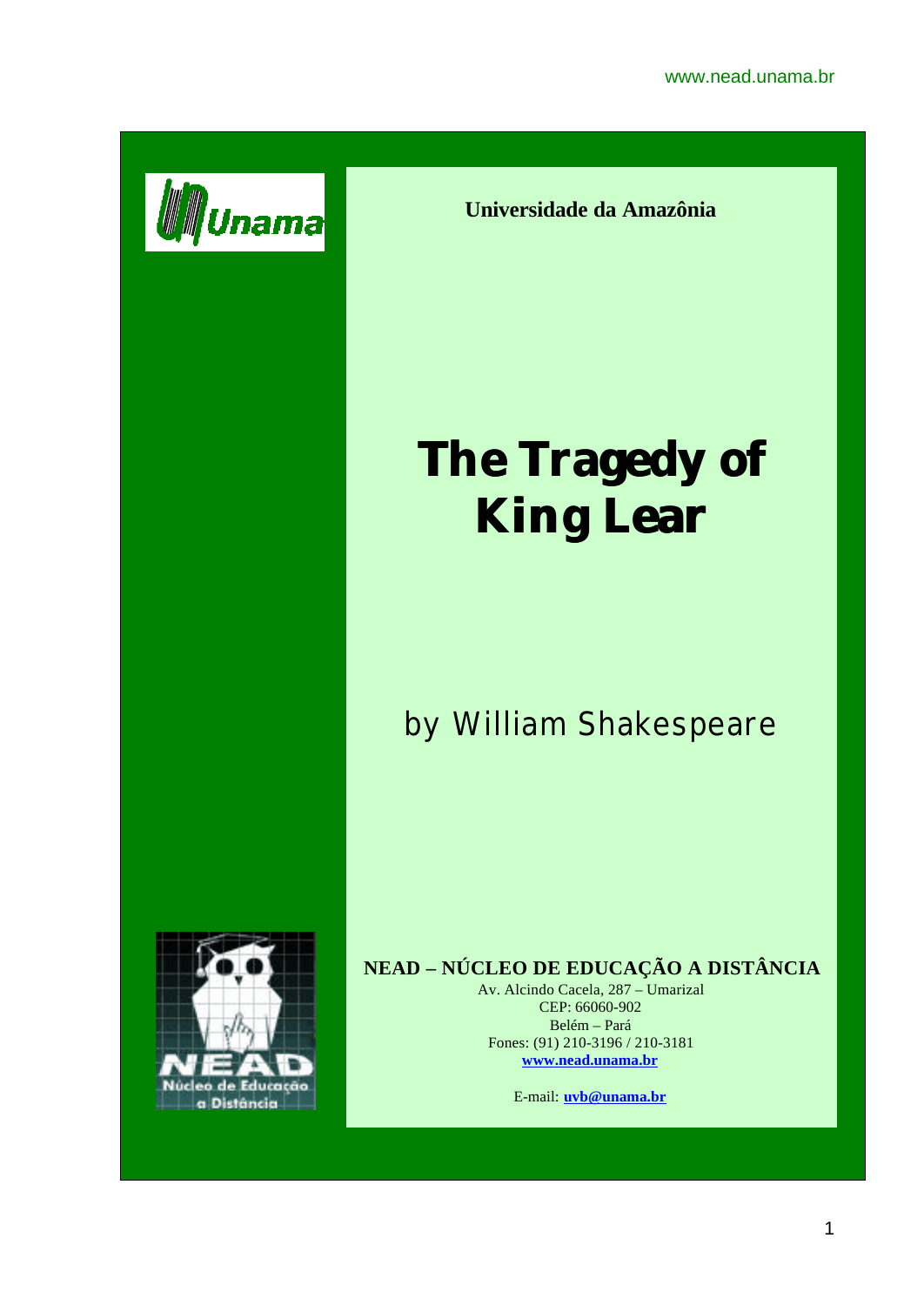### **THE TRAGEDY OF KING LEAR**

by William Shakespeare **1606**

Dramatis Personae

 Lear, King of Britain. King of France. Duke of Burgundy. Duke of Cornwall. Duke of Albany. Earl of Kent. Earl of Gloucester. Edgar, son of Gloucester. Edmund, bastard son to Gloucester. Curan, a courtier. Old Man, tenant to Gloucester. Doctor. Lear's Fool. Oswald, steward to Goneril. A Captain under Edmund's command. Gentlemen. A Herald. Servants to Cornwall.

 Goneril, daughter to Lear. Regan, daughter to Lear. Cordelia, daughter to Lear.

Knights attending on Lear, Officers, Messengers, Soldiers, Attendants.

SCENE: — Britain.

ACT I. Scene I. [King Lear's Palace.]

(Enter Kent, Gloucester, and Edmund. [Kent and Glouceste converse. Edmund stands back.])

**Kent**.— I thought the King had more affected the Duke of Albany than Cornwall. **Glou**.— It did always seem so to us; but now, in the division of the kingdom, it appears not which of the Dukes he values most, for equalities are so weigh'd that Curiosity in neither can make choice of either's moiety.

**Kent**.— Is not this your son, my lord?

**Glou**.— His breeding, sir, hath been at my charge. I have so often blush'd to acknowledge him that now I am braz'd to't. **Kent**.— I cannot conceive you.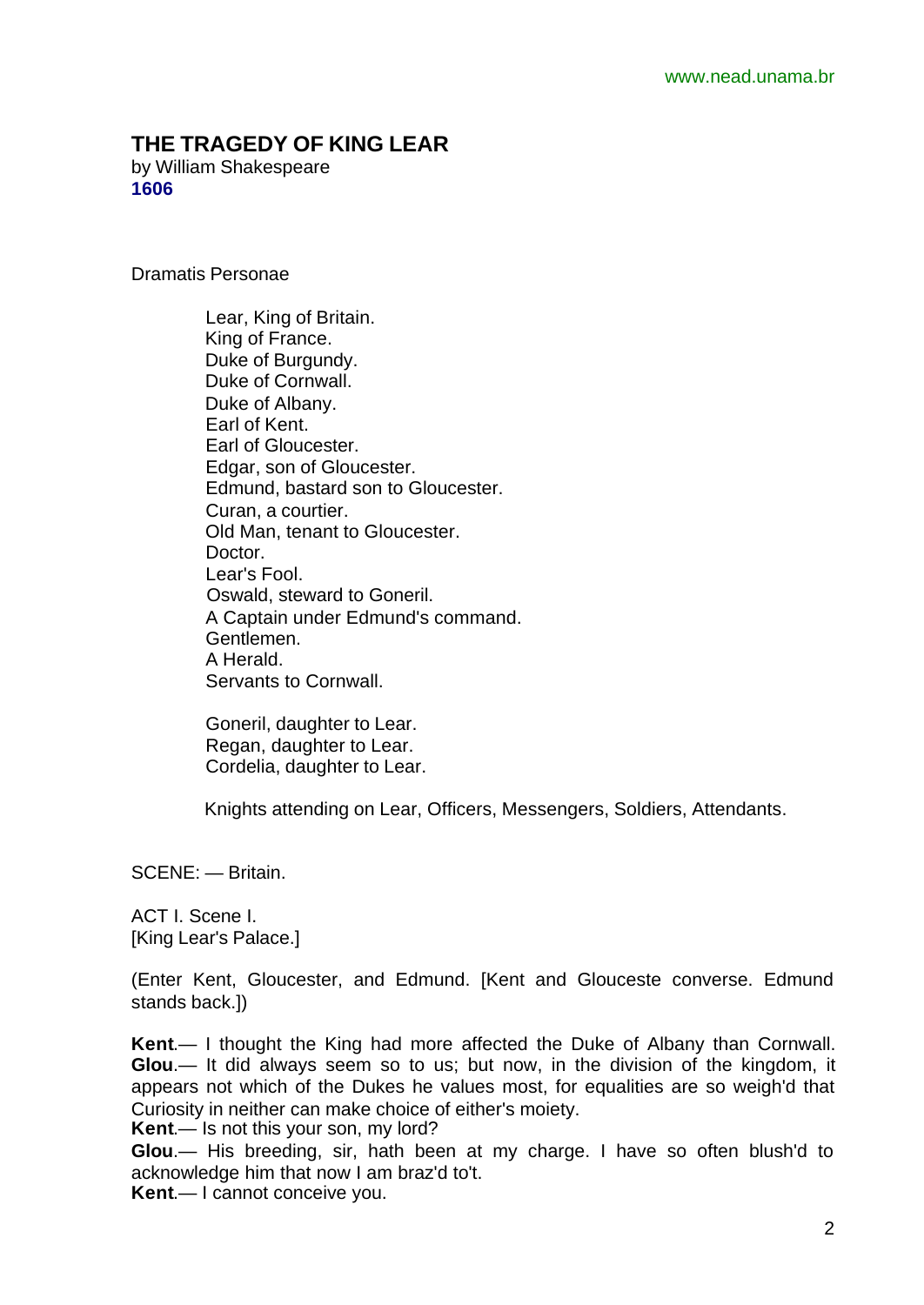**Glou**.— Sir, this young fellow's mother could; whereupon she grew round-womb'd, and had indeed, sir, a son for her cradle ere she had a husband for her bed. Do you smell a fault?

**Kent**.— I cannot wish the fault undone, the issue of it being so proper.

**Glou**.— But I have, sir, a son by order of law, some year elder than this, who yet is no dearer in my account. Though this knave came something saucily into the world before he was sent for, yet was his mother fair, there was good sport at his making, and the whoreson must be acknowledged. Do you know this noble Gentleman, Edmund?

**Edm**. [comes forward] — No, my lord.

**Glou**.— My Lord of Kent. Remember him hereafter as my honourable friend.

**Edm**.— My services to your lordship.

**Kent**.— I must love you, and sue to know you better.

**Edm**.— Sir, I shall study deserving.

**Glou**.— He hath been out nine years, and away he shall again. Sound a sennet. The King is coming.

(Enter one bearing a coronet; then Lear; then the Dukes of Albany and Cornwall; next, Goneril, Regan, Cordelia, with Followers.)

**Lear**.— Attend the lords of France and Burgundy, Gloucester.

**Glou**.— I shall, my liege.

(Exeunt [Gloucester and Edmund].)

**Lear**.— Meantime we shall express our darker purpose. Give me the map there. Know we have divided In three our kingdom; and 'tis our fast intent to shake all cares and business from our age, conferring them on younger strengths while we unburthen'd crawl toward death. Our son of Cornwall, and you, our no less loving son of Albany, we have this hour a constant will to publish our daughters' several dowers, that future strife May be prevented now. The princes, France and Burgundy, great rivals in our youngest daughter's love, long in our court have made their amorous sojourn, and here are to be answer'd. Tell me, my daughters (Since now we will divest us both of rule, Interest of territory, cares of state), which of you shall we say doth love us most? That we our largest bounty may extend where nature doth with merit challenge. Goneril, our eldest-born, speak first.

**Gon**.— Sir, I love you more than words can wield the matter; Dearer than eyesight, space, and liberty; Beyond what can be valued, rich or rare; no less than life, with grace, health, beauty, honour; as much as child e'er lov'd, or father found; a love that makes breath poor, and speech unable. Beyond all manner of so much I love you. **Cor**. [aside] — What shall Cordelia speak? Love, and be silent.

**Lear**.— Of all these bounds, even from this line to this, with shadowy forests and with champains rich'd, with plenteous rivers and wide-skirted meads, we make thee lady. To thine and Albany's issue be this perpetual. What says our second daughter, our dearest Regan, wife to Cornwall? Speak.

**Reg**.— Sir, I am made of the selfsame metal that my sister is, and prize me at her worth. In my true heart I find she names my very deed of love; only she comes too short, that I profess myself an enemy to all other joys which the most precious square of sense possesses, and find I am alone felicitate In your dear Highness' love.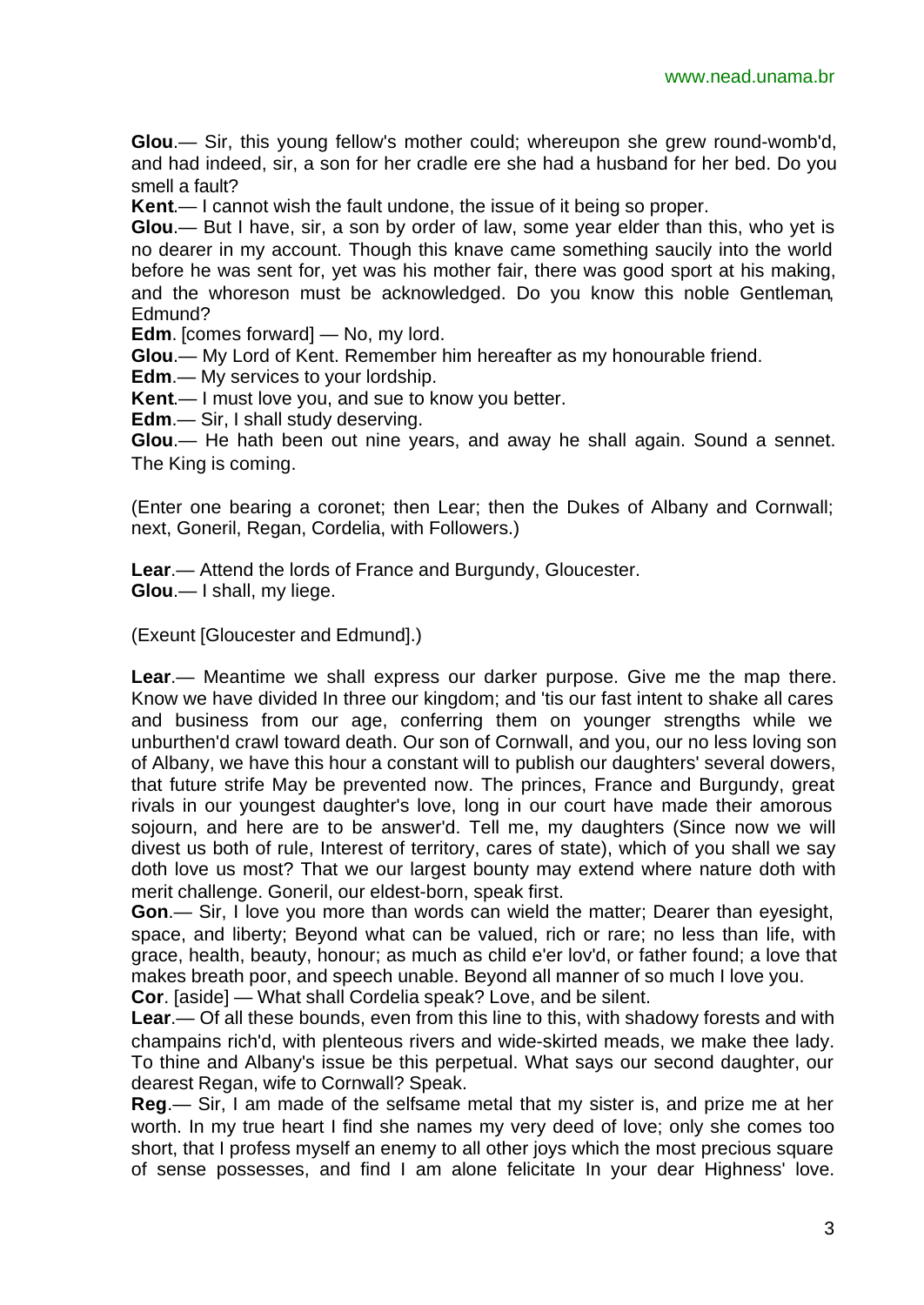**Cor**. [aside] — Then poor Cordelia! And yet not so; since I am sure my love's more richer than my tongue.

**Lear**.— To thee and thine hereditary ever Remain this ample third of our fair kingdom, no less in space, validity, and pleasure than that conferr'd on Goneril. Now, our joy, although the last, not least; to whose young love the vines of France and milk of Burgundy strive to be interest; what can you say to draw a third more opulent than your sisters? Speak.

**Cor**.— Nothing, my lord.

**Lear**.— Nothing?

**Cor**.— Nothing.

**Lear**.— Nothing can come of nothing. Speak again.

**Cor**.— Unhappy that I am, I cannot heave my heart into my mouth. I love your Majesty according to my bond; no more nor less.

**Lear**.— How, how, Cordelia? Mend your speech a little, lest it may mar your fortunes. **Cor**.— Good my lord, you have begot me, bred me, lov'd me; I return those duties back as are right fit, Obey you, love you, and most honour you. Why have my sisters husbands, if they say they love you all? Haply, when I shall wed, that lord whose hand must take my plight shall carry Half my love with him, half my care and duty. sure I shall never marry like my sisters, to love my father all.

**Lear**.— But goes thy heart with this?

**Cor**.— Ay, good my lord.

**Lear**.— So young, and so untender?

**Cor**.— So young, my lord, and true.

**Lear.**— Let it be so! thy truth then be thy dower! For, by the sacred radiance of the sun, the mysteries of Hecate and the night; by all the operation of the orbs from whom we do exist and cease to be; here I disclaim all my paternal care, Propinquity and property of blood, and as a stranger to my heart and me Hold thee from this for ever. The barbarous Scythian, or he that makes his generation messes to gorge his appetite, shall to my bosom be as well neighbour'd, pitied, and reliev'd, as thou my sometime daughter.

**Kent**.— Good my liege.

**Lear**.— Peace, Kent! Come not between the dragon and his wrath. I lov'd her most, and thought to set my rest on her kind nursery. Hence and avoid my sight!. So be my grave my peace as here I give her father's heart from her! Call France! Who stirs? Call Burgundy! Cornwall and Albany, with my two daughters' dowers digest this third; let pride, which she calls plainness, marry her.I do invest you jointly in my power, Preeminence, and all the large effects That troop with majesty. Ourself, by monthly course, with reservation of an hundred knights, by you to be sustain'd, shall our abode make with you by due turns. Only we still retain the name, and all th' additions to a king. The sway, revenue, execution of the rest, Beloved sons, be yours; which to confirm, this coronet part betwixt you.

**Kent**.— Royal Lear, whom I have ever honour'd as my king, Lov'd as my father, as my master follow'd, as my great patron thought on in my prayers.

**Lear**.– The bow is bent and drawn; make from the shaft.

**Kent**.— Let it fall rather, though the fork invade the region of my heart! Be Kent unmannerly when Lear is mad. What wouldst thou do, old man? Think'st thou that duty shall have dread to speak when power to flattery bows? To plainness honour's bound when majesty falls to folly. Reverse thy doom; and in thy best consideration check this hideous rashness. Answer my life my judgment, thy youngest daughter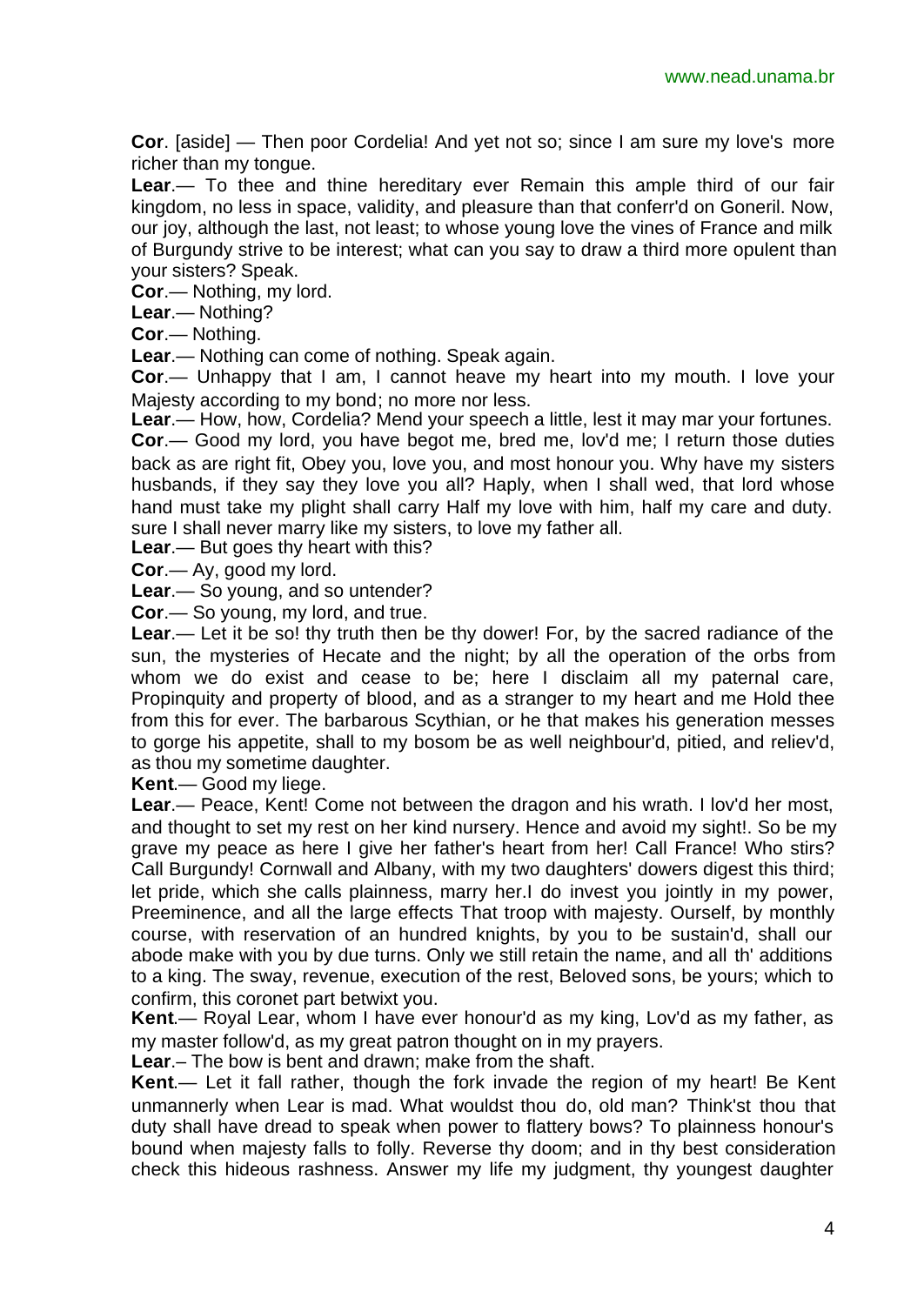does not love thee least, nor are those empty-hearted whose low sound reverbs no hollowness.

**Lear**.— Kent, on thy life, no more!

**Kent**.— My life I never held but as a pawn to wage against thine enemies; nor fear to lose it, thy safety being the motive.

**Lear**.— Out of my sight!

**Kent**.— See better, Lear, and let me still remain the true blank of thine eye.

**Lear**.— Now by Apollo.

**Kent**.— Now by Apollo, King, thou swear'st thy gods in vain.

**Lear**.— O vassal! miscreant! [Lays his hand on his sword.]

**Alb**.— Corn. Dear sir, forbear!

**Kent**.— Do! Kill thy physician, and the fee bestow upon the foul disease. Revoke thy gift, or, whilst I can vent clamour from my throat, I'll tell thee thou dost evil.

**Lear**.— Hear me, recreant! On thine allegiance, hear me! Since thou hast sought to make us break our vow. Which we durst never yet and with strain'd pride to come between our sentence and our power, which nor our nature nor our place can bear, our potency made good, take thy reward. Five days we do allot thee for provision to shield thee from diseases of the world, and on the sixth to turn thy hated back upon our kingdom. If, on the tenth day following, thy banish'd trunk be found in our dominions, the moment is thy death. Away! By Jupiter, this shall not be revok'd.

**Kent**.— Fare thee well, King. Since thus thou wilt appear, Freedom lives hence, and banishment is here. [To Cordelia] The gods to their dear shelter take thee, maid, that justly think'st and hast most rightly said! [To Regan and Goneril] And your large speeches may your deeds approve, that good effects may spring from words of love. thus Kent, O princes, bids you all adieu; he'll shape his old course in a country new.

(Exit.)

Flourish. Enter Gloucester, with France and Burgundy; Attendants.

**Glou**.— Here's France and Burgundy, my noble lord.

**Lear**.— My Lord of Burgundy, we first address toward you, who with this king Hath rivall'd for our daughter. What in the least will you require in present dower with her, or cease your quest of love?

**Bur**.— Most royal Majesty, I crave no more than hath your Highness offer'd, nor will you tender less.

**Lear**.— Right noble Burgundy, when she was dear to us, we did hold her so; but now her price is fall'n. Sir, there she stands. If aught within that little seeming substance, or all of it, with our displeasure piec'd, and nothing more, may fitly like your Grace, she's there, and she is yours.

**Bur**.— I know no answer.

**Lear**.— Will you, with those infirmities she owes, unfriended, new adopted to our hate, Dow'r'd with our Curse, and stranger'd with our oath, take her, or leave her? **Bur**.— Pardon me, royal sir. Election makes not up on such conditions.

**Lear**.— Then leave her, sir; for, by the pow'r that made me, I tell you all her wealth. [To France] For you, great King, I would not from your love make such a stray to match you where I hate; therefore beseech you T' avert your liking a more worthier way than on a wretch whom nature is asham'd Almost t' acknowledge hers.

**France**.— This is most strange, that she that even but now was your best object, the argument of your praise, balm of your age, most best, most dearest, should in this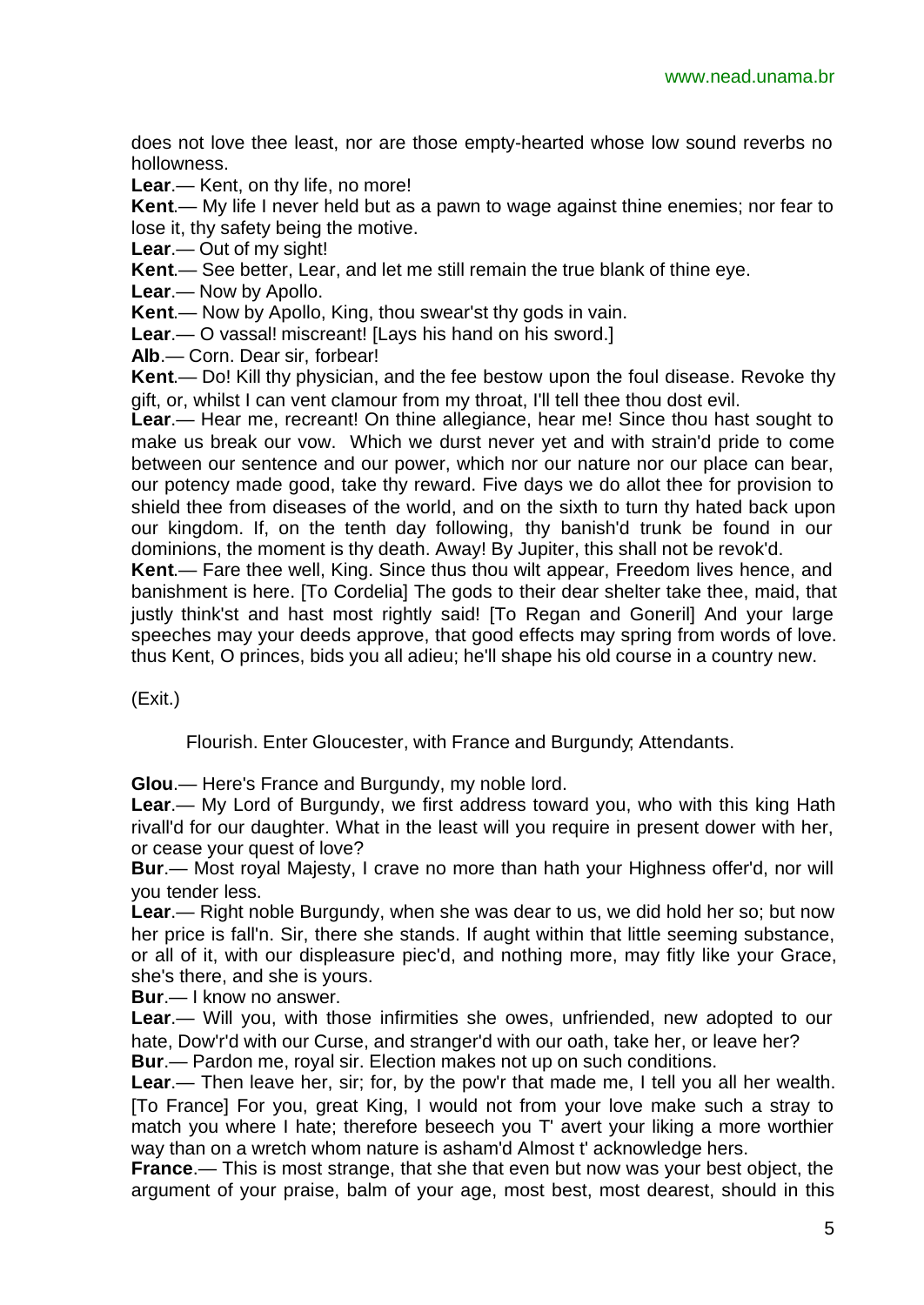trice of time commit a thing so monstrous to dismantle so many folds of favour. Sure her offence must be of such unnatural degree that monsters it, or your fore-vouch'd affection Fall'n into taint; which to believe of her must be a faith that reason without miracle should never plant in me.

**Cor**.— I yet beseech your Majesty, If for I want that glib and oily art to speak and purpose not, since what I well intend, I'll do't before I speak that you make known It is no vicious blot, murther, or foulness, no unchaste action or dishonoured step, that hath depriv'd me of your grace and favour; but even for want of that for which I am richer. A still-soliciting eye, and such a tongue as I am glad I have not, though not to have it Hath lost me in your liking.

**Lear**.— Better thou Hadst not been born than not t' have pleas'd me better.

**France**.— Is it but this a tardiness in nature which often leaves the history unspoke that it intends to do? My Lord of Burgundy, what say you to the lady? Love's not love when it is mingled with regards that stands aloof from th' entire point. Will you have her? She is herself a dowry.

**Bur**.— Royal Lear, give but that portion which yourself propos'd, and here I take Cordelia by the hand, Duchess of Burgundy.

**Lear**.— Nothing! I have sworn; I am firm.

**Bur**.— I am sorry then you have so lost a father that you must lose a husband.

**Cor**.— Peace be with Burgundy! Since that respects of fortune are his love, I shall not be his wife.

**France**.— Fairest Cordelia, that art most rich, being poor; most choice, forsaken; and most lov'd, despis'd! Thee and thy virtues here I seize upon. Be it lawful I take up what's cast away. Gods, gods! tis strange that from their cold'st neglect my love should kindle to inflam'd respect. Thy dow'rless daughter, King, thrown to my chance, Is queen of us, of ours, and our fair France.not all the dukes in wat'rish Burgundy can buy this unpriz'd precious maid of me. Bid them farewell, Cordelia, though unkind. Thou losest here, a better where to find.

**Lear**.— Thou hast her, France; let her be thine; for we have no such daughter, nor shall ever see that face of hers again. Therefore be gone without our grace, our love, our benison. Come, noble Burgundy.

(Flourish. Exeunt Lear, Burgundy, [Cornwall, Albany, Gloucester, and Attendants].)

**France**.— Bid farewell to your sisters.

**Cor**.— The jewels of our father, with wash'd eyes Cordelia leaves you. I know you what you are; and, like a sister, am most loath to call your faults as they are nam'd. Use well our father. To your professed bosoms I commit him; but yet, alas, stood I within his grace, I would prefer him to a better place! So farewell to you both.

**Gon**.— Prescribe not us our duties.

**Reg**.— Let your study be to content your lord, who hath receiv'd you st fortune's alms. You have obedience scanted, and well are worth the want that you have wanted.

**Cor**.— Time shall unfold what plighted cunning hides. Who cover faults, at last shame them derides. Well may you prosper!

**France**.— Come, my fair Cordelia.

(Exeunt France and Cordelia.)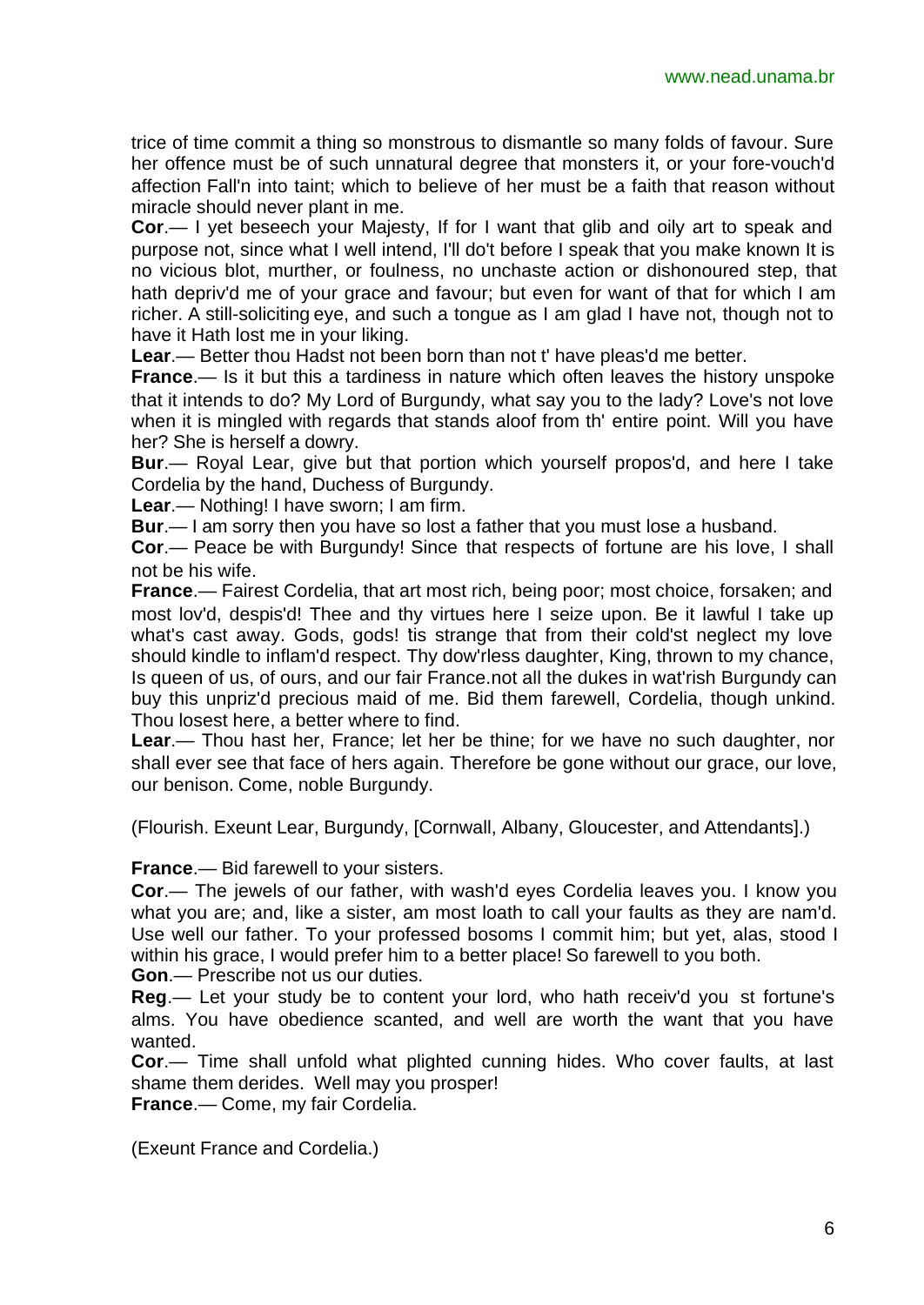**Gon**.— Sister, it is not little I have to say of what most nearly appertains to us both. I think our father will hence to-night.

**Reg**.— That's most certain, and with you; next month with us.

**Gon**.— You see how full of changes his age is. The observation we have made of it hath not been little. He always lov'd our sister most, and with what poor judgment he hath now cast her off appears too grossly.

**Reg**.— 'Tis the infirmity of his age; yet he hath ever but slenderly known himself.

**Gon**.— The best and soundest of his time hath been but rash; then must we look to receive from his age, not alone the imperfections of long-ingraffed condition, but therewithal the unruly waywardness that infirm and choleric years bring with them.

**Reg**.— Such unconstant starts are we like to have from him as this of Kent's banishment.

**Gon**.— There is further compliment of leave-taking between France and him. Pray you let's hit together. If our father carry authority with such dispositions as he bears, this last surrender of will but offend us.

**Reg**.— We shall further think on't.

**Gon**.— We must do something, and i' th' heat.

(Exeunt.)

Scene II. The Earl of Gloucester's Castle.

(Enter [Edmund the] Bastard solus, [with a letter].)

**Edm**.— Thou, Nature, art my goddess; to thy law my services are bound. Wherefore should I Stand in the plague of custom, and permit the Curiosity of nations to deprive me, for that I am some twelve or fourteen moonshines Lag of a brother? Why bastard? wherefore base? When my dimensions are as well compact, my mind as generous, and my shape as true, as honest madam's issue? Why brand they us with base? with baseness? bastardy? base, base? Who, in the lusty stealth of nature, take more composition and fierce quality than doth, within a dull, stale, tired bed, go to th' creating a whole tribe of fops got 'tween asleep and wake? Well then, Legitimate Edgar, I must have your land. Our father's love is to the bastard Edmund as to th' legitimate. Fine word 'legitimate'! Well, my legitimate, if this letter speed, and my invention thrive, Edmund the base shall top th' legitimate. I grow; I prosper. Now, gods, stand up for bastards!

(Enter Gloucester.)

**Glou**.— Kent banish'd thus? And France in choler parted? And the King gone tonight? subscrib'd his pow'r? Confin'd to exhibition? All this done upon the gad? Edmund, how now? What news?

**Edm**.— So please your lordship, none. [Puts up the letter.]

**Glou**.— Why so earnestly seek you to put up that letter?

**Edm**.— I know no news, my lord.

**Glou**.— What paper were you reading?

**Edm**.— Nothing, my lord.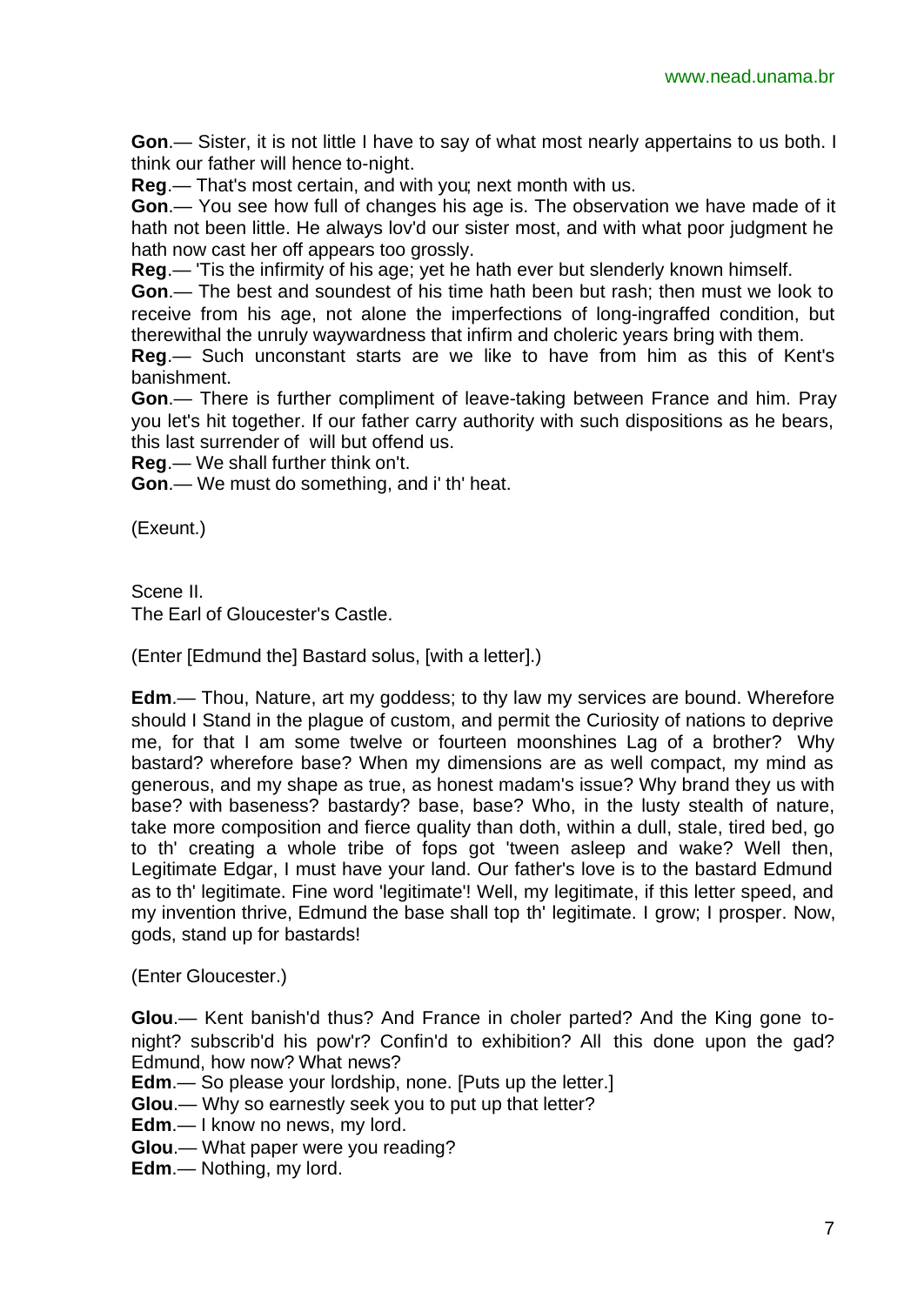**Glou**.— No? What needed then that terrible dispatch of it into your pocket? The quality of nothing hath not such need to hide itself. Let's see. Come, if it be nothing, I shall not need spectacles.

**Edm**.— I beseech you, sir, pardon me. It is a letter from my brother that I have not all o'er-read; and for so much as I have perus'd, I find it not fit for your o'erlooking.

**Glou**.— Give me the letter, sir.

**Edm**.— I shall offend, either to detain or give it. The contents, as in part I understand them, are to blame.

**Glou**.— Let's see, let's see!

**Edm**.— I hope, for my brother's justification, he wrote this but as an essay or taste of my virtue.

**Glou**. (reads) — 'This policy and reverence of age makes the world bitter to the best of our times; keeps our fortunes from us till our oldness cannot relish them. I begin to find an idle and fond bondage in the oppression of aged tyranny, who sways, not as it hath power, but as it is suffer'd. Come to me, that of this I may speak more. If our father would sleep till I wak'd him, you should enjoy half his revenue for ever, and live the beloved of your brother, 'Edgar.' Hum! Conspiracy? 'Sleep till I wak'd him, you should enjoy half his revenue.' My son Edgar! Had he a hand to write this? a heart and brain to breed it in? When came this to you? Who brought it?

**Edm**.— It was not brought me, my lord: there's the cunning of it. I found it thrown in at the casement of my closet.

**Glou**.— You know the character to be your brother's?

**Edm**.— If the matter were good, my lord, I durst swear it were his; but in respect of that, I would fain think it were not.

**Glou**.— It is his.

**Edm**.— It is his hand, my lord; but I hope his heart is not in the contents.

**Glou**.— Hath he never before sounded you in this business?

**Edm**.— Never, my lord. But I have heard him oft maintain it to be fit that, sons at perfect age, and fathers declining, the father should be as ward to the son, and the son manage his revenue.

**Glou**.— O villain, villain! His very opinion in the letter! Abhorred villain! Unnatural, detested, brutish villain! worse than brutish! Go, sirrah, seek him. I'll apprehend him. Abominable villain! Where is he?

**Edm**.— I do not well know, my lord. If it shall please you to suspend your indignation against my brother till you can derive from him better testimony of his intent, you should run a certain course; where, if you violently proceed against him, mistaking his purpose, it would make a great gap in your own honour and shake in pieces the heart of his obedience. I dare pawn down my life for him that he hath writ this to feel my affection to your honour, and to no other pretence of danger.

**Glou**.— Think you so?

**Edm**.— If your honour judge it meet, I will place you where you shall hear us confer of this and by an auricular assurance have your satisfaction, and that without any further delay than this very evening.

**Glou**.— He cannot be such a monster.

**Edm**.— Nor is not, sure.

**Glou**.— To his father, that so tenderly and entirely loves him. Heaven and earth! Edmund, seek him out; wind me into him, I pray you; frame the business after your own wisdom. I would unstate myself to be in a due resolution.

**Edm**.— I will seek him, sir, presently; convey the business as I shall find means, and acquaint you withal.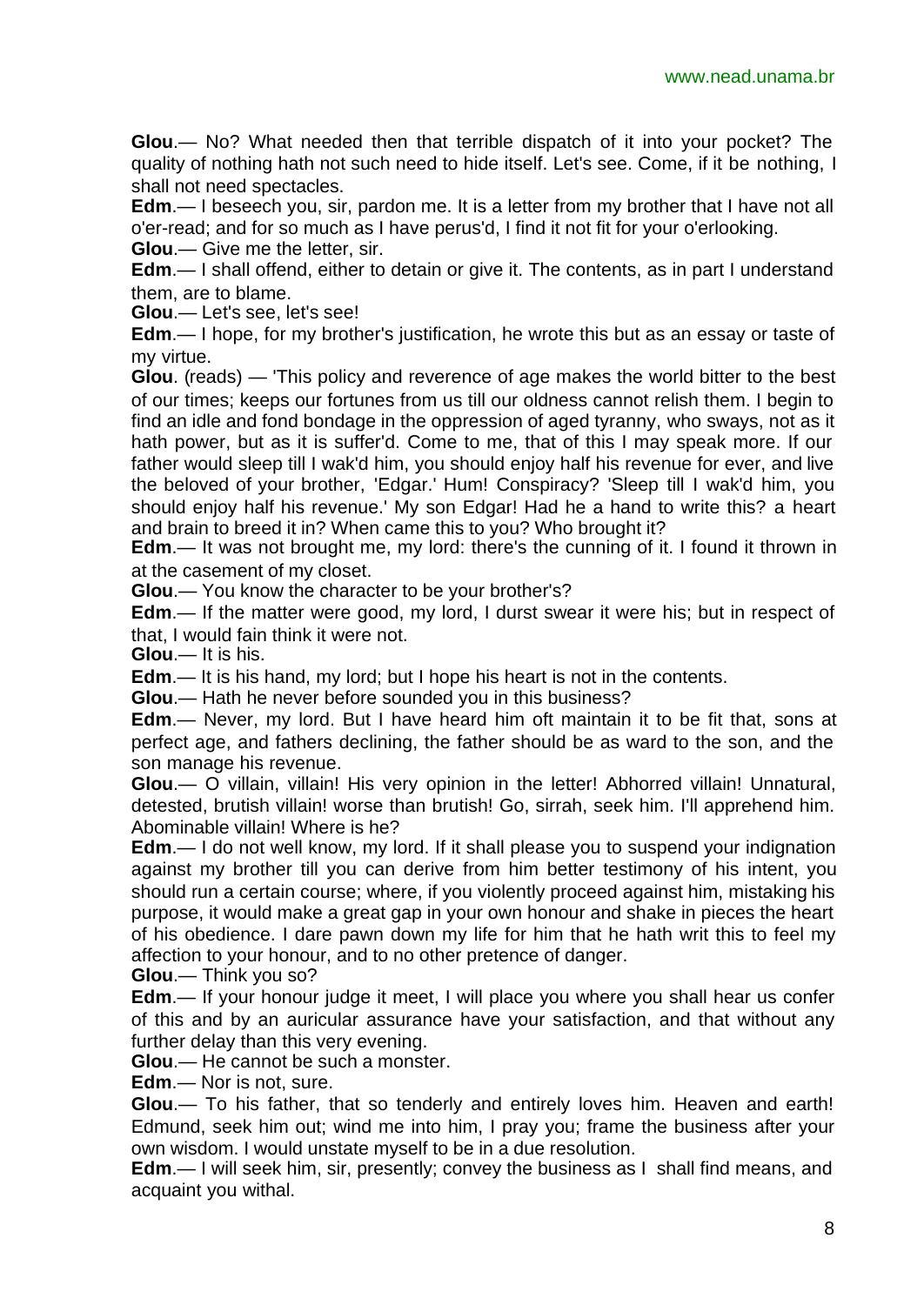**Glou**.— These late eclipses in the sun and moon portend no good to us. Though the wisdom of nature can reason it thus and thus, yet nature finds itself scourg'd by the sequent effects. Love cools, friendship falls off, brothers divide. In cities, mutinies; in countries, discord; in palaces, treason; and the bond crack'd 'twixt son and father. This villain of mine comes under the prediction; there's son against father: the King falls from bias of nature; there's father against child. We have seen the best of our time. Machinations, hollowness, treachery, and all ruinous disorders follow us disquietly to our graves. Find out this villain, Edmund; it shall lose thee nothing; do it carefully. And the noble and true-hearted Kent banish'd! his offence, honesty! 'Tis strange.

(Exit.)

**Edm**.— This is the excellent foppery of the world, that, when we are sick in fortune, often the surfeit of our own behaviour, we make guilty of our disasters the sun, the moon, and the stars; as if we were villains on necessity; Fools by heavenly compulsion; knaves, thieves, and treachers by spherical pre-dominance; drunkards, liars, and adulterers by an enforc'd obedience of planetary influence; and all that we are evil in, by a divine thrusting on. An admirable evasion of whore-master man, to lay his goatish disposition to the charge of a star! My father compounded with my mother under the Dragon's Tail, and my nativity was under Ursa Major, so that it follows I am rough and lecherous. Fut! I should have been that I am, had the maidenliest star in the firmament twinkled on my bastardizing. Edgar.

(Enter Edgar.)

And pat! he comes, like the catastrophe of the old comedy. My cue is villainous melancholy, with a sigh like Tom o' Bedlam. O, these eclipses do portend these divisions! Fa, sol, la, mi.

**Edg**.— How now, brother Edmund? What serious contemplation are you in?

**Edm**.— I am thinking, brother, of a prediction I read this other day, what should follow these eclipses.

**Edg**.— Do you busy yourself with that?

**Edm**.— I promise you, the effects he writes of succeed unhappily: as of unnaturalness between the child and the parent; death, dearth, dissolutions of ancient amities; divisions in state, menaces and maledictions against king and nobles; needless diffidences, banishment of friends, dissipation of cohorts, nuptial breaches, and I know not what.

**Edg**.— How long have you been a sectary astronomical?

**Edm**.— Come, come! When saw you my father last?

**Edg**.— The night gone by.

**Edm**.— Spake you with him?

**Edg**.— Ay, two hours together.

**Edm**.— Parted you in good terms? Found you no displeasure in him by word or countenance

**Edg**.— None at all.

**Edm**.— Bethink yourself wherein you may have offended him; and at my entreaty forbear his presence until some little time hath qualified the heat of his displeasure,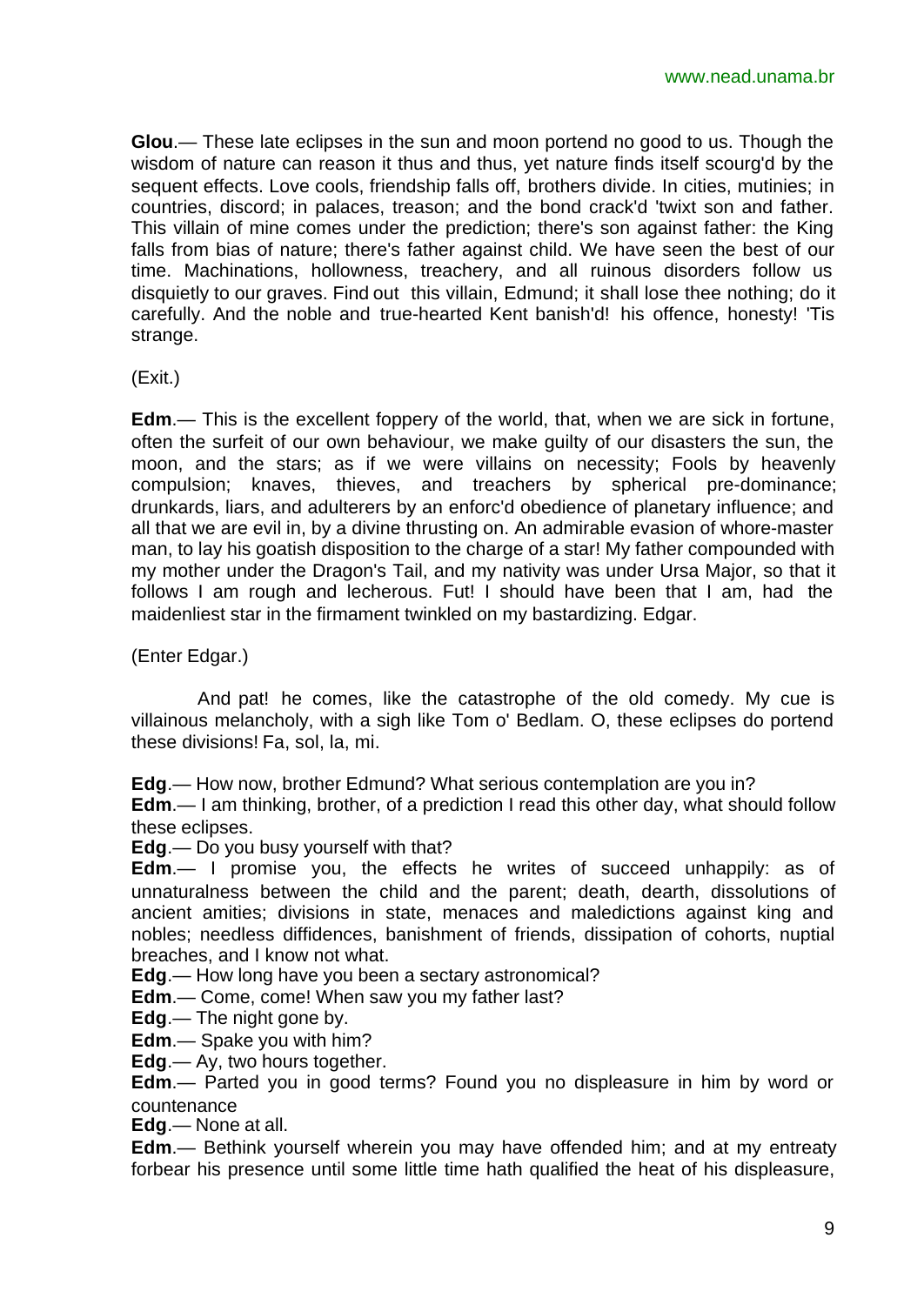which at this instant so rageth in him that with the mischief of your person it would scarcely allay.

**Edg**.— Some villain hath done me wrong.

**Edm**.— That's my fear. I pray you have a continent forbearance till the speed of his rage goes slower; and, as I say, retire with me to my lodging, from whence I will fitly bring you to hear my lord speak. Pray ye, go! There's my key. If you do stir abroad, go arm'd.

**Edg**.— Arm'd, brother?

**Edm**.— Brother, I advise you to the best. Go arm'd. I am no honest man if there be any good meaning toward you. I have told you what I have seen and heard; but faintly, nothing like the image and horror of it. Pray you, away!

**Edg**.— Shall I hear from you anon?

**Edm**.— I do serve you in this business.

(Exit Edgar.)

A credulous father! And a brother noble, whose nature is so far from doing harms that he suspects none; on whose Foolish honesty my practices ride easy! I see the business. Let me, if not by birth, have lands by wit; All with me's meet that I can fashion fit.

(Exit.)

Scene III. The Duke of Albany's Palace.

(Enter Goneril and [her] Steward [Oswald].)

**Gon**.— Did my father strike my Gentleman for chiding of his Fool?

**Osw**.— Ay, madam.

**Gon**.— By day and night, he wrongs me! Every hour he flashes into one gross crime or other that sets us all at odds. I'll not endure it. His knights grow riotous, and himself upbraids us on every trifle. When he returns from hunting, I will not speak with him. Say I am sick. If you come slack of former services, you shall do well; the fault of it I'll answer. [Horns within.]

**Osw**.— He's coming, madam; I hear him.

**Gon**.— Put on what weary negligence you please, you and your fellows. I'd have it come to question. If he distaste it, let him to our sister, whose mind and mine I know in that are one, not to be overrul'd. Idle old man, that still would manage those authorities that he hath given away! Now, by my life, old Fools are babes again, and must be us'd with checks as flatteries, when they are seen abus'd. Remember what I have said.

**Osw**.— Very well, madam.

**Gon**.— And let his knights have colder looks among you. What grows of it, no matter. Advise your fellows so. I would breed from hence occasions, and I shall, that I may speak. I'll write straight to my sister to hold my very course. Prepare for dinner.

(Exeunt.)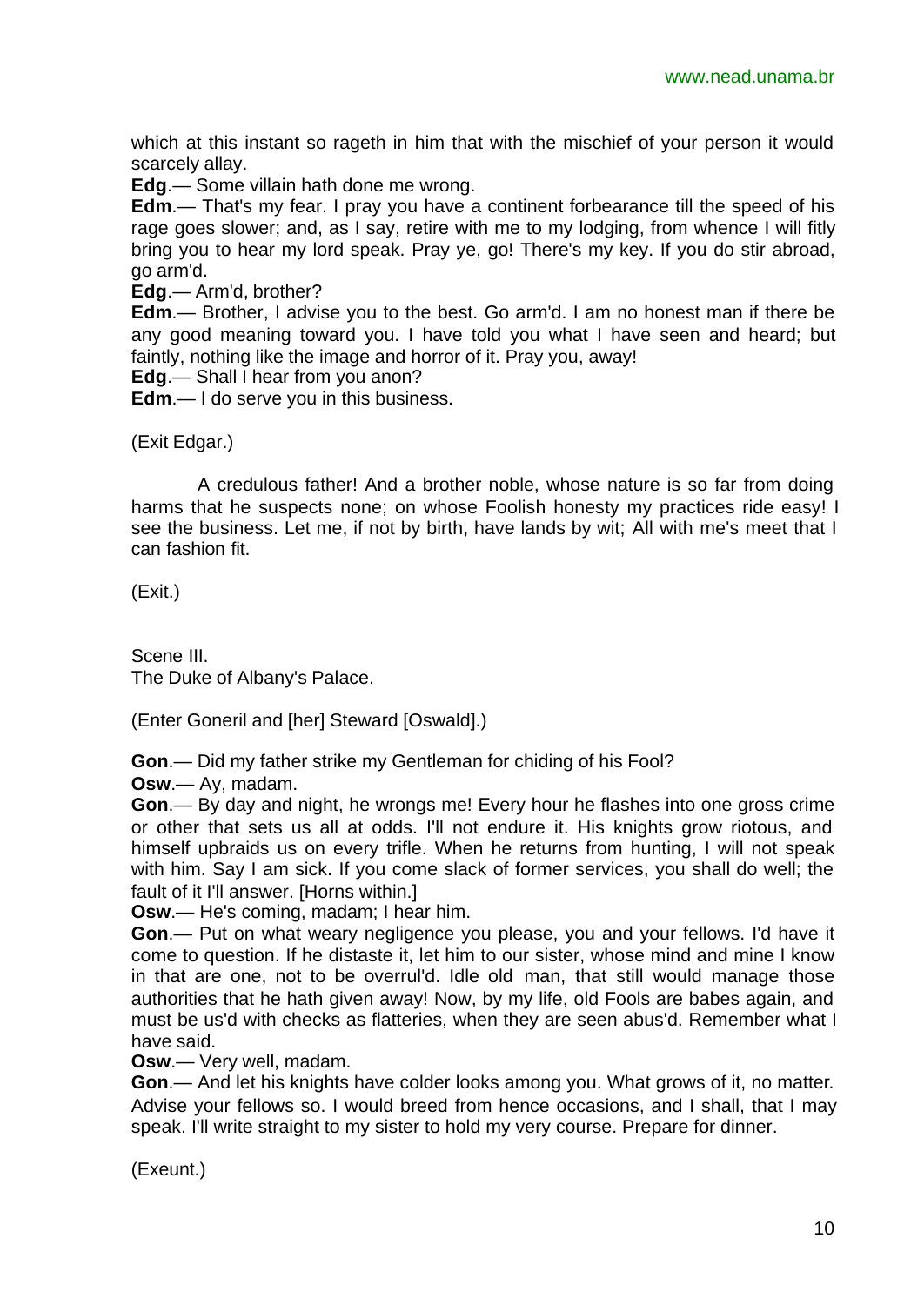Scene IV. The Duke of Albany's Palace.

(Enter Kent, [disguised].)

**Kent**.— If but as well I other accents borrow, that can my speech defuse, my good intent May carry through itself to that full issue for which I raz'd my likeness. Now, banish'd Kent, If thou canst serve where thou dost stand condemn'd, so may it come, thy master, whom thou lov'st, shall find thee full of labours. Horns within. Enter Lear, [**Knight**s,] and Attendants.

**Lear**.— Let me not stay a jot for dinner; go get it ready. [Exit an Attendant.] How now? What art thou?

**Kent**.— A man, sir.

**Lear**.— What dost thou profess? What wouldst thou with us?

**Kent**.— I do profess to be no less than I seem, to serve him truly that will put me in trust, to love him that is honest, to converse with him that is wise and says little, to fear judgment, to fight when I cannot choose, and to eat no fish.

**Lear**.— What art thou?

**Kent**.— A very honest-hearted fellow, and as poor as the King.

**Lear**.— If thou be'st as poor for a subject as he's for a king, thou art poor enough. What wouldst thou?

**Kent**. —Service.

**Lear**.— Who wouldst thou serve?

**Kent**.— You.

**Lear**.— Dost thou know me, fellow?

**Kent**.— No, sir; but you have that in your countenance which I would fain call master.

**Lear**.— What's that?

**Kent**.— Authority.

**Lear**.— What services canst thou do?

**Kent**.— I can keep honest counsel, ride, run, mar a Curious tale in telling it and deliver a plain message bluntly. That which ordinary men are fit for, I am qualified in, and the best of me is diligence.

**Lear**.— How old art thou?

**Kent**.— Not so young, sir, to love a woman for singing, nor so old to dote on her for anything. I have years on my back forty-eight.

**Lear**.— Follow me; thou shalt serve me. If I like thee no worse after dinner, I will not part from thee yet. Dinner, ho, dinner! Where's my knave? My Fool? Go you and call my Fool hither. [Exit an attendant.]

(Enter [Oswald the] Steward.)

You, you, sirrah, where's my daughter?

**Osw**. —So please you.

(Exit.)

**Lear**.— What says the fellow there? Call the clotpoll back. [Exit a Knight.] Where's my Fool, ho? I think the world's asleep.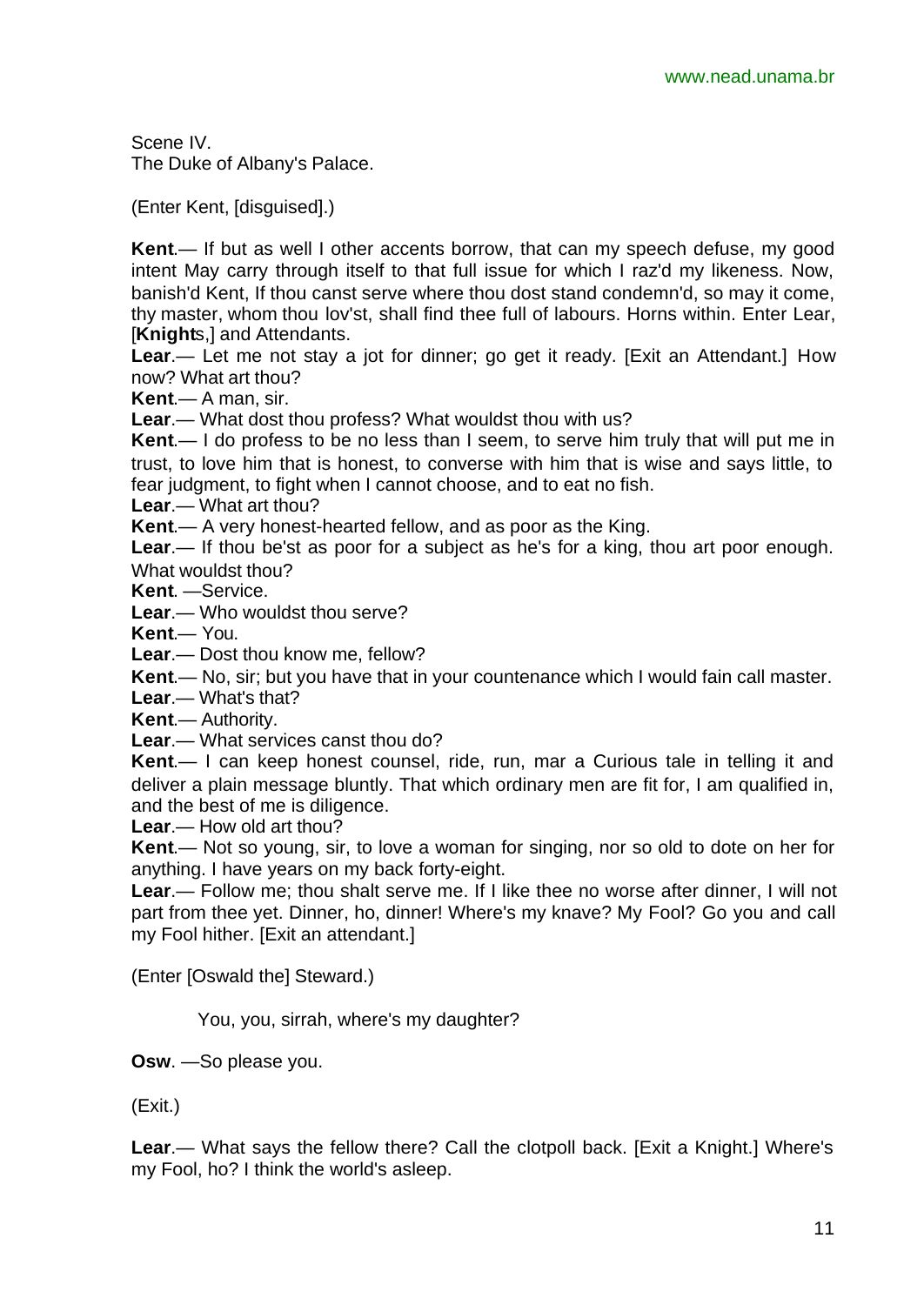[Enter Knight]

How now? Where's that mongrel? Knight. He says, my lord, your daughter is not well.

**Lear**.— Why came not the slave back to me when I call'd him?

**Knight**.— Sir, he answered me in the roundest manner, he would not.

**Lear**.— He would not?

**Knight**.— My lord, I know not what the matter is; but to my judgment your Highness is not entertain'd with that ceremonious affection as you were wont. There's a great abatement of kindness appears as well in the general dependants as in the Duke himself also and your daughter.

**Lear**.— Ha! say'st thou so?

**Knight**.— I beseech you pardon me, my lord, if I be mistaken; for my duty cannot be silent when I think your Highness wrong'd.

**Lear**.— Thou but rememb'rest me of mine own conception. I have perceived a most faint neglect of late, which I have rather blamed as mine own jealous Curiosity than as a very pretence and purpose of unkindness. I will look further into't. But where's my Fool? I have not seen him this two days.

**Knight**.— Since my young lady's going into France, sir, the Fool hath much pined away.

**Lear**.— No more of that; I have noted it well. Go you and tell my daughter I would speak with her. [Exit Knight.] Go you, call hither my Fool.

[Exit an Attendant.] (Enter [Oswald the] Steward.)

O, you, sir, you! Come you hither, sir. Who am I, sir?

**Osw**.— My lady's father.

**Lear**.— 'My lady's father'? My lord's knave! You whoreson dog! You slave! you Cur!

**Osw**.— I am none of these, my lord; I beseech your pardon.

**Lear**.— Do you bandy looks with me, you rascal? [Strikes him.]

**Osw**.— I'll not be strucken, my lord.

**Kent**.— Nor tripp'd neither, you base football player? [Trips up his heels.

**Lear**.— I thank thee, fellow. Thou serv'st me, and I'll love thee.

**Kent**.— Come, sir, arise, away! I'll teach you differences. Away, away! If you will measure your lubber's length again, tarry; but away! Go to! Have you wisdom? So. [Pushes him out.]

**Lear**.— Now, my friendly knave, I thank thee. There's earnest of thy service. [Gives money.]

(Enter Fool.)

**Fool**.— Let me hire him too. Here's my coxcomb. [Offers Kent his cap.]

**Lear**.— How now, my pretty knave? How dost thou?

**Fool**.— Sirrah, you were best take my coxcomb.

**Kent**.— Why, Fool?

**Fool**.— Why? For taking one's part that's out of favour. Nay, an thou canst not smile as the wind sits, thou'lt catch cold shortly. There, take my coxcomb! Why, this fellow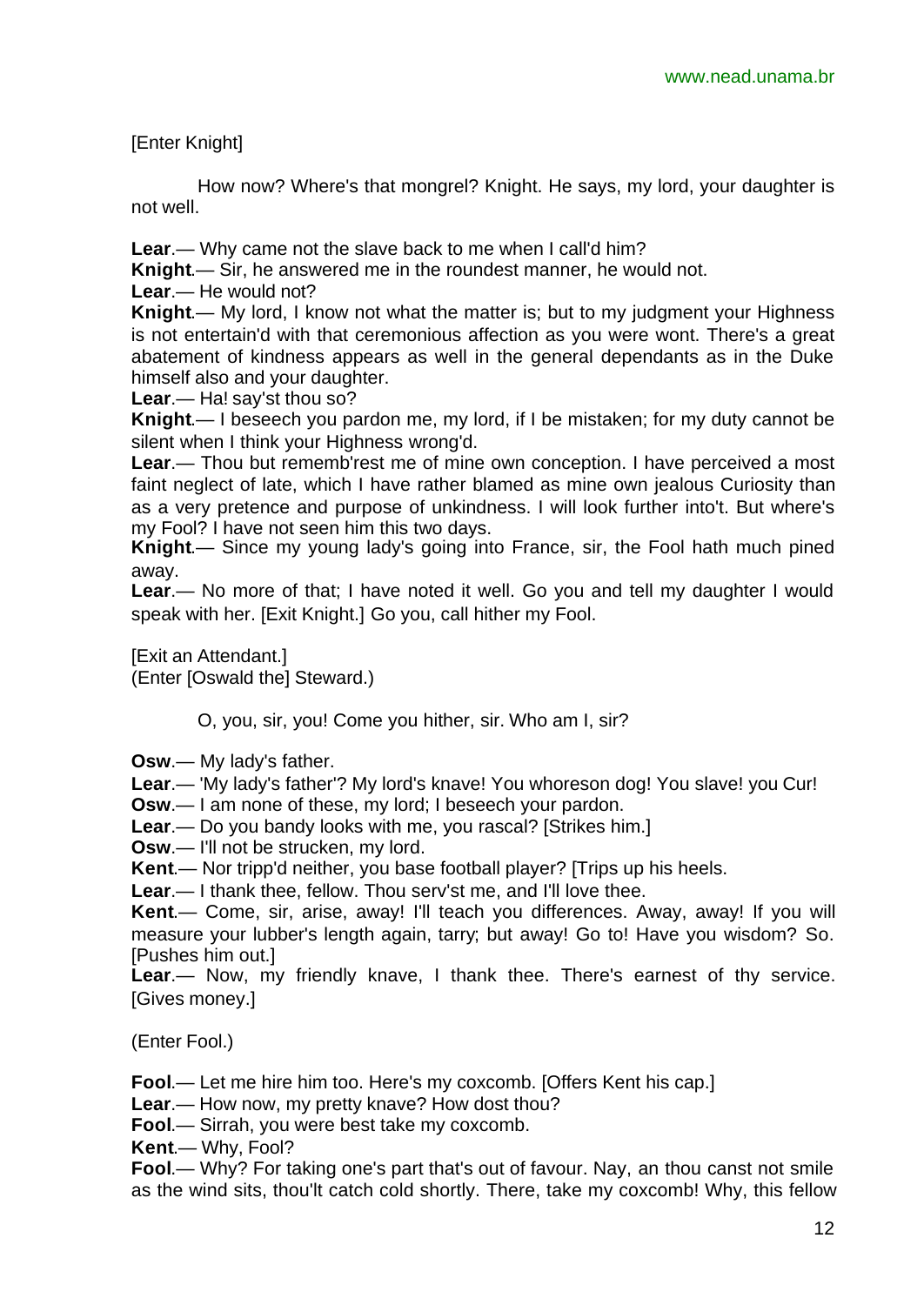hath banish'd two on's daughters, and did the third a blessing against his will. If thou follow him, thou must needs wear my coxcomb. How now, nuncle? Would I had two coxcombs and two daughters!

**Lear**.— Why, my boy?

**Fool**.— If I gave them all my living, I'ld keep my coxcombs myself. There's mine! beg another of thy daughters.

**Lear**.— Take heed, sirrah the whip.

**Fool**.— Truth's a dog must to kennel; he must be whipp'd out, when Lady the brach may stand by th' fire and stink.

**Lear**.— A pestilent gall to me!

**Fool**.— Sirrah, I'll teach thee a speech.

**Lear**.— Do.

**Fool**.— Mark it, nuncle. Have more than thou showest, speak less than thou knowest, lend less than thou owest, ride more than thou goest, Learn more than thou trowest, set less than thou throwest; Leave thy drink and thy whore, and keep in-adoor, and thou shalt have more than two tens to a score.

**Kent**.— This is nothing, Fool.

**Fool.**— Then 'tis like the breath of an unfeed lawyer you gave me nothing for't. Can you make no use of nothing, nuncle?

**Lear**.— Why, no, boy. Nothing can be made out of nothing.

**Fool**.[to Kent] — Prithee tell him, so much the rent of his land comes to. He will not believe a Fool.

**Lear**.— A bitter Fool!

**Fool**.— Dost thou know the difference, my boy, between a bitter Fool and a sweet **Fool**?

**Lear**.— No, lad; teach me.

**Fool**.— That lord that counsell'd thee to give away thy land, come place him here by me. Do thou for him stand. The sweet and bitter Fool will presently appear; the one in motley here, the other found out there.

**Lear**.— Dost thou call me Fool, boy?

**Fool**.— All thy other titles thou hast given away; that thou wast born with.

**Kent**.— This is not altogether Fool, my lord.

**Fool**.— No, faith; lords and great men will not let me. If I had a monopoly out, they would have part on't. And ladies too, they will not let me have all the Fool to myself; they'll be snatching. Give me an egg, nuncle, and I'll give thee two crowns.

**Lear**.— What two crowns shall they be?

**Fool.**— Why, after I have cut the egg i' th' middle and eat up the meat, the two crowns of the egg. When thou clovest thy crown i' th' middle and gav'st away both parts, thou bor'st thine ass on thy back o'er the dirt. Thou hadst little wit in thy bald crown when thou gav'st thy golden one away. If I speak like myself in this, let him be whipp'd that first finds it so.

> [Sings] Fools had ne'er less grace in a year, For wise men are grown foppish; They know not how their wits to wear, Their manners are so apish.

**Lear**.— When were you wont to be so full of songs, sirrah?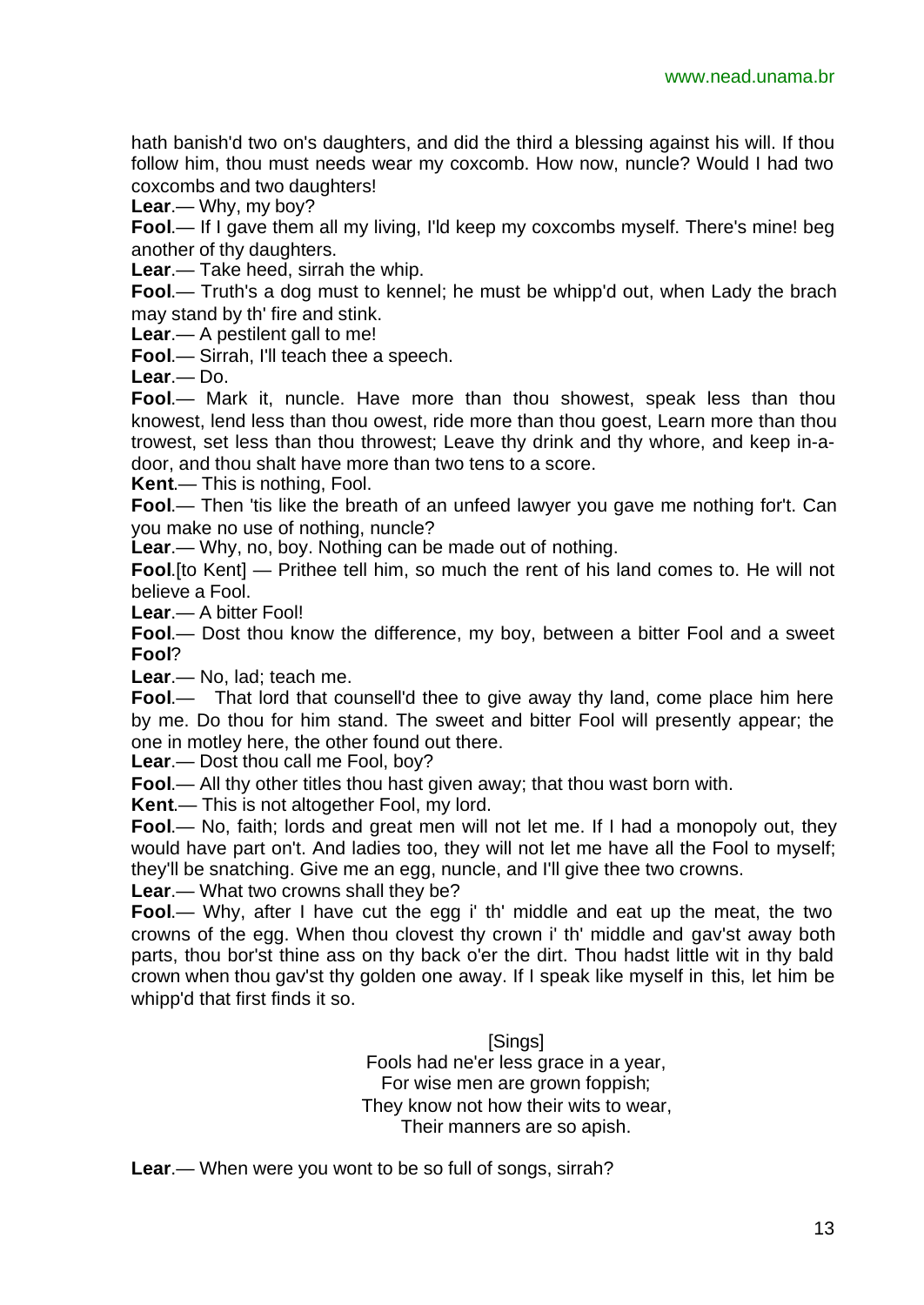**Fool**.— I have us'd it, nuncle, ever since thou mad'st thy daughters thy mother; for when thou gav'st them the rod, and put'st down thine own breeches.

> [Sings] Then they for sudden joy did weep, And I for sorrow sung, That such a king should play bo-peep And go the Fools among.

Prithee, nuncle, keep a schoolmaster that can teach thy Fool to lie. I would fain learn to lie.

**Lear**.— An you lie, sirrah, we'll have you whipp'd.

**Fool**.— I marvel what kin thou and thy daughters are. They'll have me whipp'd for speaking true; thou'lt have me whipp'd for lying; and sometimes I am whipp'd for holding my peace. I had rather be any kind o' thing than a Fool! And yet I would not be thee, nuncle. Thou hast pared thy wit o' both sides and left nothing i' th' middle. Here comes one o' the parings.

(Enter Goneril.)

**Lear**.— How now, daughter? What makes that frontlet on? Methinks you are too much o' late i' th' frown.

**Fool**.— Thou wast a pretty fellow when thou hadst no need to care for her frowning. Now thou art an O without a figure. I am better than thou art now: I am a Fool, thou art nothing. [To Goneril] Yes, forsooth, I will hold my tongue. So your face bids me, though you say nothing. Mum, mum! He that keeps nor crust nor crum, Weary of all, shall want some. [Points at Lear] That's a sheal'd peascod.

**Gon**.— Not only, sir, this your all-licens'd Fool, but other of your insolent retinue do hourly carp and quarrel, breaking forth In rank and not-to-be-endured riots. Sir, I had thought, by making this well known unto you, to have found a safe redress, but now grow fearful, by what yourself, too, late have spoke and done, that you protect this course, and put it on by your allowance; which if you should, the fault would not scape censure, nor the redresses sleep, which, in the tender of a wholesome weal, might in their working do you that offence which else were shame, that then necessity must call discreet proceeding.

**Fool**.— For you know, nuncle, the hedge-sparrow fed the cuckoo so long that it had it head bit off by it young. So out went the candle, and we were left darkling.

**Lear**.— Are you our daughter?

**Gon**.— Come, sir, I would you would make use of that good wisdom whereof I know you are fraught, and put away these dispositions that of late transform you from what you rightly are.

**Fool**.— May not a ass know when the cart draws the horse? Whoop, Jug, I love thee! **Lear**.— Doth any here know me? This is not Lear. Doth Lear walk thus? Speak thus? Where are his eyes? Either his notion weakens, his discernings are lethargied Ha! waking? 'Tis not so! Who is it that can tell me who I am?

**Fool**.— Lear's shadow.

**Lear**.— I would learn that; for, by the marks of sovereignty, Knowledge, and reason, I should be false persuaded I had daughters.

**Fool**.— Which they will make an obedient father.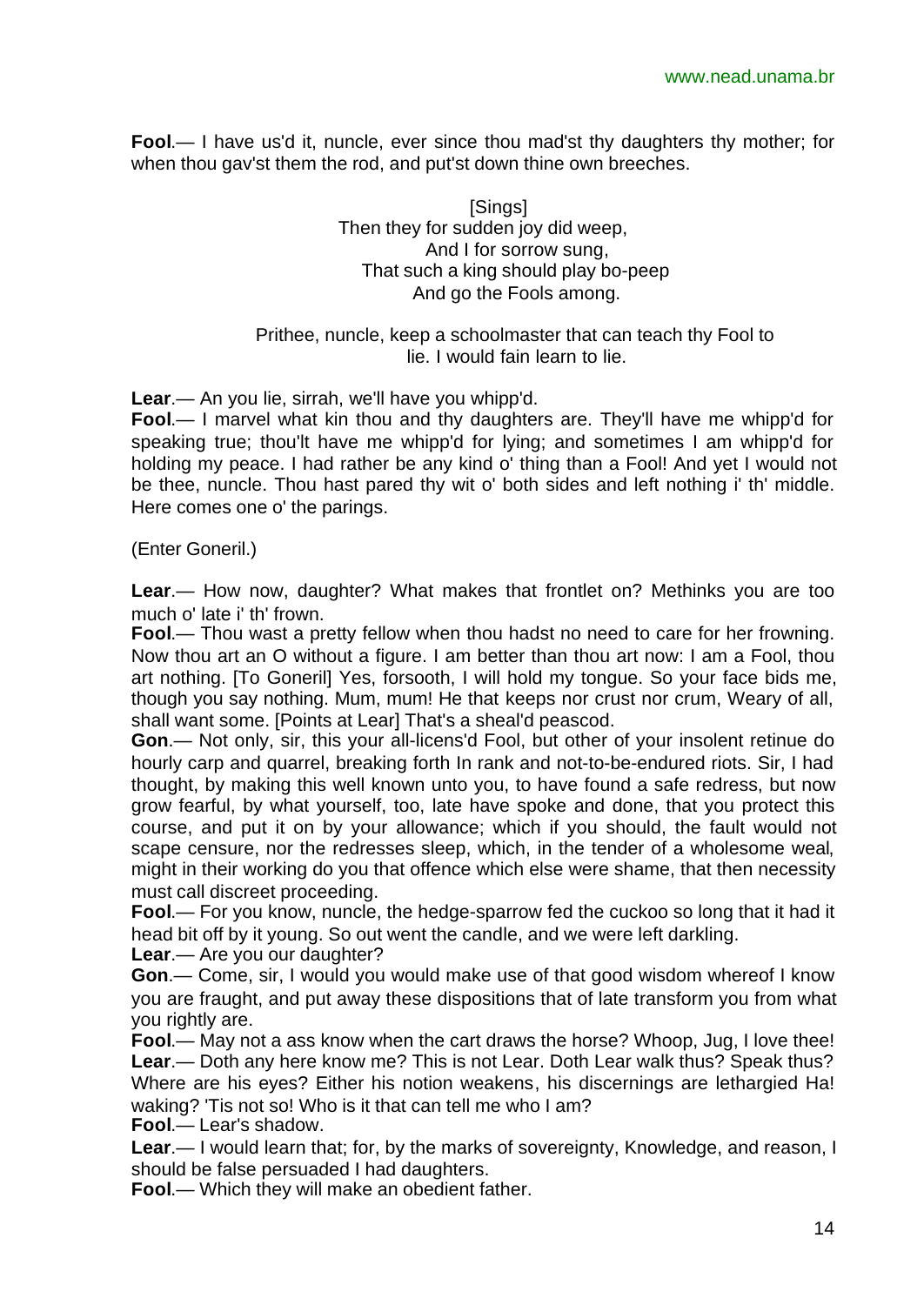**Lear**.— Your name, fair Gentlewoman?

**Gon**.— This admiration, sir, is much o' th' savour of other your new pranks. I do beseech you to understand my purposes aright. As you are old and reverend, you should be wise. Here do you keep a hundred knights and squires; men so disorder'd, so debosh'd, and bold that this our court, infected with their manners, shows like a riotous inn. EpiCurism and lust make it more like a tavern or a brothel Than a grac'd palace. The shame itself doth speak for instant remedy. Be then desir'd by her that else will take the thing she begs a little to disquantity your train, and the remainder that shall still depend to be such men as may besort your age, which know themselves, and you.

**Lear**.— Darkness and devils! Saddle my horses! Call my train together! Degenerate bastard, I'll not trouble thee; yet have I left a daughter.

**Gon**.— You strike my people, and your disorder'd rabble make servants of their betters.

(Enter Albany.)

**Lear**.— Woe that too late repents! O, sir, are you come? Is it your will? Speak, sir! Prepare my horses. Ingratitude, thou marble-hearted fiend, more hideous when thou show'st thee in a child than the sea-monster!

**Alb**.— Pray, sir, be patient.

**Lear**. [to Goneril] — Detested kite, thou liest! My train are men of choice and rarest parts, that all particulars of duty know and in the most exact regard support the worships of their name. O most small fault, how ugly didst thou in Cordelia show! Which, like an engine, wrench'd my frame of nature from the fix'd place; drew from my heart all love and added to the gall. O Lear, Lear, Lear! Beat at this gate that let thy folly in [Strikes his head.] and thy dear judgment out! Go, go, my people.

**Alb**.— My lord, I am guiltless, as I am ignorant of what hath mov'd you.

**Lear**.— It may be so, my lord. Hear, Nature, hear! dear goddess, hear! Suspend thy purpose, if thou didst intend to make this creature fruitful. Into her womb convey sterility; Dry up in her the organs of increase; and from her derogate body never spring a babe to honour her! If she must teem, create her child of spleen, that it may live and be a thwart disnatur'd torment to her. Let it stamp wrinkles in her brow of youth, with cadent tears fret channels in her cheeks, turn all her mother's pains and benefits to laughter and contempt, that she may feel how sharper than a serpent's tooth it is to have a thankless child! Away, away!

(Exit.)

**Alb**.— Now, gods that we adore, whereof comes this?

**Gon**.— Never afflict yourself to know the cause; but let his disposition have that scope that dotage gives it.

(Enter Lear.)

**Lear**.— What, fifty of my followers at a clap? Within a fortnight?

**Alb**.— What's the matter, sir?

**Lear**.— I'll tell thee. [To Goneril] Life and death! I am asham'd that thou hast power to shake my manhood thus; that these hot tears, which break from me perforce, should make thee worth them. Blasts and fogs upon thee! Th' untented woundings of a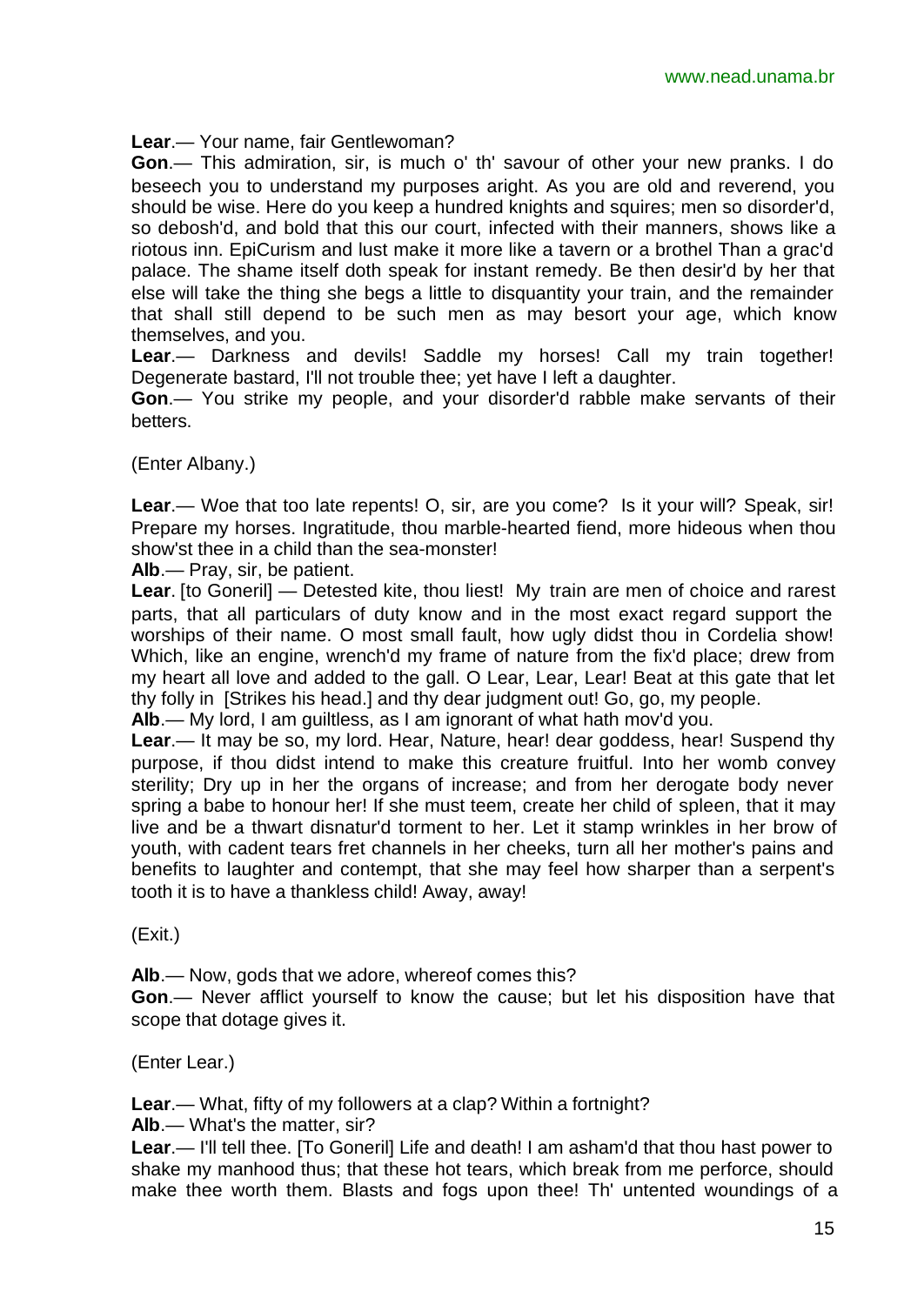father's Curse Pierce every sense about thee! Old fond eyes, Beweep this cause again, I'll pluck ye out, and cast you, with the waters that you lose, to temper clay. Yea, is it come to this? Let it be so. Yet have I left a daughter, who I am sure is kind and comfortable. When she shall hear this of thee, with her nails she'll flay thy wolvish visage. Thou shalt find that I'll resume the shape which thou dost think I have cast off for ever; thou shalt, I warrant thee.

(Exeunt [Lear, Kent, and Attendants].)

**Gon**.— Do you mark that, my lord?

**Alb**.— I cannot be so partial, Goneril, to the great love I bear you.

**Gon**.— Pray you, content. What, Oswald, ho! [To the Fool] You, sir, more knave than Fool, after your master!

**Fool**.— Nuncle Lear, nuncle Lear, tarry! Take the Fool with thee. A fox when one has caught her, and such a daughter, should sure to the slaughter, If my cap would buy a halter. So the Fool follows after.

(Exit.)

**Gon**.— This man hath had good counsel! A hundred knights? 'Tis politic and safe to let him keep at point a hundred knights; yes, that on every dream, Each buzz, each fancy, each complaint, dislike, he may enguard his dotage with their pow'rs and hold our lives in mercy. Oswald, I say!

**Alb**.— Well, you may fear too far.

**Gon**.— Safer than trust too far. Let me still take away the harms I fear, not fear still to be taken. I know his heart. What he hath utter'd I have writ my sister. If she sustain him and his hundred knights, when I have show'd th' unfitness-

(Enter [Oswald the] Steward.)

How now, Oswald? What, have you writ that letter to my sister?

**Osw**.— Yes, madam.

**Gon**.— Take you some company, and away to horse! Inform her full of my particular fear, and thereto add such reasons of your own as may compact it more. Get you gone, and hasten your return. [Exit Oswald.] No, no, my lord! This milky Gentleness and course of yours, though I condemn it not, yet, under pardon, you are much more at task for want of wisdom than prais'd for harmful mildness.

**Alb**.— How far your eyes may pierce I cannot tell. Striving to better, oft we mar what's well.

**Gon**.— Nay then.

**Alb**.— Well, well; th' event.

(Exeunt.)

Scene V. Court before the Duke of Albany's Palace.

(Enter Lear, Kent, and Fool.)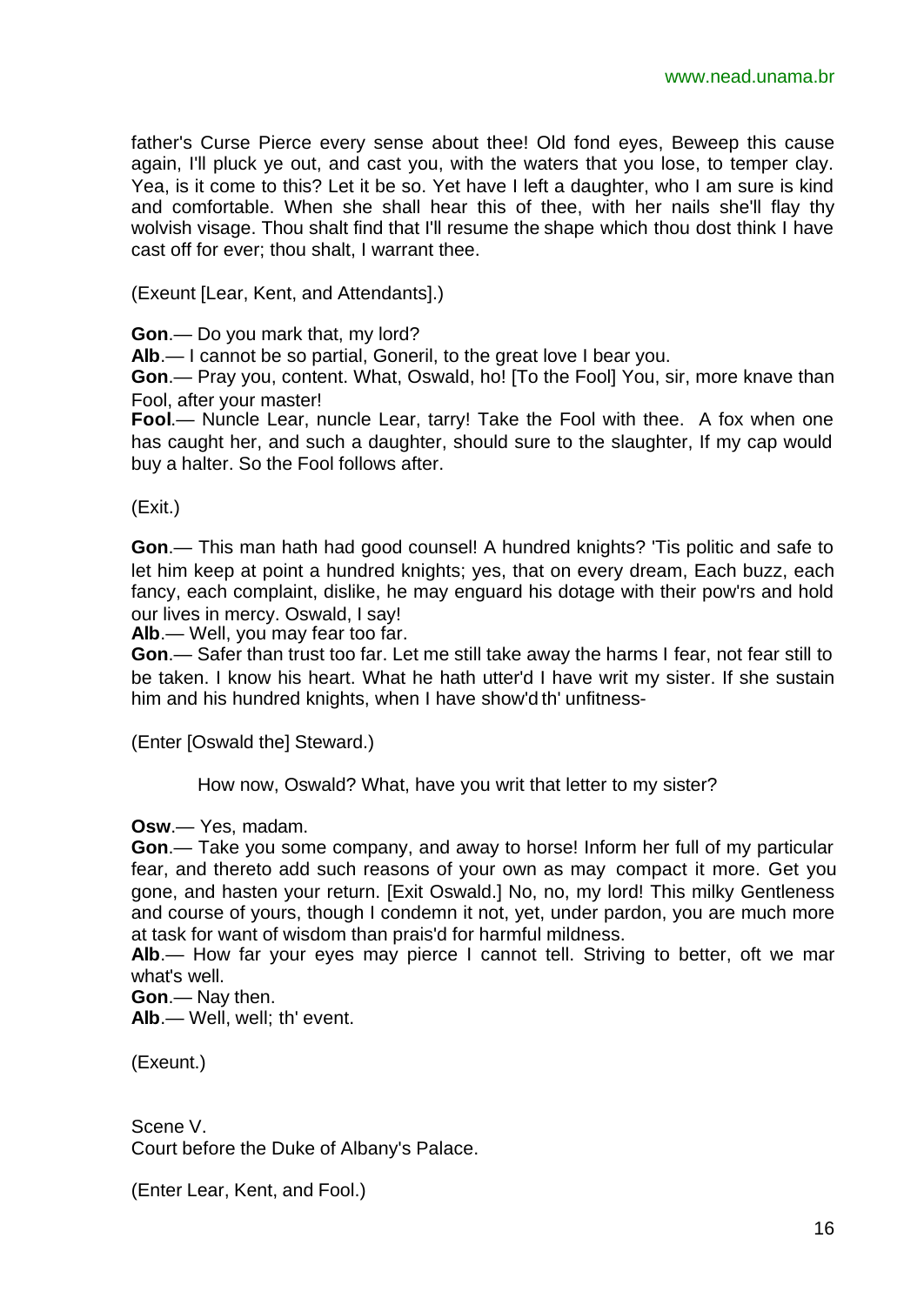**Lear**.— Go you before to Gloucester with these letters. Acquaint my daughter no further with anything you know than comes from her demand out of the letter. If your diligence be not speedy, I shall be there afore you.

**Kent**.— I will not sleep, my lord, till I have delivered your letter.

(Exit.)

**Fool**.— If a man's brains were in's heels, were't not in danger of kibes?

**Lear**.— Ay, boy.

**Fool**.— Then I prithee be merry. Thy wit shall ne'er go slip-shod.

**Lear**.— Ha, ha, ha!

**Fool**.— Shalt see thy other daughter will use thee kindly; for though she's as like this as a crab's like an apple, yet I can tell what I can tell.

Lear.— What canst tell, boy?

**Fool**.— She'll taste as like this as a crab does to a crab. Thou canst tell why one's nose stands i' th' middle on's face?

**Lear**.— No.

**Fool**.— Why, to keep one's eyes of either side's nose, that what a man cannot smell out, 'a may spy into.

**Lear**.— I did her wrong.

**Fool**.— Canst tell how an oyster makes his shell?

**Lear**.— No.

**Fool**.— Nor I neither; but I can tell why a snail has a house.

**Lear**.— Why?

**Fool**.— Why, to put's head in; not to give it away to his daughters, and leave his horns without a case.

**Lear**.— I will forget my nature. So kind a father! Be my horses ready?

**Fool**.— Thy asses are gone about 'em. The reason why the seven stars are no moe than seven is a pretty reason.

**Lear**.— Because they are not eight?

**Fool**.— Yes indeed. Thou wouldst make a good Fool.

**Lear**.— To tak't again perforce! Monster ingratitude!

**Fool**.— If thou wert my Fool, nuncle, I'ld have thee beaten for being old before thy time.

**Lear**.— How's that?

**Fool**.— Thou shouldst not have been old till thou hadst been wise.

**Lear**.— O, let me not be mad, not mad, sweet heaven! Keep me in temper; I would not be mad!

[Enter a Gentleman.]

How now? Are the horses ready?

**Gent**.— Ready, my lord.

**Lear**.— Come, boy.

**Fool**.— She that's a maid now, and laughs at my departure, shall not be a maid long, unless things be cut shorter

(Exeunt.) ACT II. Scene I.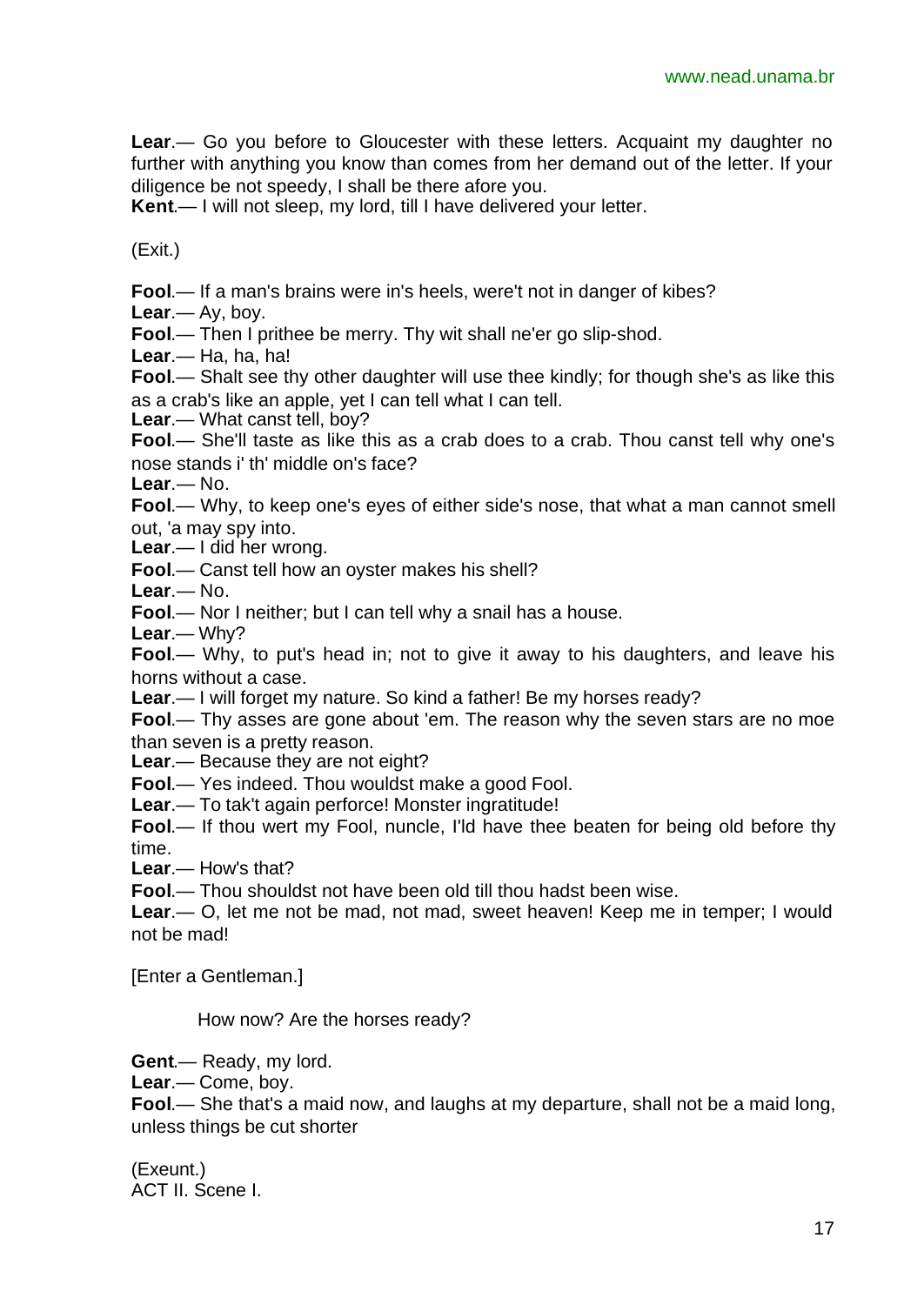A court within the Castle of the Earl of Gloucester.

(Enter [Edmund the] Bastard and Curan, meeting.)

**Edm**.— Save thee, Curan.

**Cur**.— And you, sir. I have been with your father, and given him notice that the Duke of Cornwall and Regan his Duchess will be here with him this night.

**Edm**.— How comes that?

**Cur**.— Nay, I know not. You have heard of the news abroad I mean the whisper'd ones, for they are yet but ear-kissing arguments?

**Edm**.— Not I. Pray you, what are they?

**Cur**.— Have you heard of no likely wars toward 'twixt the two Dukes of Cornwall and **Alb**any?

**Edm**.— Not a word.

**Cur**.— You may do, then, in time. Fare you well, sir.

(Exit.)

**Edm**.— The Duke be here to-night? The better! Best! This weaves itself perforce into my business. My father hath set guard to take my brother; and I have one thing, of a queasy question, which I must act. Briefness and fortune, work! Brother, a word! Descend! Brother, I say!

#### (Enter Edgar.)

My father watches. O sir, fly this place! Intelligence is given where you are hid. You have now the good advantage of the night. Have you not spoken 'gainst the Duke of Cornwall? He's coming hither; now, i' th' night, i' th' haste, and Regan with him. Have you nothing said upon his party 'gainst the Duke of Albany? Advise yourself.

**Edg**.— I am sure on't, not a word.

**Edm**.— I hear my father coming. Pardon me! In cunning I must draw my sword upon you. Draw, seem to defend yourself; now quit you well. Yield! Come before my father. Light, ho, here! Fly, brother. Torches, torches! So farewell.

(Exit Edgar.)

Some blood drawn on me would beget opinion of my more fierce endeavour. [Stabs his arm.] I have seen drunkards do more than this in sport. Father, father! Stop, stop! No help?

(Enter Gloucester, and Servants with torches.)

**Glou**.— Now, Edmund, where's the villain?

**Edm**.— Here stood he in the dark, his sharp sword out, mumbling of wicked charms, conjuring the moon to stand 's auspicious mistress.

- **Glou**.— But where is he?
- **Edm**.— Look, sir, I bleed.

**Glou**.— Where is the villain, Edmund?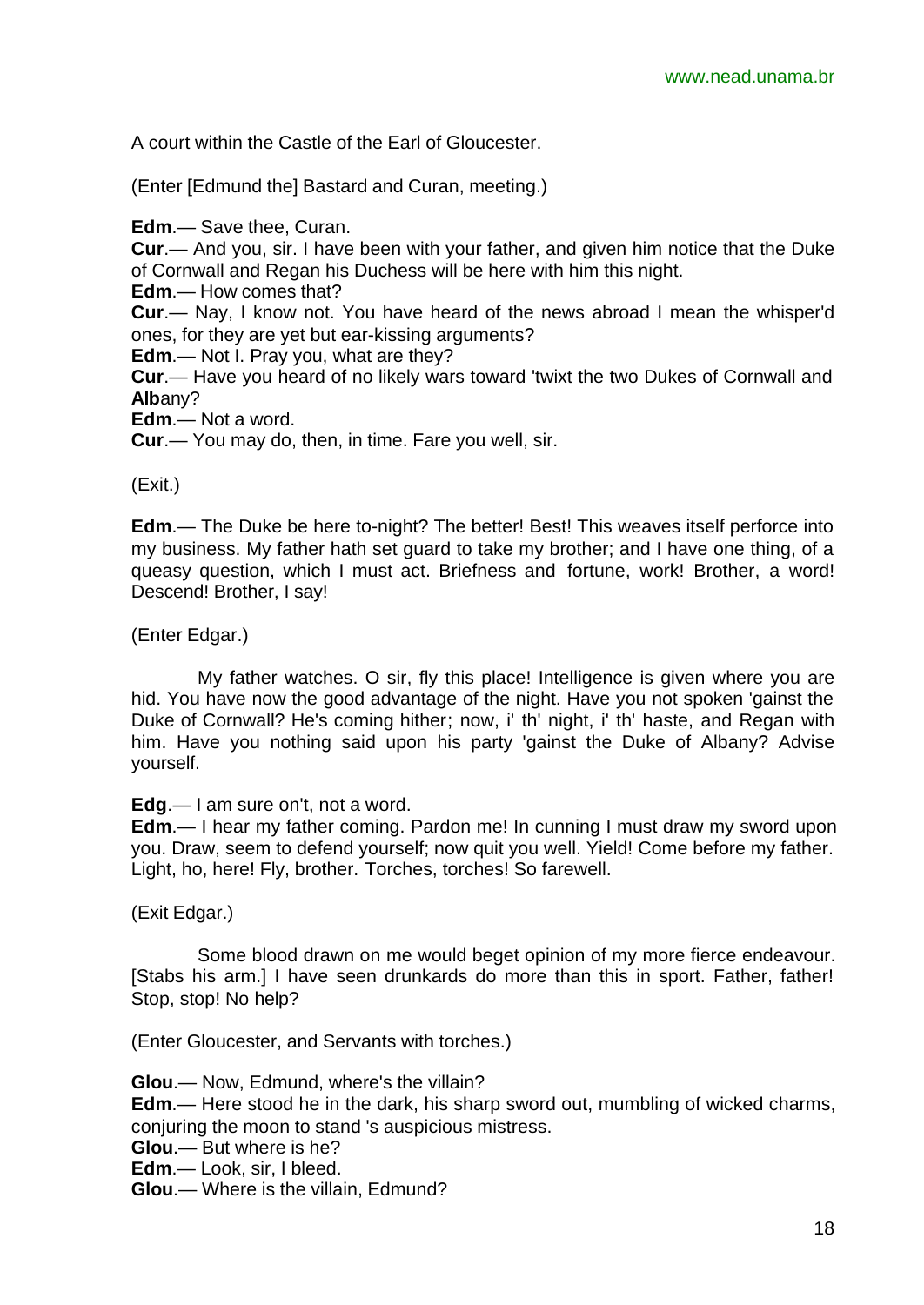**Edm**.— Fled this way, sir. When by no means he could-

**Glou**.— Pursue him, ho! Go after. [Exeunt some Servants]. By no means what?

**Edm**.— Persuade me to the murther of your lordship; but that I told him the revenging gods 'Gainst parricides did all their thunders bend; spoke with how manifold and strong a bond te child was bound to th' father sir, in fine, seeing how loathly opposite I stood to his unnatural purpose, in fell motion with his prepared sword he charges home my unprovided body, lanch'd mine arm; but when he saw my best alarum'd spirits, Bold in the quarrel's right, rous'd to th' encounter, or whether gasted by the noise I made, full suddenly he fled.

**Glou**.— Let him fly far. Not in this land shall he remain uncaught; and found dispatch. the noble Duke my master, my worthy arch and patron, comes to-night. By his authority I will proclaim it that he which find, him shall deserve our thanks, bringing the murderous caitiff to the stake; he that conceals him, death.

**Edm**.— When I dissuaded him from his intent and found him pight to do it, with Curst speech I threaten'd to discover him. He replied, 'Thou unpossessing bastard, dost thou think, If I would stand against thee, would the reposal of any trust, virtue, or worth in thee make thy words faith'd? No. What I should deny (As this I would; ay, though thou didst produce my very character), I'ld turn it all to thy suggestion, plot, and damned practice; and thou must make a dullard of the world, If they not thought the profits of my death were very pregnant and potential spurs to make thee seek it.'

**Glou**.— Strong and fast'ned villain! Would he deny his letter? I never got him. Tucket within. Hark, the Duke's trumpets! I know not why he comes. All ports I'll bar; the villain shall not scape; the Duke must grant me that. Besides, his picture I will send far and near, that all the kingdom May have due note of him, and of my land, Loyal and natural boy, I'll work the means to make thee capable.

(Enter Cornwall, Regan, and Attendants.)

**Cor**n.— How now, my noble friend? Since I came hither (Which I can call but now) I have heard strange news.

**Reg**.— If it be true, all vengeance comes too short which can pursue th' offender. How dost, my lord?

**Glou**. — O madam, my old heart is crack'd, it's crack'd!

**Reg**.— What, did my father's godson seek your life? He whom my father nam'd? Your Edgar?

**Glou**.— O lady, lady, shame would have it hid!

**Reg**.— Was he not companion with the riotous knights that tend upon my father?

**Glou**.— I know not, madam. 'Tis too bad, too bad!

**Edm**.— Yes, madam, he was of that consort.

**Reg**.— No marvel then though he were ill affected. 'Tis they have put him on the old man's death, to have th' expense and waste of his revenues. I have this present evening from my sister Been well inform'd of them, and with such cautions that, if they come to sojourn at my house, I'll not be there.

**Cor**n.— Nor I, assure thee, Regan. Edmund, I hear that you have shown your father a childlike office.

**Edm**.— 'Twas my duty, sir.

**Glou**.— He did bewray his practice, and receiv'd this hurt you see, striving to apprehend him.

**Cor**n.— Is he pursued?

**Glou**.— Ay, my good lord.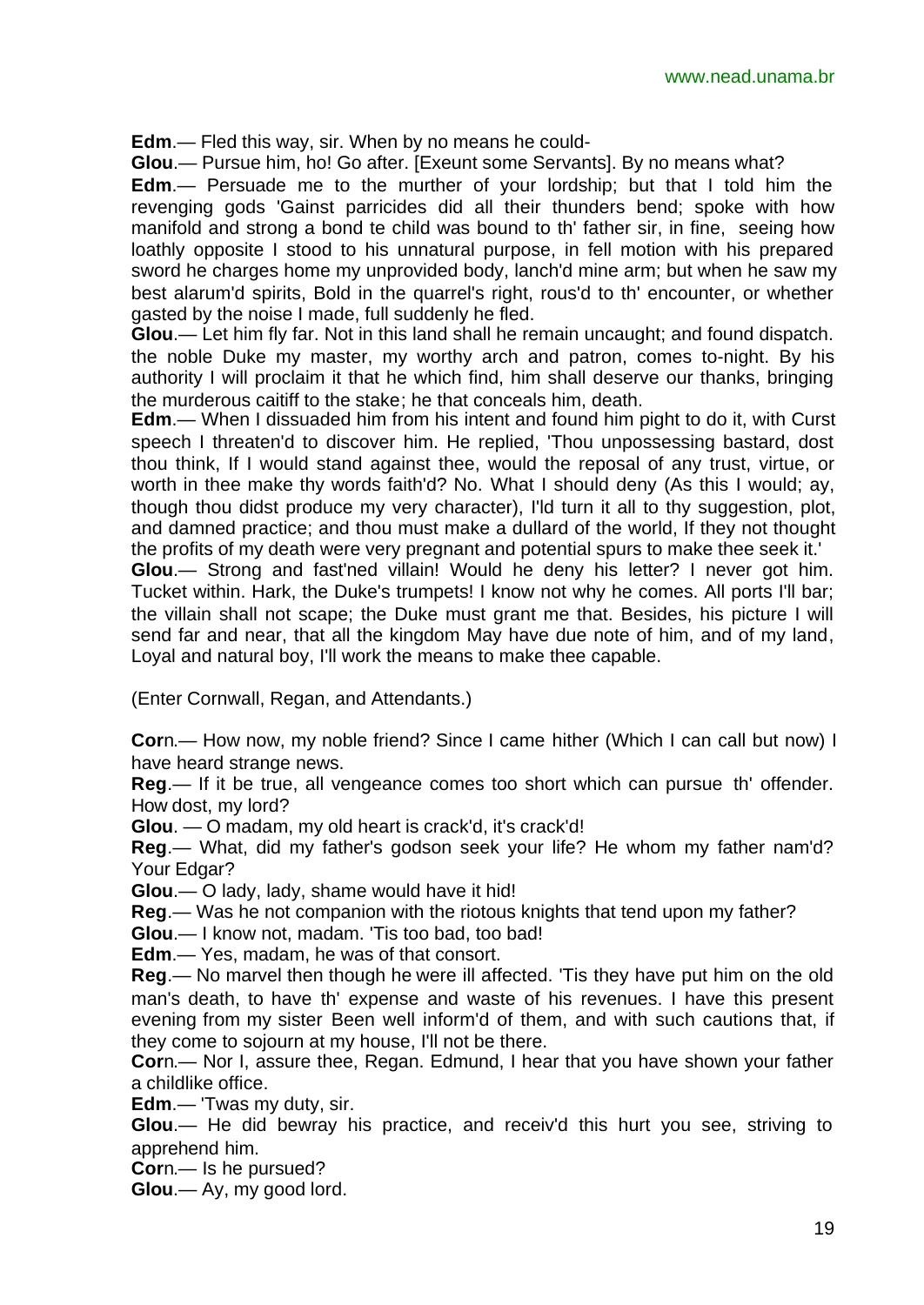**Cor**n.— If he be taken, he shall never more be fear'd of doing harm. Make your own purpose, how in my strength you please. For you, Edmund, whose virtue and obedience doth this instant so much commend itself, you shall be ours. Natures of such deep trust we shall much need; you we first seize on.

**Edm**.— I shall serve you, sir, Truly, however else.

**Glou**.— For him I thank your Grace.

**Corn**.— You know not why we came to visit you-

**Reg**.— Thus out of season, threading dark-ey'd night. Occasions, noble Gloucester, of some poise, wherein we must have use of your advice. Our father he hath writ, so hath our sister, of differences, which I best thought it fit to answer from our home. The several messengers from hence attend dispatch. Our good old friend, Lay comforts to your bosom, and bestow your needful counsel to our business, which craves the instant use.

**Glou**.— I serve you, madam. Your Graces are right welcome.

(Exeunt. Flourish.)

Scene II. Before Gloucester's Castle.

(Enter Kent and [Oswald the] Steward, severally.)

**Osw**.— Good dawning to thee, friend. Art of this house?

**Kent**. — Ay.

**Osw**.— Where may we set our horses?

**Kent**.— I' th' mire.

**Osw**.— Prithee, if thou lov'st me, tell me.

**Kent**.— I love thee not.

**Osw**.— Why then, I care not for thee.

**Kent**.— If I had thee in Lipsbury Pinfold, I would make thee care for me.

**Osw**.— Why dost thou use me thus? I know thee not.

**Kent**.— Fellow, I know thee.

**Osw**.— What dost thou know me for?

**Kent**.— A knave; a rascal; an eater of broken meats; a base, proud, shallow, beggarly, three-suited, hundred-pound, filthy, worsted-stocking knave; a lily-liver'd, action-taking, whoreson, glass-gazing, superserviceable, finical rogue; one-trunkinheriting slave; one that wouldst be a bawd in way of good service, and art nothing but the composition of a knave, beggar, coward, pander, and the son and heir of a mongrel bitch; one whom I will beat into clamorous whining, if thou deny the least syllable of thy addition.

**Osw**.— Why, what a monstrous fellow art thou, thus to rail on one that's neither known of thee nor knows thee!

**Kent**.— What a brazen-fac'd varlet art thou, to deny thou knowest me! Is it two days ago since I beat thee and tripp'd up thy heels before the King? [Draws his sword.] Draw, you rogue! for, though it be night, yet the moon shines. I'll make a sop o' th' moonshine o' you. Draw, you whoreson cullionly barbermonger! Draw!

**Osw**.— Away! I have nothing to do with thee.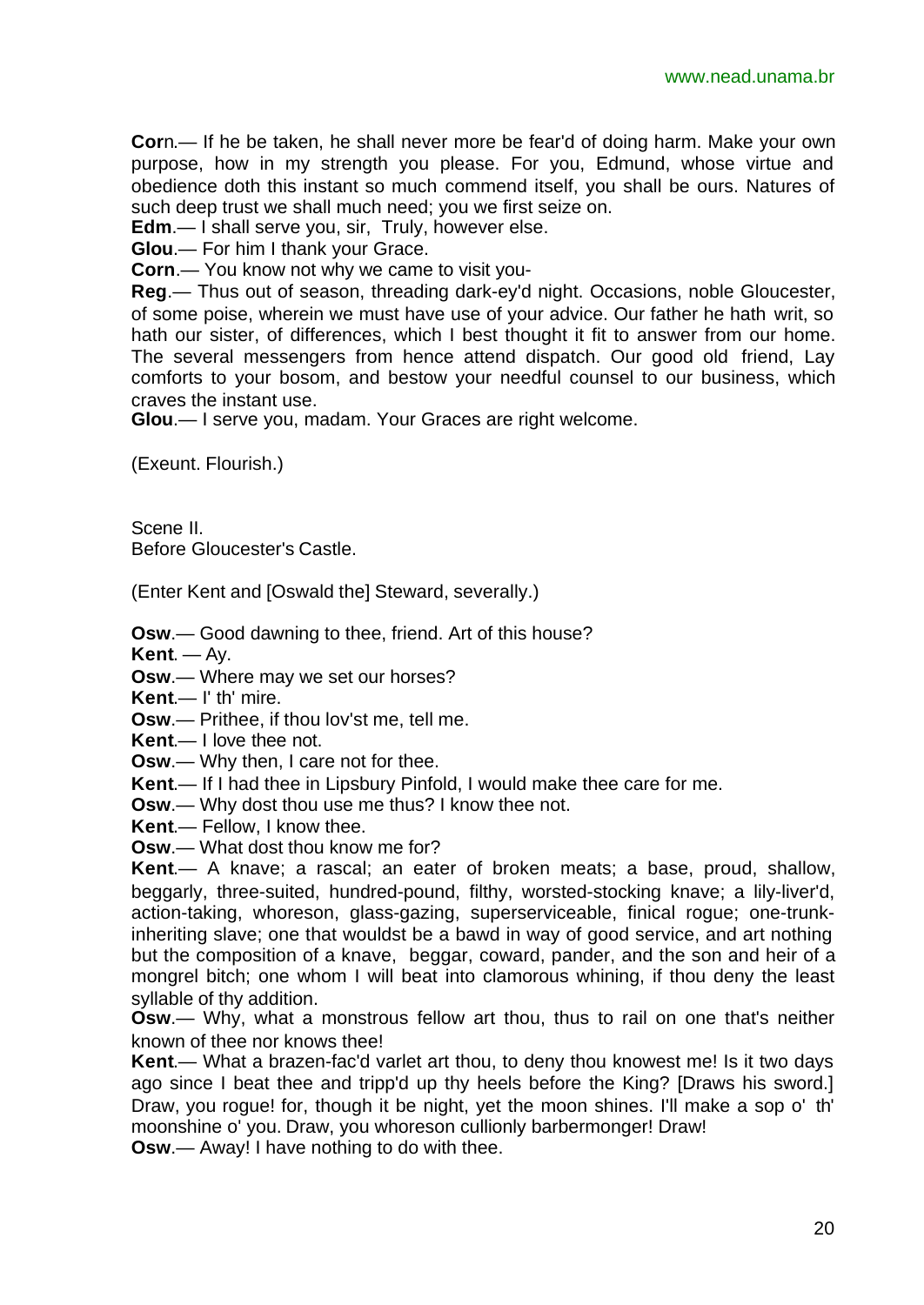**Kent**.— Draw, you rascal! You come with letters against the King, and take Vanity the puppet's part against the royalty of her father. Draw, you rogue, or I'll so carbonado your shanks! Draw, you rascal! Come your ways!

**Osw.**— Help, ho! murther! help!

**Kent**.— Strike, you slave! Stand, rogue! Stand, you neat slave! Strike! [Beats him.] **Osw**.— Help, ho! murther! murther!

(Enter Edmund, with his rapier drawn, Gloucester, Cornwall, Regan, Servants.)

**Edm**.— How now? What's the matter? Parts [them].

**Kent**.— With you, goodman boy, an you please! Come, I'll flesh ye! Come on, young master!

**Glou**.— Weapons? arms? What's the matter here?

**Cor**n.— Keep peace, upon your lives! He dies that strikes again. What is the matter?

**Reg**.— The messengers from our sister and the King

**Cor**n.— What is your difference? Speak.

**Osw**.— I am scarce in breath, my lord.

**Kent**.— No marvel, you have so bestirr'd your valour. You cowardly rascal, nature disclaims in thee; a tailor made thee.

**Cor**n.— Thou art a strange fellow. A tailor make a man?

**Kent**.— Ay, a tailor, sir. A stonecutter or a painter could not have made him so ill, though he had been but two hours at the trade.

**Cor**n.— Speak yet, how grew your quarrel?

**Osw**.— This ancient ruffian, sir, whose life I have spar'd at suit of his grey beard-

**Kent.**— Thou whoreson zed! thou unnecessary letter! My lord, if you'll give me leave,

I will tread this unbolted villain into mortar and daub the walls of a jakes with him. 'Spare my grey beard,' you wagtail?

**Cor**n.— Peace, sirrah! You beastly knave, know you no reverence?

**Kent**.— Yes, sir, but anger hath a privilege.

**Cor**n.— Why art thou angry?

**Kent**.— That such a slave as this should wear a sword, who wears no honesty. Such smiling rogues as these, like rats, oft bite the holy cords atwain which are too intrinse t' unloose; smooth every passion that in the natures of their lords rebel, Bring oil to fire, snow to their colder moods; Renege, affirm, and turn their halcyon beaks with every gale and vary of their masters, knowing naught (like dogs) but following. A plague upon your epileptic visage! Smile you my speeches, as I were a Fool? Goose, an I had you upon Sarum Plain, I'ld drive ye cackling home to Camelot.

**Cor**n.— What, art thou mad, old fellow?

**Glou**.— How fell you out? Say that.

**Kent**.— No contraries hold more antipathy than I and such a knave.

**Cor**n.— Why dost thou call him knave? What is his fault?

**Kent**.— His countenance likes me not.

**Cor**n.— No more perchance does mine, or his, or hers.

**Kent**.— Sir, 'tis my occupation to be plain. I have seen better faces in my time than stands on any shoulder that I see before me at this instant.

**Cor**n.— This is some fellow who, having been prais'd for bluntness, doth affect a saucy roughness, and constrains the garb quite from his nature. He cannot flatter, he! An honest mind and plain he must speak truth! An they will take it, so; if not, he's plain. These kind of knaves I know which in this plainness Harbour more craft and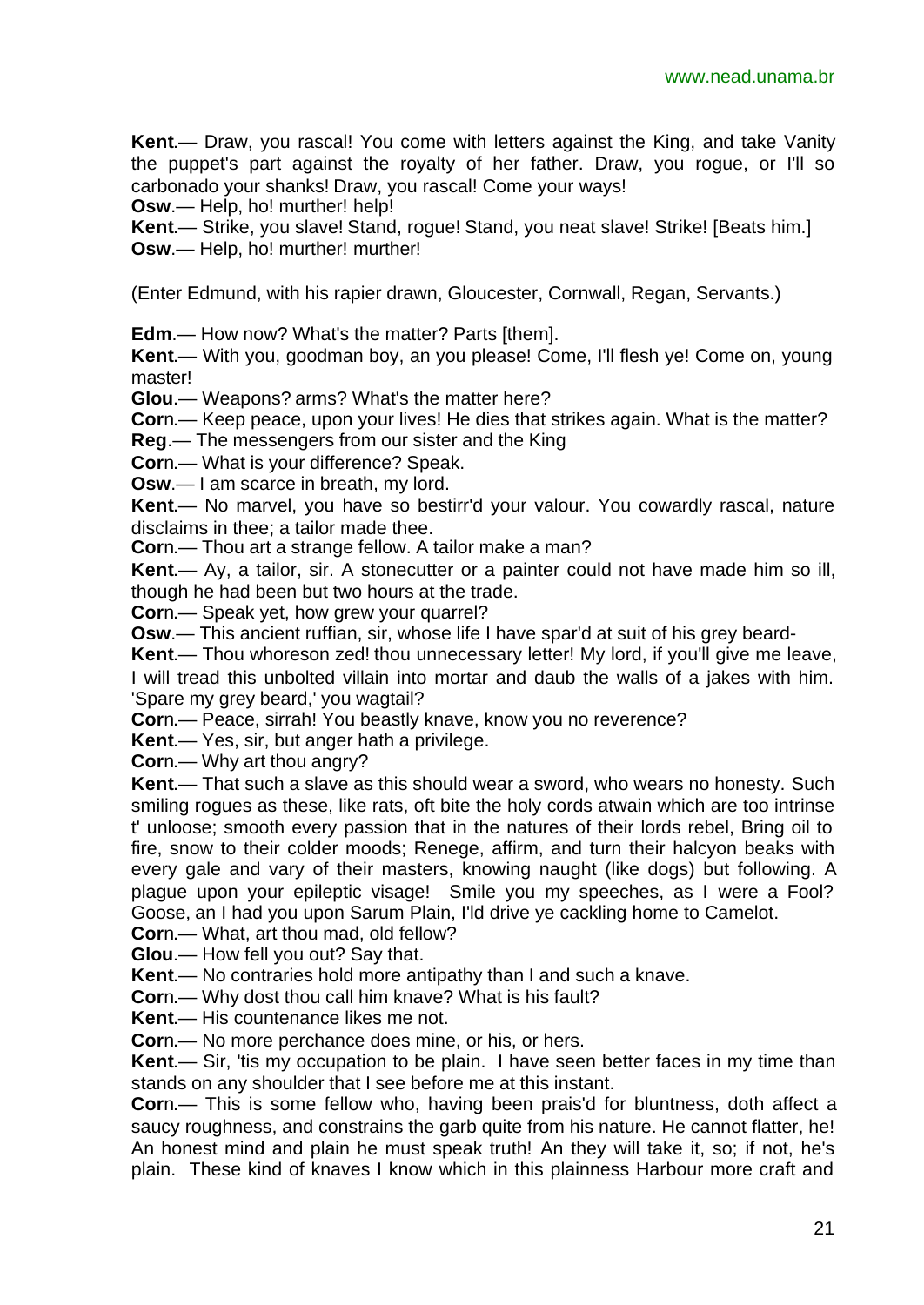more corrupter ends than twenty silly-ducking observants that stretch their duties nicely.

**Kent**.— Sir, in good faith, in sincere verity, under th' allowance of your great aspect, whose influence, like the wreath of radiant fire on flickering Phoebus' front.

**Cor**n.— What mean'st by this?

**Kent**.— To go out of my dialect, which you discommend so much. I know, sir, I am no flatterer. He that beguil'd you in a plain accent was a plain knave, which, for my part, I will not be, though I should win your displeasure to entreat me to't.

**Cor**n.— What was th' offence you gave him?

**Osw**.— I never gave him any. It pleas'd the King his master very late to strike at me, upon his misconstruction; when he, conjunct, and flattering his displeasure, Tripp'd me behind; being down, insulted, rail'd and put upon him such a deal of man that worthied him, got praises of the King for him attempting who was self-subdu'd: and, in the fleshment of this dread exploit, Drew on me here again.

**Kent**.— None of these rogues and cowards but Ajax is their Fool.

**Cor**n.— Fetch forth the stocks! You stubborn ancient knave, you reverent braggart, we'll teach you.

**Kent**.— Sir, I am too old to learn. Call not your stocks for me. I serve the King; On whose employment I was sent to you. You shall do small respect, show too bold malice against the grace and person of my master, stocking his messenger.

**Cor**n.— Fetch forth the stocks! As I have life and honour, there shall he sit till noon.

**Reg**.— Till noon? Till night, my lord, and all night too!

**Kent**.— Why, madam, if I were your father's dog, you should not use me so.

**Reg**.— Sir, being his knave, I will.

**Cor**n.— This is a fellow of the selfsame colour our sister speaks of. Come, bring away the stocks! Stocks brought out.

**Glou**.— Let me beseech your Grace not to do so. His fault is much, and the good King his master will check him for't. Your purpos'd low correction Is such as basest and contemn'dest wretches for pilf'rings and most common trespasses are punish'd with. The King must take it ill that he, so slightly valued in his messenger, should have him thus restrain'd.

**Cor**n.— I'll answer that.

**Reg**.— My sister may receive it much more worse, to have her Gentleman abus'd, assaulted, for following her affairs. Put in his legs. [Kent is put in the stocks.] Come, my good lord, away.

(Exeunt [all but Gloucester and Kent])

**Glou**.— I am sorry for thee, friend. 'Tis the Duke's pleasure, whose disposition, all the world well knows, will not be rubb'd nor stopp'd. I'll entreat for thee.

**Kent**.— Pray do not, sir. I have watch'd and travell'd hard. Some time I shall sleep out, the rest I'll whistle. A good man's fortune may grow out at heels. Give you good morrow!

**Glou**.— The Duke 's to blame in this; 'twill be ill taken.

(Exit.)

**Kent**.— Good King, that must approve the common saw, thou out of heaven's benediction com'st to the warm sun! Approach, thou beacon to this under globe, that by thy comfortable beams I may peruse this letter. Nothing almost sees miracles but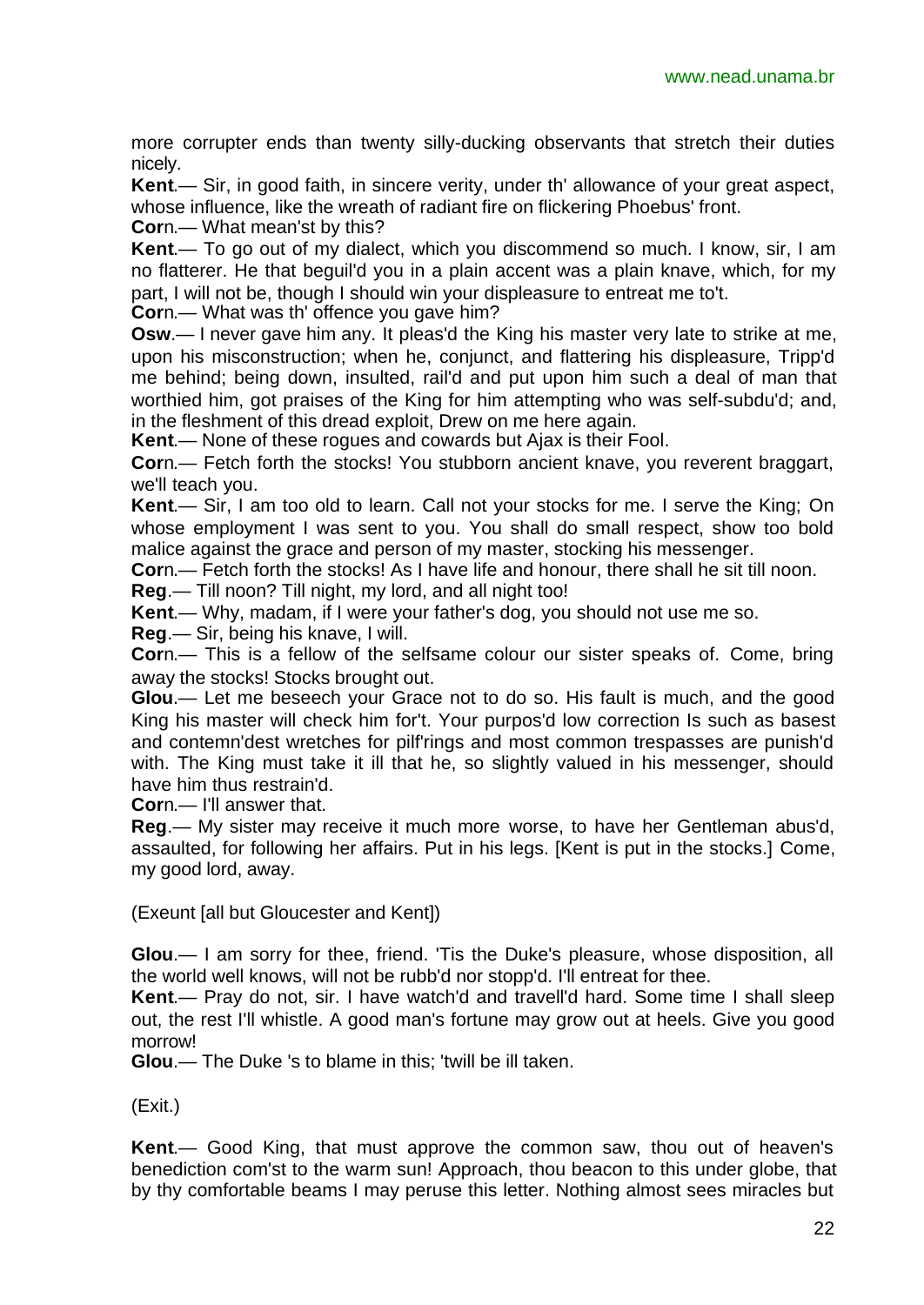misery. I know 'tis from Cordelia, who hath most fortunately been inform'd of my obsCured course and [reads] 'shall find time from this enormous state, seeking to give Losses their remedies' All weary and o'erwatch'd, take vantage, heavy eyes, not to behold this shameful lodging. Fortune, good night; smile once more, turn thy wheel. Sleeps.

Scene III. The open country.

(Enter Edgar.)

**Edg**.— I heard myself proclaim'd, and by the happy hollow of a tree Escap'd the hunt. No port is free, no place that guard and most unusual vigilance does not attend my taking. Whiles I may scape, I will preserve myself; and am bethought to take the basest and most poorest shape that ever penury, in contempt of man, brought near to beast. My face I'll grime with filth, Blanket my loins, elf all my hair in knots, and with presented nakedness outface the winds and persecutions of the sky. The country gives me proof and precedent of Bedlam beggars, who, with roaring voices, strike in their numb'd and mortified bare arms Pins, wooden pricks, nails, sprigs of rosemary; and with this horrible object, from low farms, Poor pelting villages, sheepcotes, and mills, sometime with lunatic bans, sometime with prayers, enforce their charity. 'Poor Turlygod! poor Tom!' That's something yet! Edgar I nothing am.

(Exit.)

Scene IV. Before Gloucester's Castle; Kent in the stocks.

(Enter Lear, Fool, and Gentleman.)

**Lear**.— 'Tis strange that they should so depart from home, and not send back my messenger.

**Gent**.— As I learn'd, the night before there was no purpose in them of this remove.

**Kent**.— Hail to thee, noble master!

**Lear**.— Ha! Mak'st thou this shame thy pastime?

**Kent**.— No, my lord.

**Fool**.— Ha, ha! look! he wears cruel garters. Horses are tied by the head, dogs and bears by th' neck, monkeys by th' loins, and men by th' legs. When a man's over-lusty at legs, then he wears wooden nether-stocks.

**Lear**.— What's he that hath so much thy place mistook to set thee here?

**Kent**.— It is both he and she. Your son and daughter.

**Lear**.— No.

**Kent**.— Yes.

**Lear**.— No, I say.

**Kent**.— I say yea.

**Lear**.— No, no, they would not!

**Kent**.— Yes, they have.

**Lear**.— By Jupiter, I swear no!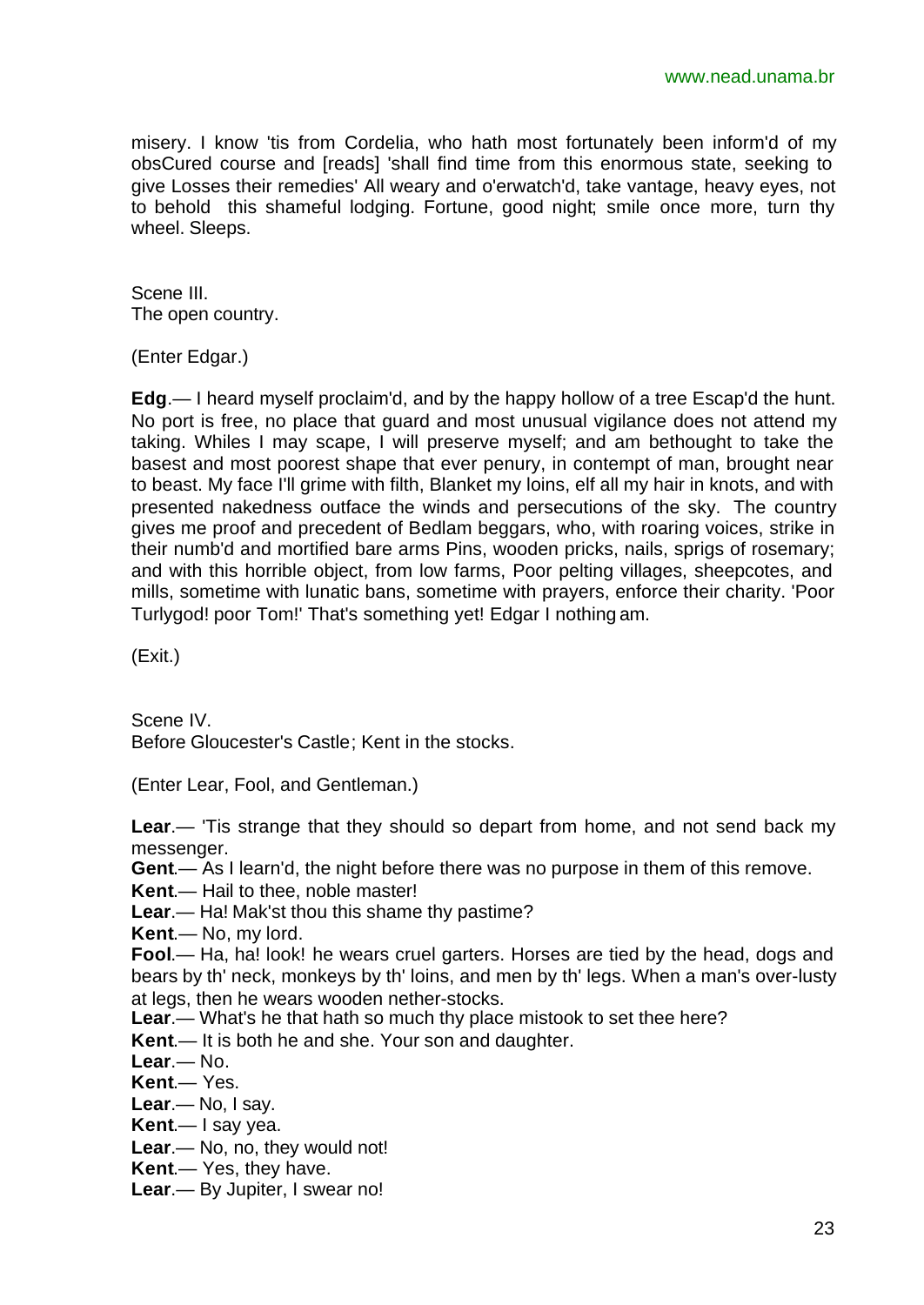**Kent**.— By Juno, I swear ay!

**Lear**.— They durst not do't; they would not, could not do't. 'Tis worse than murther to do upon respect such violent outrage. Resolve me with all modest haste which way thou mightst deserve or they impose this usage, coming from us.

**Kent**.— My lord, when at their home I did commend your Highness' letters to them, ere I was risen from the place that show'd my duty kneeling, came there a reeking post, stew'd in his haste, half breathless, panting forth from Goneril his mistress salutations; deliver'd letters, spite of intermission, which presently they read; on whose contents, they summon'd up their meiny, straight took horse, commanded me to follow and attend the leisure of their answer, gave me cold looks, and meeting here the other messenger, whose welcome I perceiv'd had poison'd mine. Being the very fellow which of late display'd so saucily against your Highness. Having more man than wit about me, drew. He rais'd the house with loud and coward cries. Your son and daughter found this trespass worth the shame which here it suffers. **Fool**.— Winter's not gone yet, if the wild geese fly that way.

> Fathers that wear rags Do make their children blind; But fathers that bear bags Shall see their children kind. Fortune, that arrant whore, Ne'er turns the key to th' poor.

But for all this, thou shalt have as many dolours for thy daughters as thou canst tell in a year.

**Lear**.— O, how this mother swells up toward my heart! Hysterica passio! Down, thou climbing sorrow! Thy element's below! Where is this daughter?

**Kent**.— With the Earl, sir, here within.

**Lear**.— Follow me not; stay here.

(Exit.)

**Gent**.— Made you no more offence but what you speak of?

**Kent**.— None. How chance the King comes with so small a number?

**Fool**.— An thou hadst been set i' th' stocks for that question, thou'dst well deserv'd it. **Kent**.— Why, Fool?

**Fool**.— We'll set thee to school to an ant, to teach thee there's no labouring i' th' winter. All that follow their noses are led by their eyes but blind men, and there's not a nose among twenty but can smell him that's stinking. Let go thy hold when a great wheel runs down a hill, lest it break thy neck with following it; but the great one that goes upward, let him draw thee after. When a wise man gives thee better counsel, give me mine again. I would have none but knaves follow it, since a Fool gives it. That sir which serves and seeks for gain, and follows but for form, will pack when it begins to rain and leave thee in the storm. But I will tarry; the Fool will stay, and let the wise man fly. The knave turns Fool that runs away; the Fool no knave, perdy.

**Kent**.— Where learn'd you this, Fool? **Fool**.— Not i' th' stocks, Fool.

(Enter Lear and Gloucester)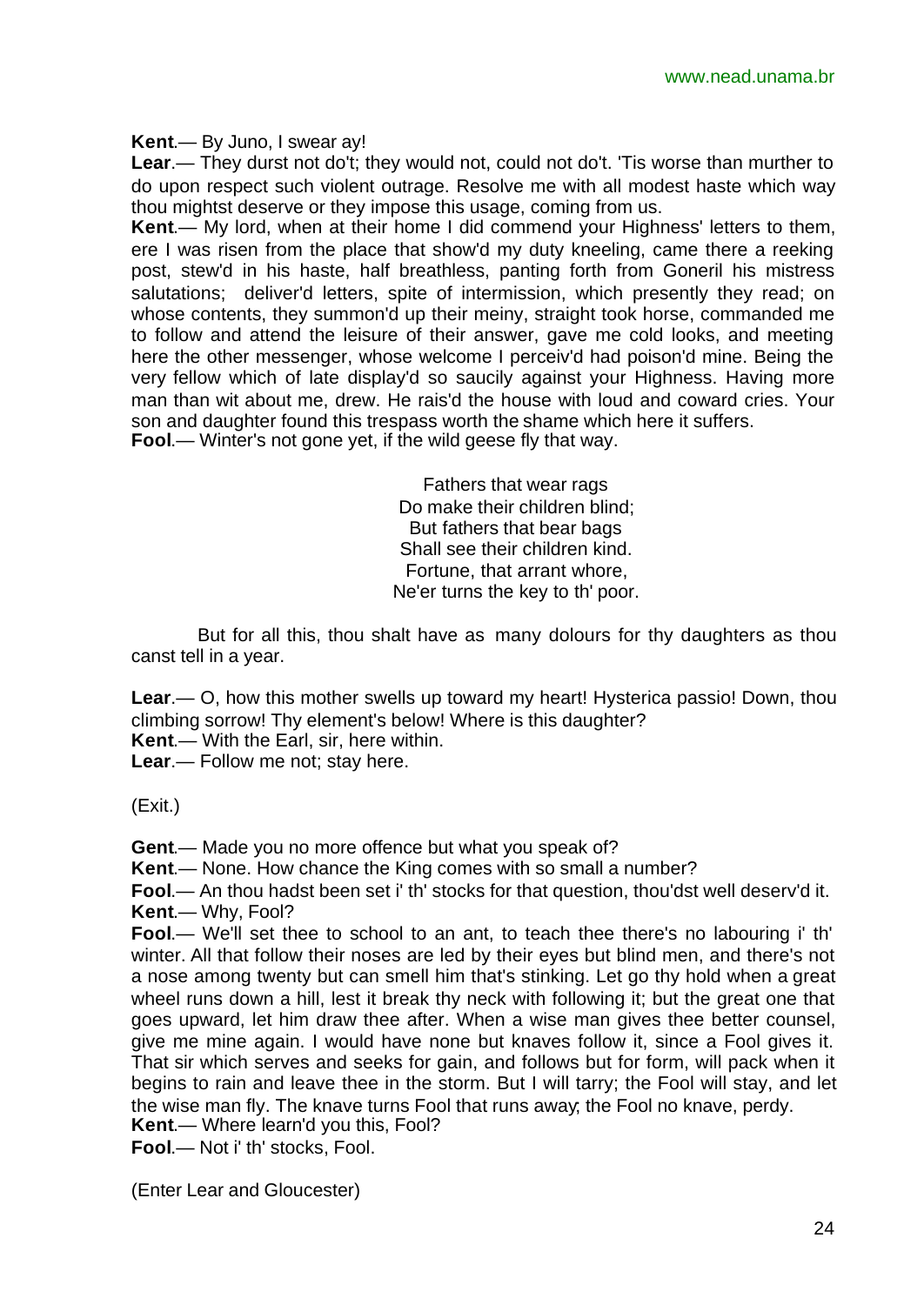**Lear**.— Deny to speak with me? They are sick? they are weary? They have travell'd all the night? Mere fetches. The images of revolt and flying off! Fetch me a better answer.

**Glou**.— My dear lord, you know the fiery quality of the Duke, how unremovable and fix'd he is In his own course.

**Lear**.— Vengeance! plague! death! confusion! Fiery? What quality? Why, Gloucester, Gloucester, I'ld speak with the Duke of Cornwall and his wife.

**Glou**.— Well, my good lord, I have inform'd them so.

**Lear**.— Inform'd them? Dost thou understand me, man?

**Glou**.— Ay, my good lord.

**Lear**.— The King would speak with Cornwall; the dear father would with his daughter speak, commands her service. Are they inform'd of this? My breath and blood! Fiery? the fiery Duke? Tell the hot Duke that. No, but not yet! May be he is not well. Infirmity doth still neglect all office whereto our health is bound. We are not ourselves when nature, being oppress'd, commands the mind to suffer with the body. I'll forbear; and am fallen out with my more headier will, to take the indispos'd and sickly fit for the sound man. Death on my state! Wherefore should be sit here? This act persuades me that this remotion of the Duke and her Is practice only. Give me my servant forth. Go tell the Duke and 's wife I'ld speak with them. Now, presently. Bid them come forth and hear me, or at their chamber door I'll beat the drum Till it cry sleep to death.

**Glou**.— I would have all well betwixt you.

(Exit.)

**Lear**.— O me, my heart, my rising heart! But down!

**Fool**.— Cry to it, nuncle, as the cockney did to the eels when she put 'em i' th' paste alive. She knapp'd 'em o' th' coxcombs with a stick and cried 'Down, wantons, down!' 'Twas her brother that, in pure kindness to his horse, buttered his hay.

(Enter Cornwall, Regan, Gloucester, Servants.)

**Lear**.— Good morrow to you both.

**Corn**.— Hail to your Grace! Kent here set at liberty.

**Reg**.— I am glad to see your Highness.

**Lear**.— Regan, I think you are; I know what reason I have to think so. If thou shouldst not be glad, I would divorce me from thy mother's tomb, sepulchring an adultress. [To Kent] O, are you free? Some other time for that. Beloved Regan, thy sister's naught. O Regan, she hath tied Sharp-tooth'd unkindness, like a vulture, here! [Lays his hand on his heart.] I can scarce speak to thee. Thou'lt not believe with how deprav'd a quality O Regan!

**Reg**.— I pray you, sir, take patience. I have hope you less know how to value her desert than she to scant her duty.

**Lear**.— Say, how is that?

**Reg**.— I cannot think my sister in the least would fail her obligation. If, sir, perchance she have restrain'd the riots of your followers, 'Tis on such ground, and to such wholesome end, as clears her from all blame.

**Lear**.— My Curses on her!

**Reg**.— O, sir, you are old! Nature in you stands on the very verge of her confine. You should be rul'd, and led by some discretion that discerns your state Better than you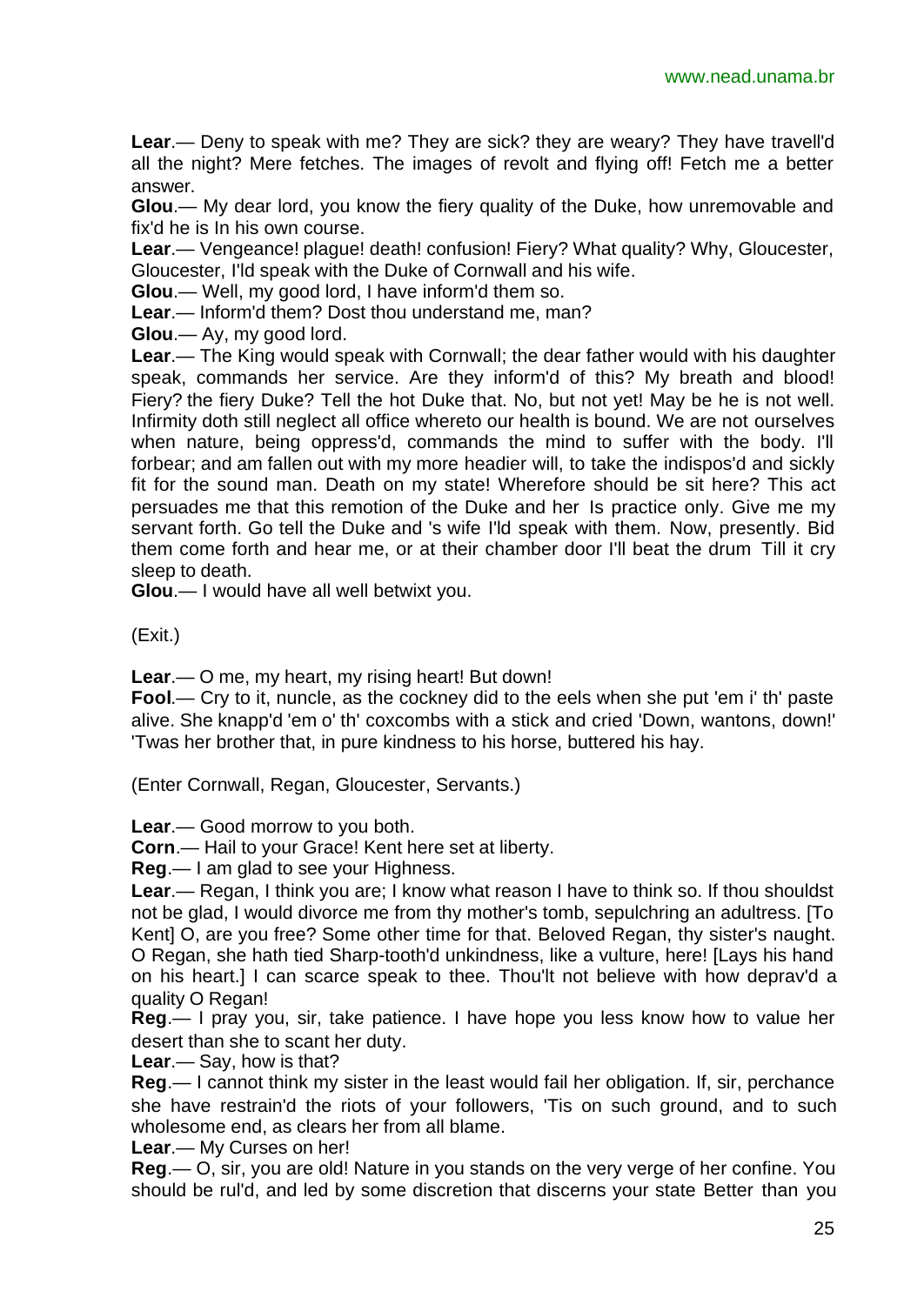yourself. Therefore I pray you that to our sister you do make return; say you have wrong'd her, sir.

**Lear**.— Ask her forgiveness? Do you but mark how this becomes the house: 'Dear daughter, I confess that I am old. [Kneels.] Age is unnecessary. On my knees I beg that you'll vouchsafe me raiment, bed, and food.'

**Reg**.— Good sir, no more! These are unsightly tricks. Return you to my sister.

**Lear**. [rises] — Never, Regan! She hath abated me of half my train; look'd black upon me; struck me with her tongue, most serpent-like, upon the very heart. All the stor'd vengeances of heaven fall on her ingrateful top! Strike her young bones, you taking airs, with lameness!

**Corn**.— Fie, sir, fie!

**Lear**.— You nimble lightnings, dart your blinding flames Into her scornful eyes! Infect her beauty, you fen-suck'd fogs, drawn by the pow'rful sun, to fall and blast her pride! **Reg**.— O the blest gods! so will you wish on me when the rash mood is on.

**Lear**.— No, Regan, thou shalt never have my Curse thy tender-hefted nature shall not give thee o'er to harshness. Her eyes are fierce; but thine do comfort, and not burn. 'Tis not in thee to grudge my pleasures, to cut off my train, to bandy hasty words, to scant my sizes, and, in conclusion, to oppose the bolt against my coming in. Thou better know'st the offices of nature, bond of childhood, effects of courtesy, dues of gratitude. Thy half o' th' kingdom hast thou not forgot, wherein I thee endow'd.

**Reg**.— Good sir, to th' purpose. Tucket within.

**Lear**.— Who put my man i' th' stocks?

**Corn**.— What trumpet's that?

**Reg**.— I know't my sister's. This approves her letter, that she would soon be here.

(Enter [Oswald the] Steward.)

Is your lady come?

**Lear**.— This is a slave, whose easy-borrowed pride Dwells in the fickle grace of her he follows. out, varlet, from my sight! **Corn**.— What means your Grace?

(Enter Goneril.)

**Lear**.— Who stock'd my servant? Regan, I have good hope thou didst not know on't.— Who comes here? O heavens! If you do love old men, if your sweet sway Allow obedience if yourselves are old, make it your cause! Send down, and take my part! [To Goneril] Art not asham'd to look upon this beard? O Regan, wilt thou take her by the hand? Gon. Why not by th' hand, sir? How have I offended? All's not offence that indiscretion finds and dotage terms so.

**Lear**.— O sides, you are too tough! Will you yet hold? How came my man i' th' stocks?

**Corn**.— I set him there, sir; but his own disorders deserv'd much less advancement. **Lear**.— You? Did you?

**Reg**.— I pray you, father, being weak, seem so. If, till the expiration of your month, you will return and sojourn with my sister, dismissing half your train, come then to me. I am now from home, and out of that provision which shall be needful for your entertainment.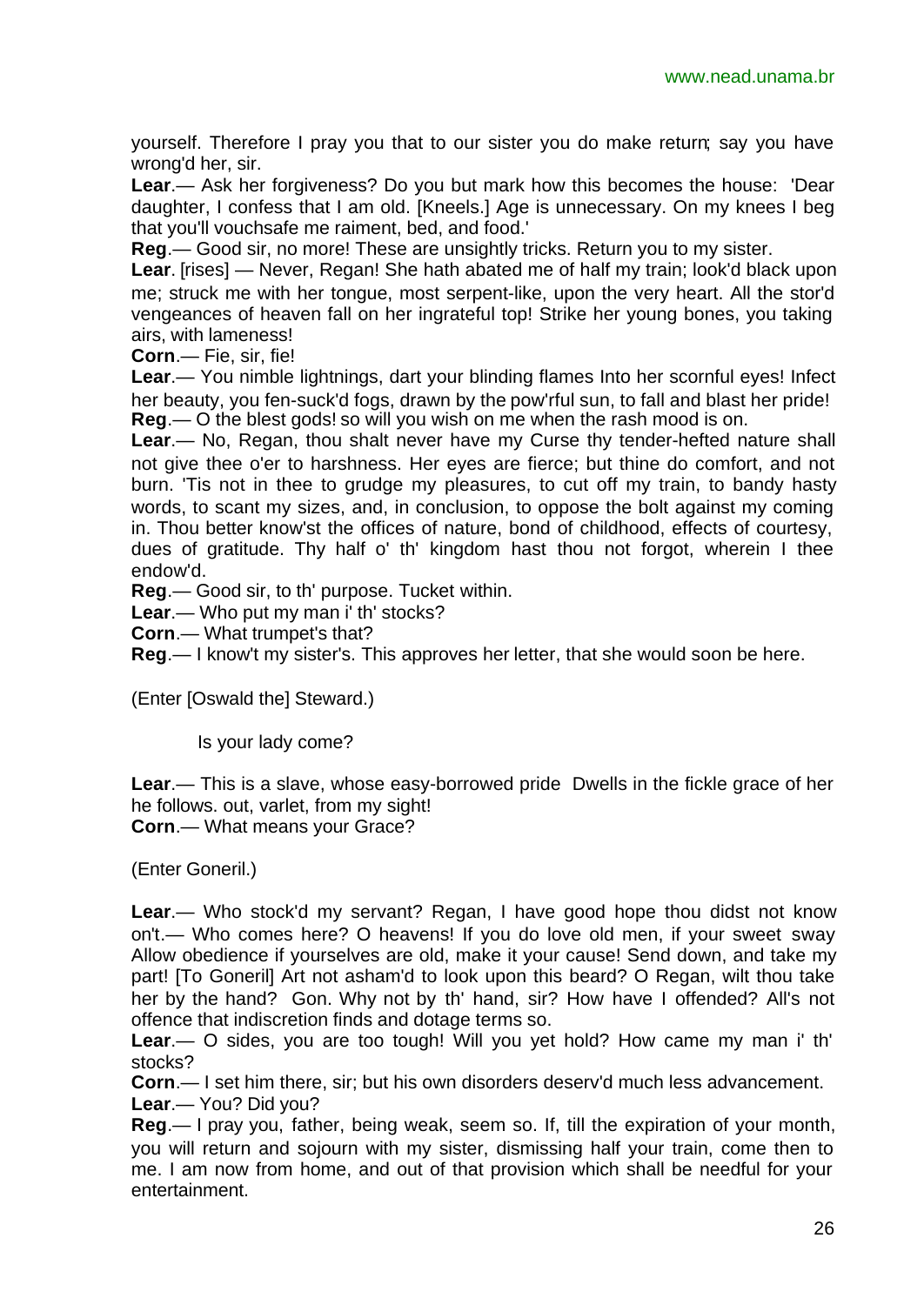**Lear**.— Return to her, and fifty men dismiss'd? No, rather I abjure all roofs, and choose to wage against the enmity o' th' air, to be a comrade with the wolf and owl. Necessity's sharp pinch! Return with her? Why, the hot-blooded France, that dowerless took our youngest born, I could as well be brought to knee his throne, and, squire-like, pension beg to keep base life afoot. Return with her? Persuade me rather to be slave and sumpter to this detested groom. [Points at Oswald.]

**Gon**.— At your choice, sir.

**Lear**.— I prithee, daughter, do not make me mad. I will not trouble thee, my child; farewell. We'll no more meet, no more see one another. But yet thou art my flesh, my blood, my daughter; or rather a disease that's in my flesh, which I must needs call mine. Thou art a boil, a plague sore, an embossed carbuncle In my corrupted blood. But I'll not chide thee. Let shame come when it will, I do not call it. I do not bid the Thunder-bearer shoot nor tell tales of thee to high-judging Jove. Mend when thou canst; be better at thy leisure; I can be patient, I can stay with Regan, I and my hundred knights.

**Reg**.— Not altogether so. I look'd not for you yet, nor am provided for your fit welcome. Give ear, sir, to my sister; for those that mingle reason with your passion must be content to think you old, and so. But she knows what she does.

**Lear**.— Is this well spoken?

**Reg**.— I dare avouch it, sir. What, fifty followers? Is it not well? What should you need of more? Yea, or so many, sith that both charge and danger speak 'gainst so great a number? How in one house should many people, under two commands, hold amity? 'Tis hard; almost impossible.

**Gon**.— Why might not you, my lord, receive attendance from those that she calls servants, or from mine?

**Reg**.— Why not, my lord? If then they chanc'd to slack ye, we could control them. If you will come to me (For now I spy a danger), I entreat you to bring but five-andtwenty. To no more will I give place or notice.

**Lear**.— I gave you all-

**Reg**.— And in good time you gave it!

**Lear**.— Made you my guardians, my depositaries; but kept a reservation to be followed with such a number. What, must I come to you with five-and-twenty, Regan? Said you so?

**Reg**.— And speak't again my lord. No more with me.

**Lear**.— Those wicked creatures yet do look well-favour'd when others are more wicked; not being the worst stands in some rank of praise. [To Goneril] I'll go with thee. Thy fifty yet doth double five-and-twenty, and thou art twice her love.

**Gon**.— Hear, me, my lord. What need you five-and-twenty, ten, or five, to follow in a house where twice so many have a command to tend you?

**Reg**.— What need one?

**Lear**.— O, reason not the need! Our basest beggars are in the poorest thing superfluous. Allow not nature more than nature needs, Man's life is cheap as beast's. Thou art a lady: If only to go warm were gorgeous, why, nature needs not what thou gorgeous wear'st which scarcely keeps thee warm. But, for true need. You heavens, give me that patience, patience I need! You see me here, you gods, a poor old man, as full of grief as age; wretched in both. If it be you that stirs these daughters' hearts Against their father, Fool me not so much to bear it tamely; touch me with noble anger, and let not women's weapons, water drops, stain my man's cheeks! No, you unnatural hags! I will have such revenges on you both that all the world shall I will do such things. What they are yet, I know not; but they shall be The terrors of the earth!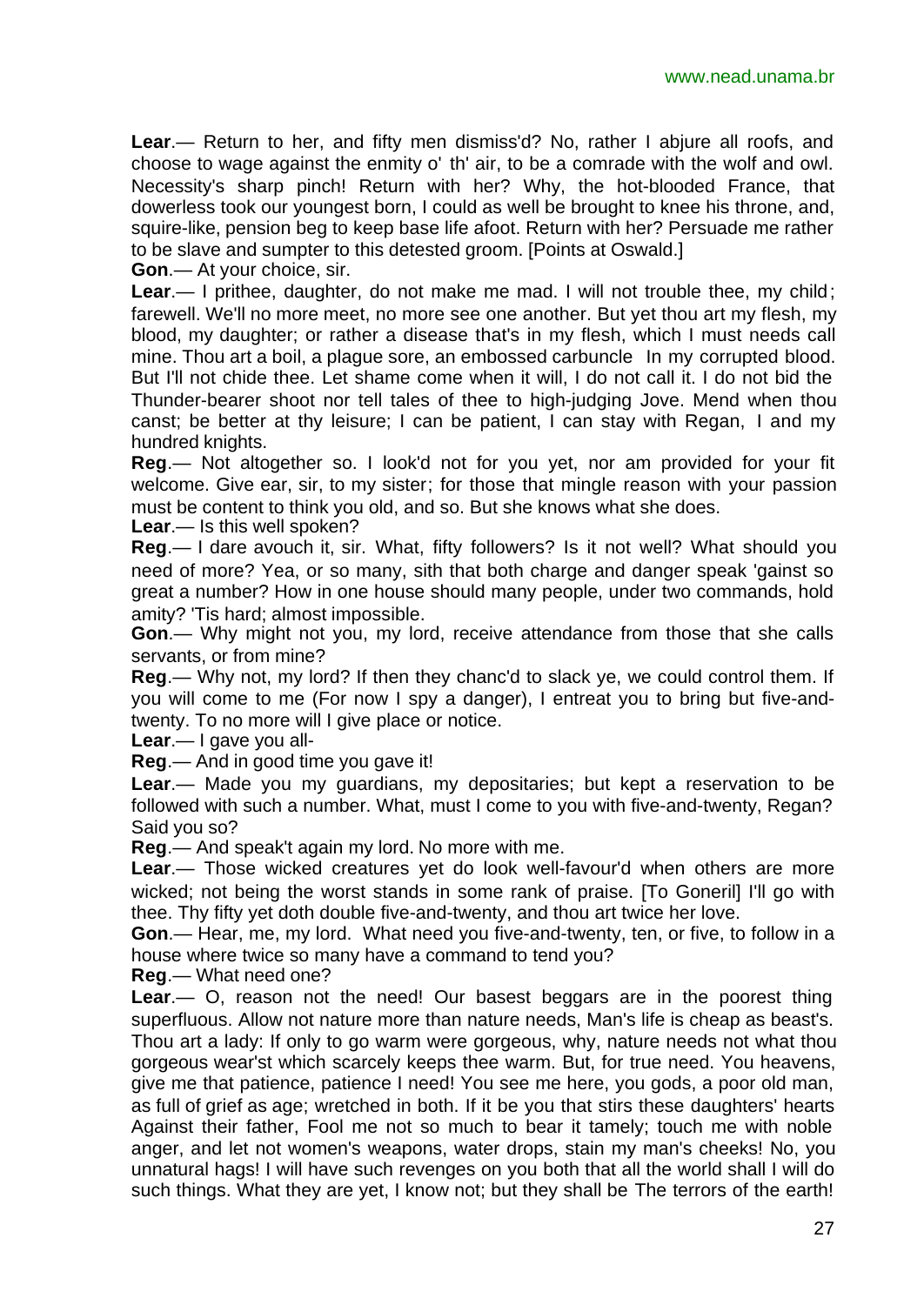You think I'll weep. No, I'll not weep. I have full cause of weeping, but this heart Shall break into a hundred thousand flaws or ere I'll weep. O Fool, I shall go mad!

(Exeunt Lear, Gloucester, Kent, and Fool. Storm and tempest.)

**Corn**.— Let us withdraw; 'twill be a storm.

**Reg**.— This house is little; the old man and 's people Cannot be well bestow'd.

**Gon**.— 'Tis his own blame; hath put himself from rest and must needs taste his folly.

**Reg**.— For his particular, I'll receive him gladly, but not one follower.

**Gon**.— So am I purpos'd. Where is my Lord of Gloucester?

**Corn**.— Followed the old man forth.

(Enter Gloucester.)

He is return'd.

**Glou**.— The King is in high rage.

**Corn**.— Whither is he going?

**Glou**.— He calls to horse, but will I know not whither.

**Corn**.— 'Tis best to give him way; he leads himself.

**Gon**.— My lord, entreat him by no means to stay.

**Glou**.— Alack, the night comes on, and the bleak winds do sorely ruffle. For many miles about there's scarce a bush.

**Reg**.— O, sir, to wilful men the injuries that they themselves procure must be their schoolmasters. Shut up your doors. He is attended with a desperate train, and what they may incense him to, being apt to have his ear abus'd, wisdom bids fear.

**Corn**.— Shut up your doors, my lord: 'tis a wild night. My Regan counsels well. Come out o' th' storm.

[Exeunt.]

ACT III. Scene I. A heath.

(Storm still. Enter Kent and a Gentleman at several doors.)

**Kent**.— Who's there, besides foul weather?

**Gent**.— One minded like the weather, most unquietly.

**Kent**.— I know you. Where's the King?

**Gent**.— Contending with the fretful elements; bids the wind blow the earth into the sea, or swell the Curled waters 'bove the main, that things might change or cease; tears his white hair, which the impetuous blasts, with eyeless rage, Catch in their fury and make nothing of; strives in his little world of man to outscorn the to-and-froconflicting wind and rain. This night, wherein the cub-drawn bear would couch, the lion and the belly-pinched wolf keep their fur dry, unbonneted he runs, and bids what will take all.

**Kent** —. But who is with him?

**Gent**.— None but the Fool, who labours to outjest his heart-struck injuries.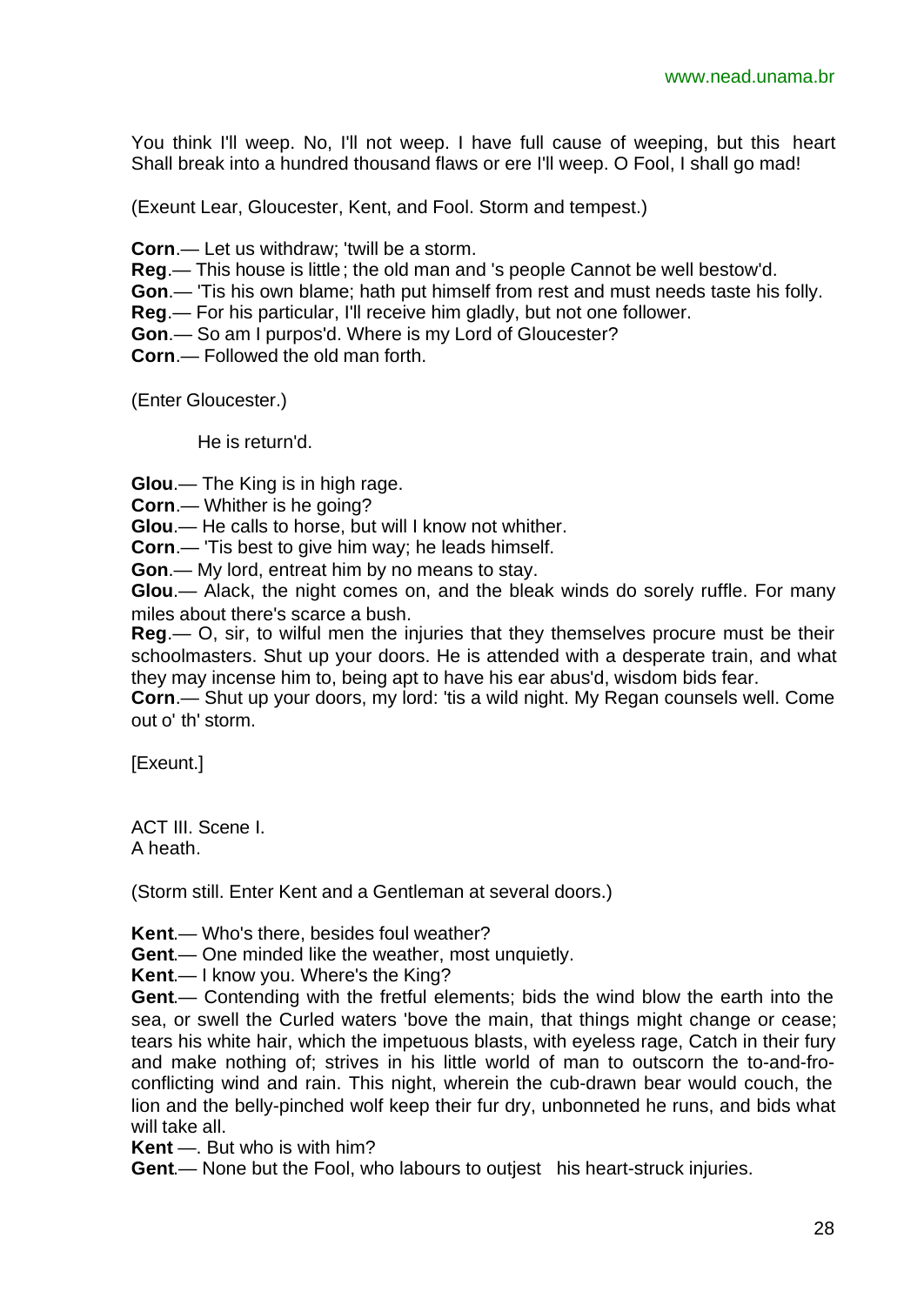**Kent**. — Sir, I do know you, and dare upon the warrant of my note commend a dear thing to you. There is division (Although as yet the face of it be cover'd with mutual cunning) 'twixt Albany and Cornwall; who have (as who have not, that their great stars thron'd and set high?) servants, who seem no less, which are to France the spies and speculations IntelliGent of our state. What hath been seen, Either in snuffs and packings of the Dukes, or the hard rein which both of them have borne against the old kind King, or something deeper, whereof, perchance, these are but furnishings. But, true it is, from France there comes a power Into this scattered kingdom, who already, wise in our negligence, have secret feet In some of our best ports and are at point to show their open banner. Now to you: If on my credit you dare build so far to make your speed to Dover, you shall find some that will thank you, making just report of how unnatural and bemadding sorrow the King hath cause to plain. I am a Gentleman of blood and breeding, and from some knowledge and assurance offer this office to you.

**Gent**.— I will talk further with you.

**Kent**.— No, do not. For confirmation that I am much more than my out-wall, open this purse and take what it contains. If you shall see Cordelia (As fear not but you shall), show her this ring, and she will tell you who your fellow is that yet you do not know. Fie on this storm! I will go seek the King.

**Gent**.— Give me your hand. Have you no more to say?

**Kent**.— Few words, but, to effect, more than all yet: That, when we have found the King (in which your pain that way, I'll this), he that first lights on him Holla the other.

(Exeunt [severally].)

Scene II. Another part of the heath.

(Storm still. Enter Lear and Fool.)

**Lear**.— Blow, winds, and crack your cheeks! Rage! Blow! You cataracts and hurricanoes, spout Till you have drench'd our steeples, drown'd the cocks! You sulph'rous and thought-executing fires, Vaunt-couriers to oak-cleaving thunderbolts, singe my white head! And thou, all-shaking thunder, strike flat the thick rotundity o' th' world, crack Nature's moulds, all germains spill at once, that makes ingrateful man!

**Fool**.— O nuncle, court holy water in a dry house is better than this rain water out o' door. Good nuncle, in, and ask thy daughters blessing! Here's a night pities nether wise men nor Fools.

**Lear**.— Rumble thy bellyful! Spit, fire! spout, rain! Nor rain, wind, thunder, fire are my daughters. I tax not you, you elements, with unkindness. I never gave you kingdom, call'd you children, you owe me no subscription. Then let fall your horrible pleasure. **Her**e I stand your slave, a poor, infirm, weak, and despis'd old man. But yet I call you servile ministers, that will with two pernicious daughters join your high-engender'd battles 'gainst a head so old and white as this! O! O! 'tis foul!

**Fool**.— He that has a house to put 's head in has a good head-piece. The codpiece that will house before the head has any, the head and he shall louse: so beggars marry many. The man that makes his toe what he his heart should make shall of a corn cry woe, and turn his sleep to wake. For there was never yet fair woman but she made mouths in a glass.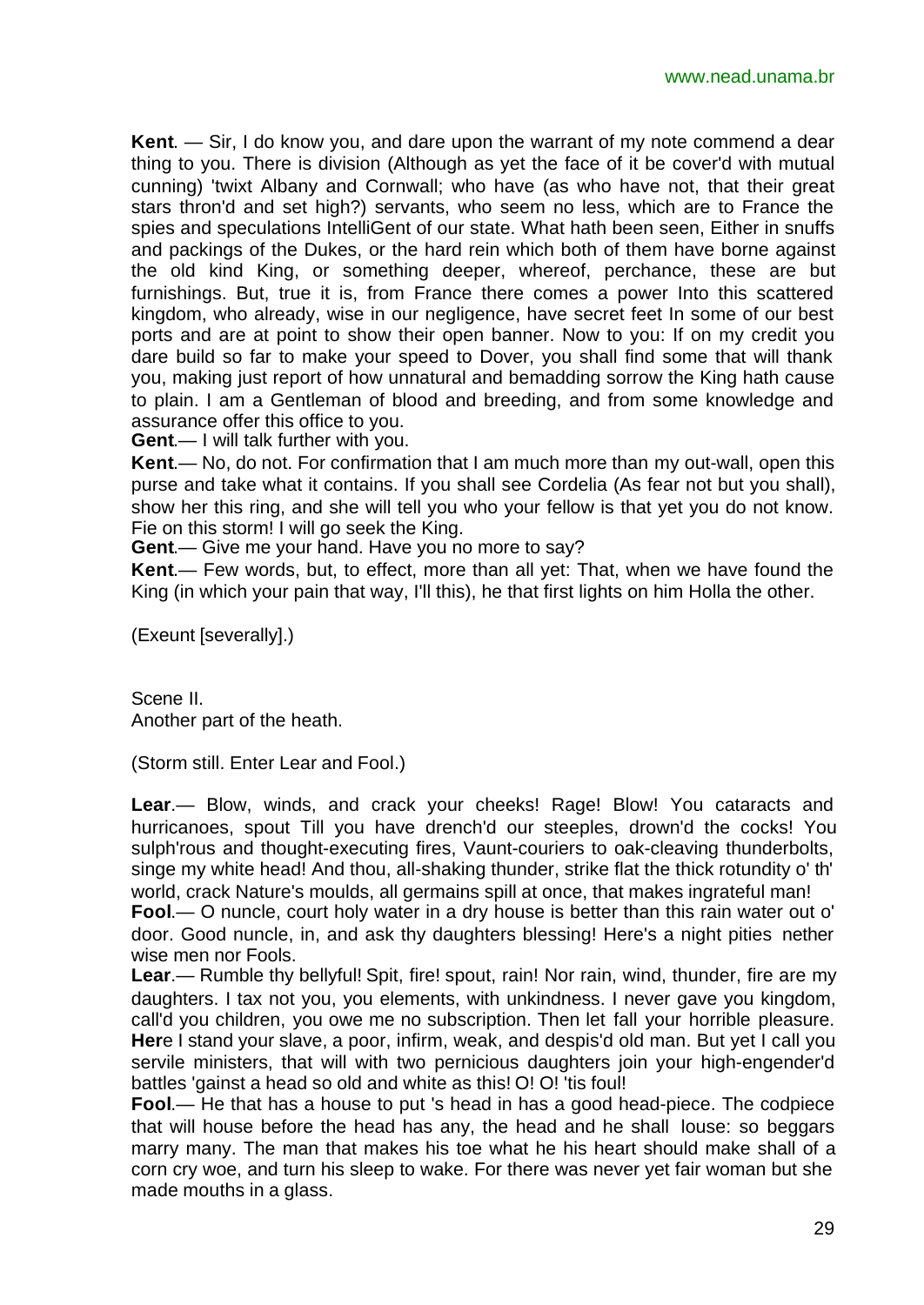(Enter Kent.)

**Lear**.— No, I will be the pattern of all patience; I will say nothing.

**Kent**.— Who's there?

**Fool**.— Marry, here's grace and a codpiece; that's a wise man and a Fool.

**Kent**.— Alas, sir, are you here? Things that love night love not such nights as these. The wrathful skies Gallow the very wanderers of the dark and make them keep their caves. Since I was man, such sheets of fire, such bursts of horrid thunder, such groans of roaring wind and rain, I never remember to have heard. Man's nature cannot carry th' affliction nor the fear.

**Lear**.— Let the great gods, that keep this dreadful pudder o'er our heads, find out their enemies now. Tremble, thou wretch, that hast within thee undivulged crimes unwhipp'd of justice. Hide thee, thou bloody hand; thou perjur'd, and thou simular man of virtue that art incestuous. Caitiff, in pieces shake that under covert and convenient seeming hast practis'd on man's life. Close pent-up guilts, rive your concealing continents, and cry these dreadful summoners grace. I am a man more sinn'd against than sinning.

**Kent**.— Alack, bareheaded? Gracious my lord, hard by here is a hovel; some friendship will it lend you 'gainst the tempest. Repose you there, whilst I to this hard house (More harder than the stones whereof 'tis rais'd, which even but now, demanding after you, Denied me to come in) return, and force their scanted courtesy. **Lear**.— My wits begin to turn. Come on, my boy. How dost, my boy? Art cold? I am cold myself. Where is this straw, my fellow? The art of our necessities is strange, that can make vile things precious. Come, your hovel. Poor Fool and knave, I have one part in my heart that's sorry yet for thee.

**Fool**.— [sings]

He that has and a little tiny wit-With hey, ho, the wind and the rain-Must make content with his fortunes fit, For the rain it raineth every day.

**Lear**.— True, my good boy. Come, bring us to this hovel.

(Exeunt [Lear and Kent].)

**Fool**.— This is a brave night to cool a courtesan. I'll speak a prophecy ere I go: When priests are more in word than matter; when brewers mar their malt with water; when nobles are their tailors' tutors, no heretics burn'd, but wenches' suitors; when every case in law is right, no squire in debt nor no poor knight; when slanders do not live in tongues, nor cutpurses come not to throngs; when usurers tell their gold i' th' field, and bawds and whores do churches build: then shall the realm of Albion come to great confusion. Then comes the time, who lives to see't, that going shall be us'd with feet. This prophecy Merlin shall make, for I live before his time.

(Exit.)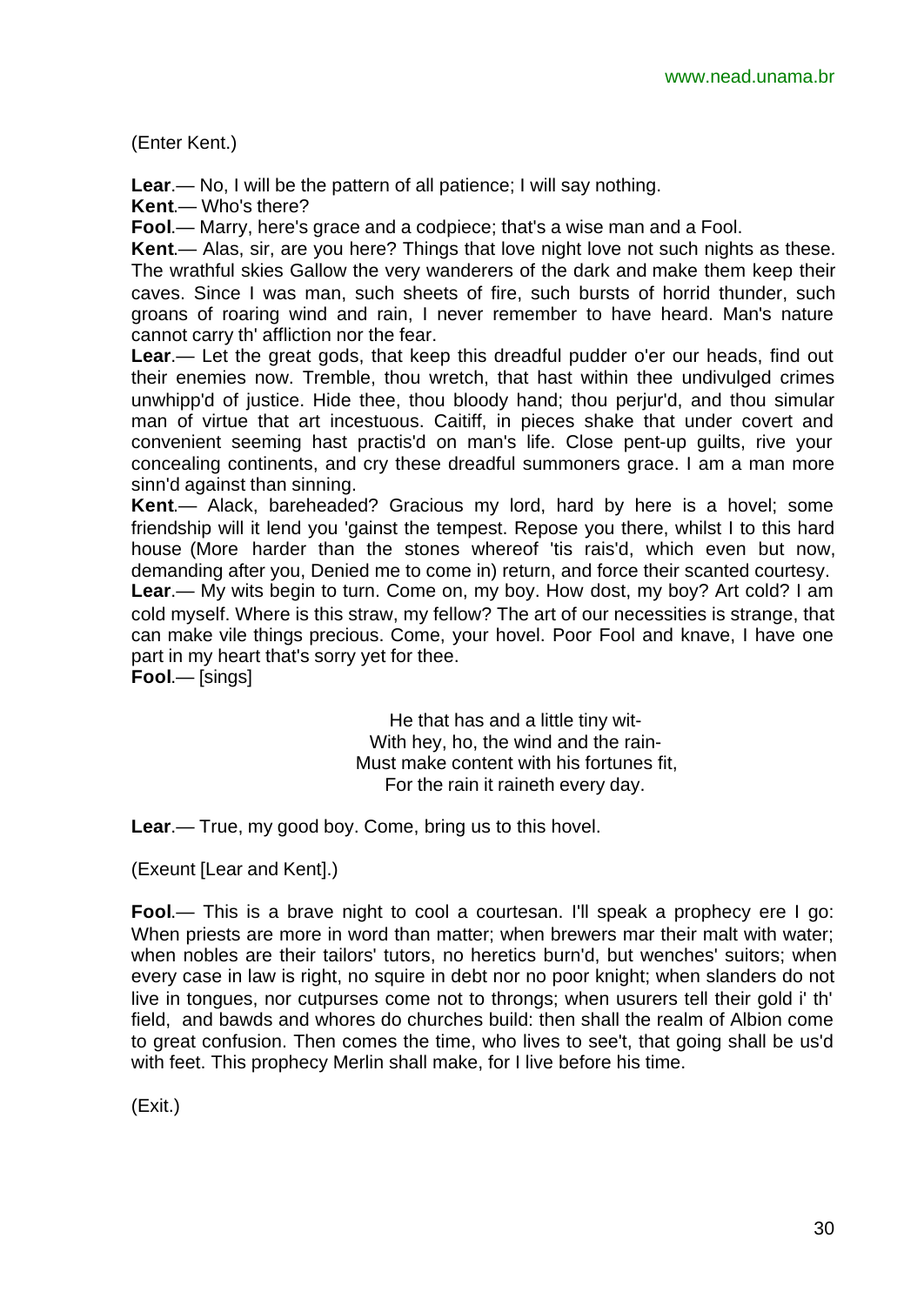Scene III. Gloucester's Castle.

(Enter Gloucester and Edmund.)

**Glou**.— Alack, alack, Edmund, I like not this unnatural dealing! When I desir'd their leave that I might pity him, they took from me the use of mine own house, charg'd me on pain of perpetual displeasure neither to speak of him, entreat for him, nor any way sustain him.

**Edm**.— Most savage and unnatural!

**Glou**.— Go to; say you nothing. There is division betwixt the Dukes, and a worse matter than that. I have received a letter this night 'tis dangerous to be spoken I have lock'd the letter in my closet. These injuries the King now bears will be revenged home; there's part of a power already footed; we must incline to the King. I will seek him and privily relieve him. Go you and maintain talk with the Duke, that my charity be not of him perceived. If he ask for me, I am ill and gone to bed. Though I die for't, as no less is threat'ned me, the King my old master must be relieved. There is some strange thing toward, Edmund. Pray you be careful.

(Exit.)

**Edm**.— This courtesy, forbid thee, shall the Duke Instantly know, and of that letter too. This seems a fair deserving, and must draw me that which my father loses no less than all. The younger rises when the old doth fall.

(Exit.)

Scene IV. The heath. Before a hovel.

(Storm still. Enter Lear, Kent, and Fool.)

**Kent**.— Here is the place, my lord. Good my lord, enter. The tyranny of the open night 's too rough for nature to endure.

**Lear**.— Let me alone.

**Kent**.— Good my lord, enter here.

**Lear**.— Wilt break my heart?

**Kent**.— I had rather break mine own. Good my lord, enter.

**Lear**.— Thou think'st 'tis much that this contentious storm Invades us to the skin. So 'tis to thee; but where the greater malady is fix'd, the lesser is scarce felt. Thou'dst shun a bear; but if thy flight lay toward the raging sea, thou'dst meet the bear i' th' mouth. When the mind's free, the body's delicate. The tempest in my mind Doth from my senses take all feeling else save what beats there. Filial ingratitude! Is it not as this mouth should tear this hand for lifting food to't? But I will punish home! No, I will weep no more. In such a night 'To shut me out! Pour on; I will endure. In such a night as this! O Regan, Goneril! Your old kind father, whose frank heart gave all! O, that way madness lies; let me shun that! No more of that.

**Kent**.— Good my lord, enter here.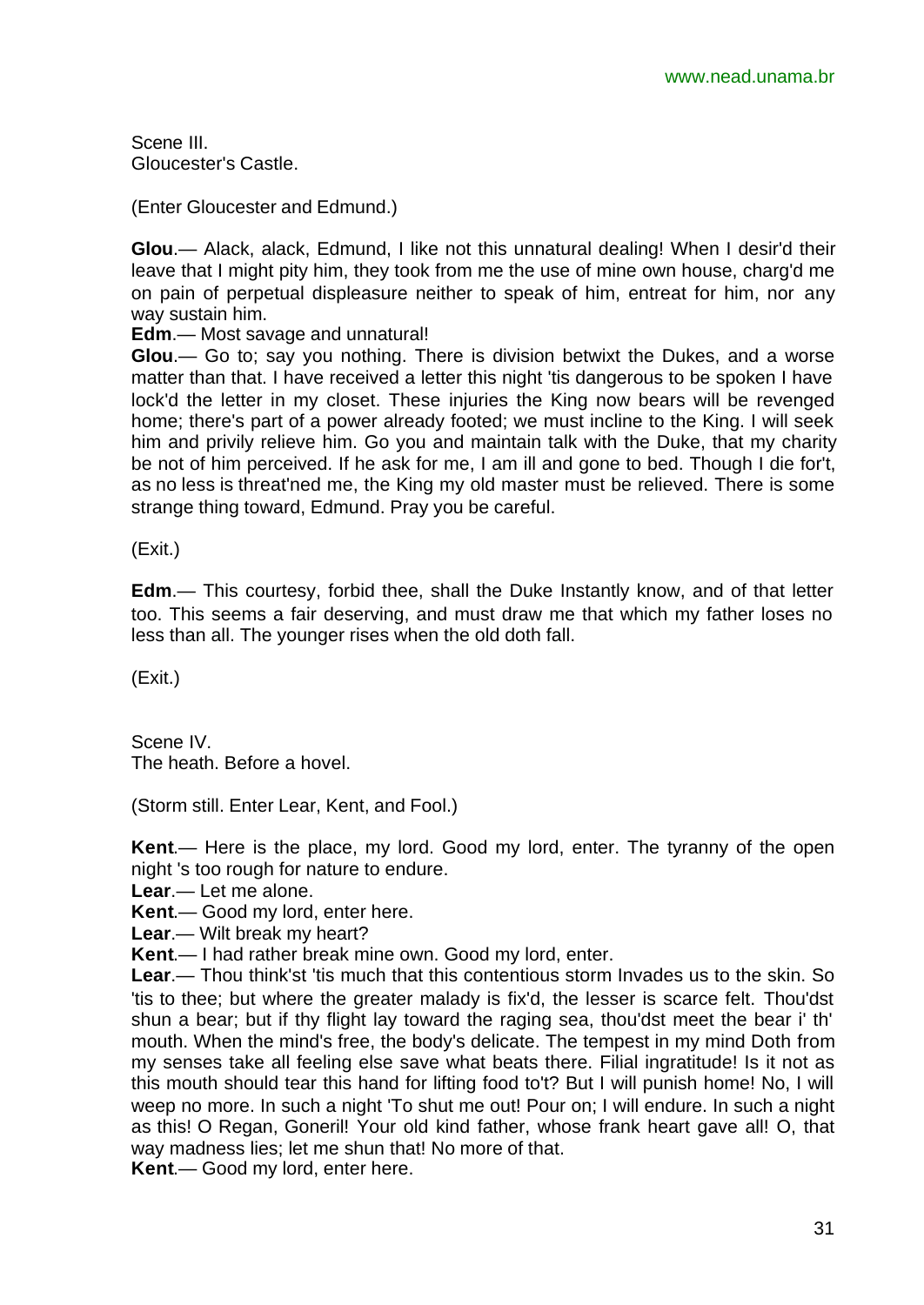**Lear**.— Prithee go in thyself; seek thine own ease. This tempest will not give me leave to ponder on things would hurt me more. But I'll go in. [To the Fool] In, boy; go first.— You houseless poverty. Nay, get thee in. I'll pray, and then I'll sleep. Exit [**Fool**]. Poor naked wretches, wheresoe'er you are, that bide the pelting of this pitiless storm, how shall your houseless heads and unfed sides, your loop'd and window'd raggedness, defend you from seasons such as these? O, I have ta'en too little care of this! Take physic, pomp; expose thyself to feel what wretches feel, that thou mayst shake the superflux to them and show the heavens more just.

**Edg**. [within] — Fathom and half, fathom and half! Poor Tom!

(Enter Fool [from the hovel].)

**Fool**.— Come not in here, nuncle, here's a spirit. Help me, help me!

**Kent**.— Give me thy hand. Who's there?

**Fool**.— A spirit, a spirit! He says his name's poor Tom.

**Kent**.— What art thou that dost grumble there i' th' straw? Come forth.

(Enter Edgar [disguised as a madman].)

**Edg**.— Away! the foul fiend follows me! Through the sharp hawthorn blows the cold wind. Humh! go to thy cold bed, and warm thee.

**Lear**.— Hast thou given all to thy two daughters, and art thou come to this?

**Edg**.— Who gives anything to poor Tom? Whom the foul fiend hath led through fire and through flame, through ford and whirlpool, o'er bog and quagmire; that hath laid knives under his pillow and halters in his pew, set ratsbane by his porridge, made him proud of heart, to ride on a bay trotting horse over four-inch'd bridges, to course his own shadow for a traitor. Bless thy five wits! Tom 's acold. O, do de, do de, do de. Bless thee from whirlwinds, star-blasting, and taking! Do poor Tom some charity, whom the foul fiend vexes. There could I have him now - and there - and there again - and there! Storm still.

**Lear**.— What, have his daughters brought him to this pass? Couldst thou save nothing? Didst thou give 'em all?

**Fool**.— Nay, he reserv'd a blanket, else we had been all sham'd.

**Lear**.— Now all the plagues that in the pendulous air Hang fated o'er men's faults light on thy daughters!

**Kent**.— He hath no daughters, sir.

**Lear**.— Death, traitor! nothing could have subdu'd nature to such a lowness but his unkind daughters. Is it the fashion that discarded fathers should have thus little mercy on their flesh? Judicious punishment! 'Twas this flesh begot those pelican daughters. **Edg**.— Pillicock sat on Pillicock's Hill. 'Allow, 'allow, loo, loo!

**Fool**.— This cold night will turn us all to Fools and madmen.

**Edg**.— Take heed o' th' foul fiend; obey thy parents: keep thy word justly; swear not; commit not with man's sworn spouse; set not thy sweet heart on proud array. Tom 's acold.

**Lear**.— What hast thou been?

**Edg**.— A servingman, proud in heart and mind; that Curl'd my hair, wore gloves in my cap; serv'd the lust of my mistress' heart and did the act of darkness with her; swore as many oaths as I spake words, and broke them in the sweet face of heaven; one that slept in the contriving of lust, and wak'd to do it. Wine lov'd I deeply, dice dearly; and in woman out-paramour'd the Turk. False of heart, light of ear, bloody of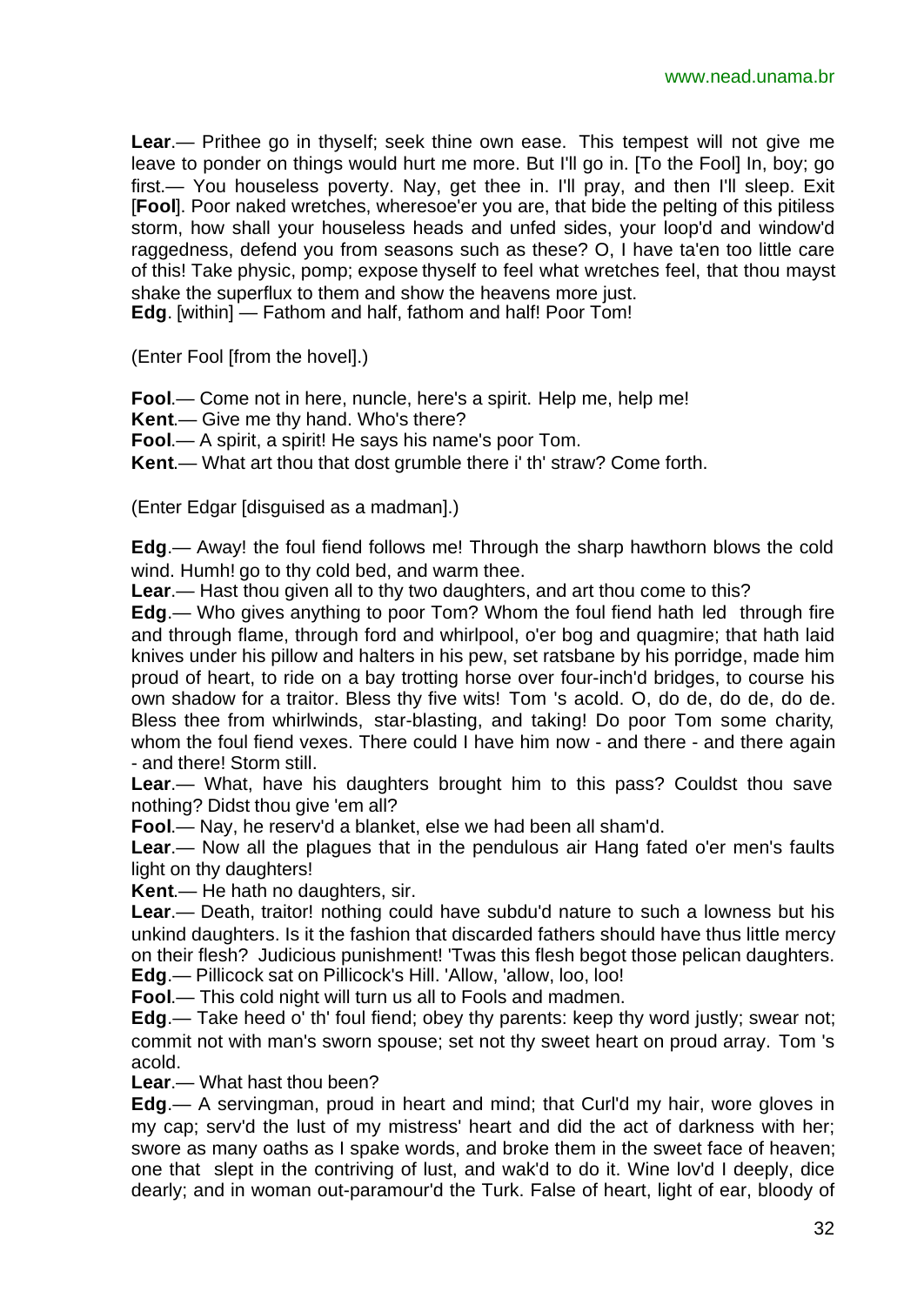hand; hog in sloth, fox in stealth, wolf in greediness, dog in madness, lion in prey. Let not the creaking of shoes nor the rustling of silks betray thy poor heart to woman. Keep thy foot out of brothel, thy hand out of placket, thy pen from lender's book, and defy the foul fiend. Still through the hawthorn blows the cold wind; says suum, mun, hey, no, nonny. Dolphin my boy, my boy, sessa! let him trot by. Storm still.

**Lear**.— Why, thou wert better in thy grave than to answer with thy uncover'd body this extremity of the skies. Is man no more than this? Consider him well. Thou ow'st the worm no silk, the beast no hide, the sheep no wool, the cat no perfume. Ha! **Her**e's three on's are sophisticated! Thou art the thing itself; unaccommodated man is no more but such a poor, bare, forked animal as thou art. Off, off, you lendings! Come, unbutton here. [Tears at his clothes.]

**Fool.**— Prithee, nuncle, be contented! 'Tis a naughty night to swim in. Now a little fire in a wild field were like an old lecher's heart a small spark, all the rest on's body cold. Look, here comes a walking fire.

(Enter Gloucester with a torch.)

**Edg**.— This is the foul fiend Flibbertigibbet. He begins at Curfew, and walks till the first cock. He gives the web and the pin, squints the eye, and makes the harelip; mildews the white wheat, and hurts the poor creature of earth. Saint Withold footed thrice the 'old; he met the nightmare, and her nine fold; bid her alight and her troth plight, and aroint thee, witch, aroint thee!

**Kent**.— How fares your Grace?

**Lear**.— What's he?

**Kent**.— Who's there? What is't you seek?

**Glou**.— What are you there? Your names?

**Edg**.— Poor Tom, that eats the swimming frog, the toad, the todpole, the wall-newt and the water; that in the fury of his heart, when the foul fiend rages, eats cow-dung for sallets, swallows the old rat and the ditch-dog, drinks the green mantle of the standing pool; who is whipp'd from tithing to tithing, and stock-punish'd and imprison'd; who hath had three suits to his back, six shirts to his body, horse to ride, and weapons to wear; but mice and rats, and such small deer, have been Tom's food for seven long year. Beware my follower. Peace, Smulkin! Peace, thou fiend!

**Glou**.— What, hath your Grace no better company?

**Edg**.— The prince of darkness is a Gentleman! Modo he's call'd, and Mahu.

**Glou**.— Our flesh and blood is grown so vile, my lord, that it doth hate what gets it.

**Edg**.— Poor Tom 's acold.

**Glou**.— Go in with me. My duty cannot suffer T' obey in all your daughters' hard commands. Though their injunction be to bar my doors and let this tyrannous night take hold upon you, Yet have I ventur'd to come seek you out and bring you where both fire and food is ready.

**Lear**.— First let me talk with this philosopher. What is the cause of thunder?

**Kent**.— Good my lord, take his offer; go into th' house.

**Lear**.— I'll talk a word with this same learned Theban. What is your study?

**Edg**.— How to prevent the fiend and to kill vermin.

**Lear**.— Let me ask you one word in private.

**Kent**.— Importune him once more to go, my lord. His wits begin t' unsettle.

**Glou**.— Canst thou blame him? Storm still. His daughters seek his death. Ah, that good Kent! He said it would be thus poor banish'd man! Thou say'st the King grows mad: I'll tell thee, friend, I am almost mad myself. I had a son, now outlaw'd from my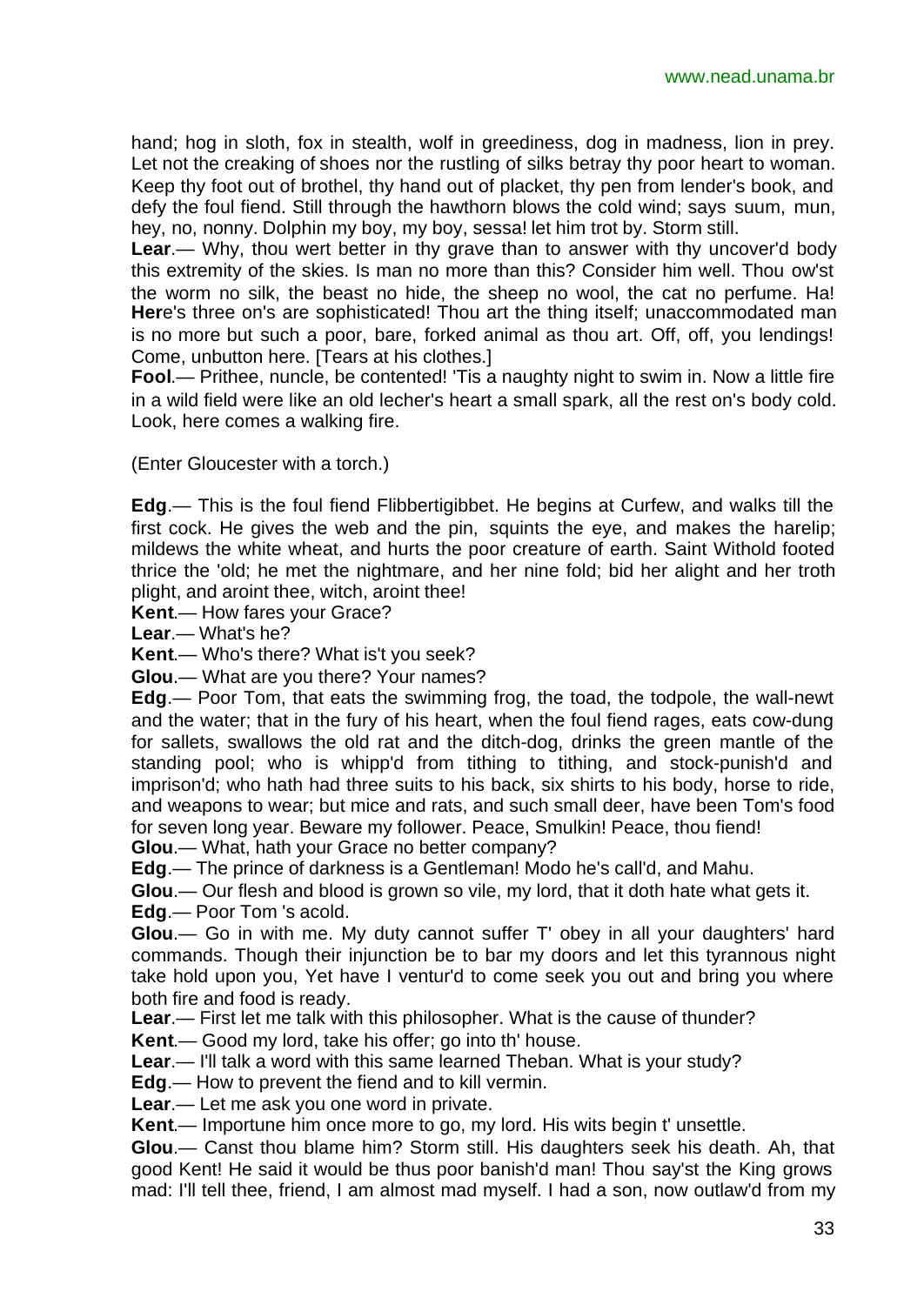blood. He sought my life but lately, very late. I lov'd him, friend. No father his son dearer. True to tell thee, the grief hath craz'd my wits. What a night 's this! I do beseech your Grace.

**Lear**.— O, cry you mercy, sir. Noble philosopher, your company.

**Edg**.— Tom's acold.

**Glou**.— In, fellow, there, into th' hovel; keep thee warm.

**Lear**.— Come, let's in all.

**Kent**.— This way, my lord.

**Lear**.— With him! I will keep still with my philosopher.

**Kent**.— Good my lord, soothe him; let him take the fellow.

**Glou**.— Take him you on.

**Kent**.— Sirrah, come on; go along with us.

**Lear**.— Come, good Athenian.

**Glou**.— No words, no words! hush.

**Edg**.— Child Rowland to the dark tower came; his word was still Fie, foh, and fum! I smell the blood of a British man.

(Exeunt.)

Scene V. Gloucester's Castle.

(Enter Cornwall and Edmund.)

**Cor**n.— I will have my revenge ere I depart his house.

**Edm**.— How, my lord, I may be censured, that nature thus gives way to loyalty, something fears me to think of.

**Cor**n.— I now perceive it was not altogether your brother's evil disposition made him seek his death; but a provoking merit, set awork by a reproveable badness in himself. **Edm**.— How malicious is my fortune that I must repent to be just! This is the letter he spoke of, which approves him an intelliGent party to the advantages of France. O

heavens! That this treason were not or not I the detector!

**Cor**n.— Go with me to the Duchess.

**Edm**.— If the matter of this paper be certain, you have mighty business in hand.

**Cor**n.— True or false, it hath made thee Earl of Gloucester. Seek out where thy father is, that he may be ready for our apprehension.

**Edm**.[aside] — If I find him comforting the King, it will stuff his suspicion more fully. I will persever in my course of loyalty, though the conflict be sore between that and my blood.

**Cor**n.— I will lay trust upon thee, and thou shalt find a dearer father in my love.

(Exeunt.)

Scene VI. A farmhouse near Gloucester's Castle.

(Enter Gloucester, Lear, Kent, Fool, and Edgar.)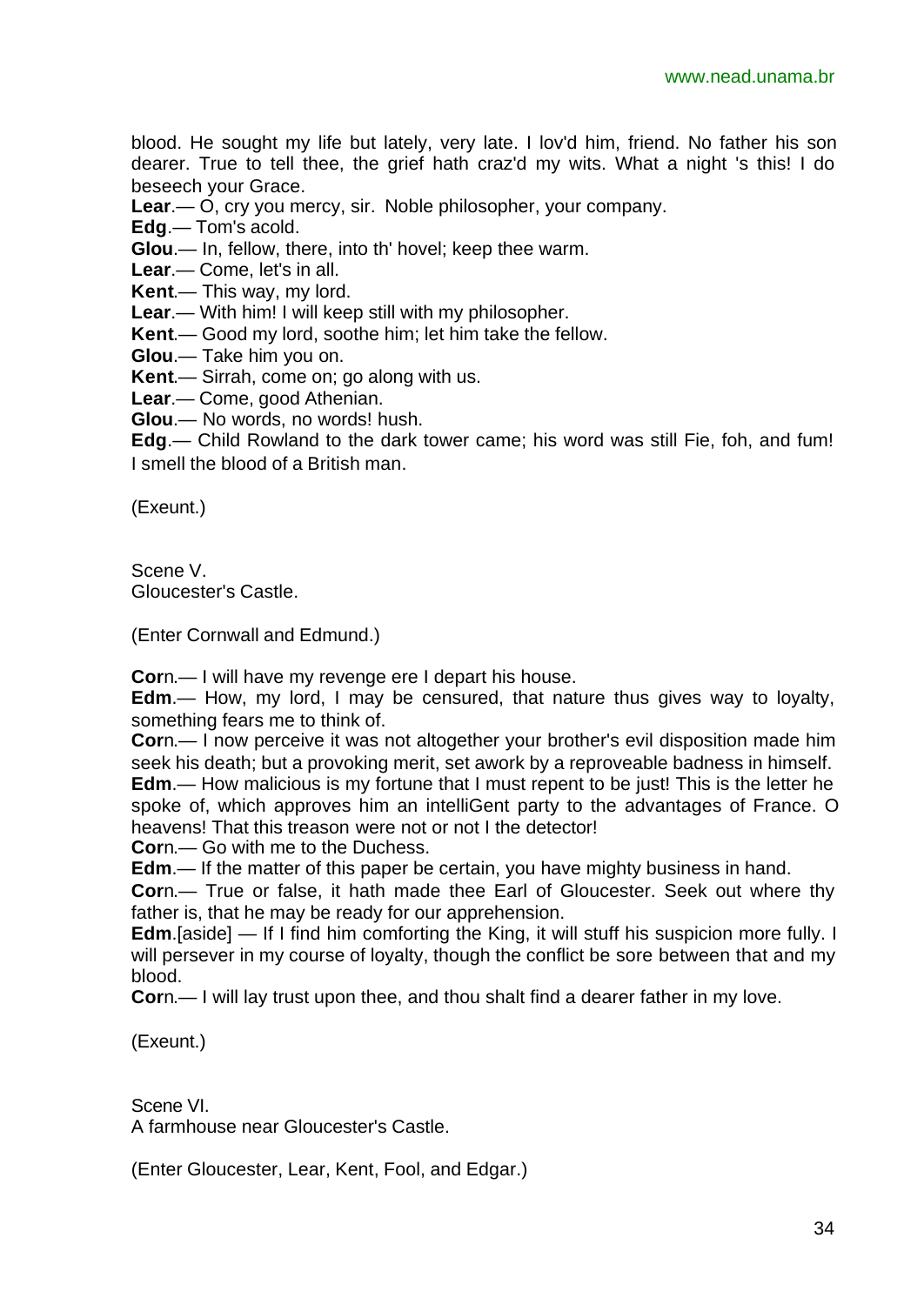**Glou**.— Here is better than the open air; take it thankfully. I will piece out the comfort with what addition I can. I will not be long from you.

**Kent**.— All the power of his wits have given way to his impatience. The gods reward your kindness!

(Exit [Gloucester].)

**Edg**.— Frateretto calls me, and tells me Nero is an angler in the lake of darkness. Pray, innocent, and beware the foul fiend.

**Fool**.— Prithee, nuncle, tell me whether a madman be a Gentleman or a yeoman.

**Lear**.— A king, a king!

**Fool**.— No, he's a yeoman that has a Gentleman to his son; for he's a mad yeoman that sees his son a Gentleman before him.

**Lear**.— To have a thousand with red burning spits come hizzing in upon 'em-

**Edg**.— The foul fiend bites my back.

**Fool**.— He's mad that trusts in the tameness of a wolf, a horse's health, a boy's love, or a whore's oath.

**Lear**.— It shall be done; I will arraign them straight. [To Edgar] Come, sit thou here, most learned justicer. [To the Fool] Thou, sapient sir, sit here. Now, you she-foxes!

**Edg**.— Look, where he stands and glares! Want'st thou eyes at trial, madam? Come o'er the bourn, Bessy, to me.

**Fool**.— Her boat hath a leak, and she must not speak why she dares not come over to thee.

**Edg**.— The foul fiend haunts poor Tom in the voice of a nightingale.Hoppedance cries in Tom's belly for two white herring. Croak not, black angel; I have no food for thee.

**Kent**.— How do you, sir? Stand you not so amaz'd. Will you lie down and rest upon the cushions?

**Lear**.— I'll see their trial first. Bring in their evidence. [To Edgar] Thou, robed man of justice, take thy place. [To the Fool] And thou, his yokefellow of equity, Bench by his side. [To Kent] You are o' th' commission, sit you too.

**Edg**.— Let us deal justly. Sleepest or wakest thou, jolly shepherd? Thy sheep be in the corn; and for one blast of thy minikin mouth thy sheep shall take no harm. Purr! the cat is gray.

**Lear**.— Arraign her first. 'Tis Goneril. I here take my oath before this honourable assembly, she kicked the poor King her father.

**Fool**.— Come hither, mistress. Is your name Goneril?

**Lear**.— She cannot deny it.

**Fool**.— Cry you mercy, I took you for a joint-stool.

**Lear**.— And here's another, whose warp'd looks proclaim what store her heart is made on. Stop her there! Arms, arms! Sword! Fire! Corruption in the place! False justicer, why hast thou let her scape?

**Edg**.— Bless thy five wits!

**Kent**.— O pity! Sir, where is the patience now that you so oft have boasted to retain? **Edg**. [aside] — My tears begin to take his part so much they'll mar my counterfeiting.

**Lear**.— The little dogs and all, Tray, Blanch, and Sweetheart, see, they bark at me.

**Edg**.— Tom will throw his head at them. Avaunt, you Curs! Be thy mouth or black or white, tooth that poisons if it bite; Mastiff, greyhound, mongrel grim, hound or spaniel, brach or lym, Bobtail tyke or trundle-tall. Tom will make them weep and wail; for, with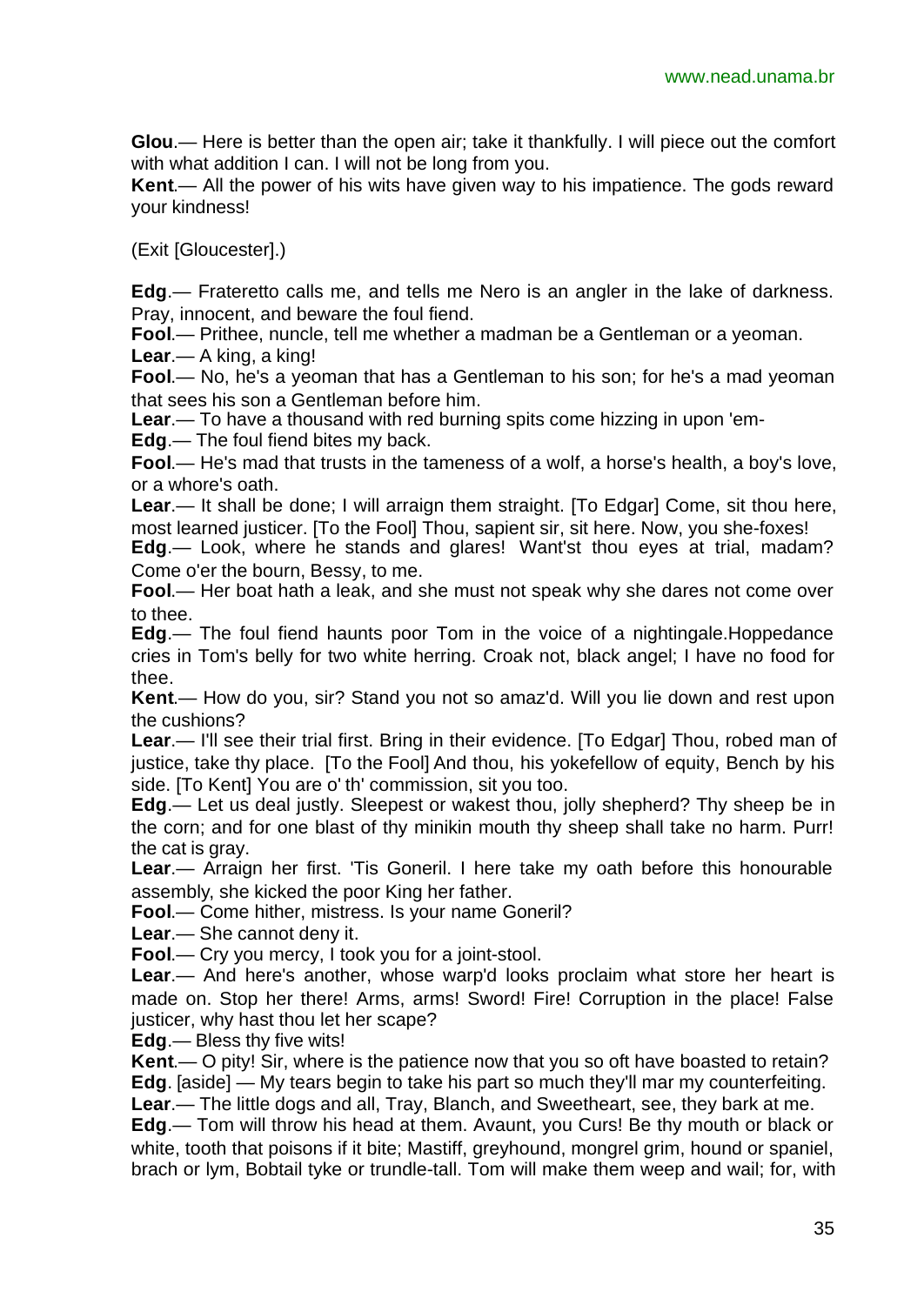throwing thus my head, Dogs leap the hatch, and all are fled. Do de, de, de. Sessa! Come, march to wakes and fairs and market towns. Poor Tom, thy horn is dry.

**Lear**.— Then let them anatomize Regan. See what breeds about her heart. Is there any cause in nature that makes these hard hearts? [To Edgar] You, sir I entertain you for one of my hundred; only I do not like the fashion of your garments. You'll say they are Persian attire; but let them be chang'd.

**Kent**.— Now, good my lord, lie here and rest awhile.

**Lear**.— Make no noise, make no noise; draw the Curtains. So, so, so. We'll go to supper i' th' morning. So, so, so.

**Fool**.— And I'll go to bed at noon.

(Enter Gloucester.)

**Glou**.— Come hither, friend. Where is the King my master?

**Kent**.— Here, sir; but trouble him not; his wits are gone.

**Glou**.— Good friend, I prithee take him in thy arms. I have o'erheard a plot of death upon him. There is a litter ready; lay him in't and drive towards Dover, friend, where thou shalt meet Both welcome and protection. Take up thy master. If thou shouldst dally half an hour, his life, with thine, and all that offer to defend him, stand in assured loss. Take up, take up! And follow me, that will to some provision give thee quick conduct.

**Kent**.— Oppressed nature sleeps. This rest might yet have balm'd thy broken senses, which, if convenience will not allow, stand in hard Cure. [To the Fool] Come, help to bear thy master. Thou must not stay behind. **Glou**.— Come, come, away!

(Exeunt [all but Edgar].)

**Edg**.— When we our betters see bearing our woes, we scarcely think our miseries our foes. Who alone suffers suffers most i' th' mind, leaving free things and happy shows behind; but then the mind much sufferance doth o'erskip when grief hath mates, and bearing fellowship. How light and portable my pain seems now, when that which makes me bend makes the King bow, he childed as I fathered! Tom, away! Mark the high noises, and thyself bewray when false opinion, whose wrong thought defiles thee, In thy just proof repeals and reconciles thee. What will hap more tonight, safe scape the King! Lurk, lurk.

[Exit.]

Scene VII. Gloucester's Castle.

(Enter Cornwall, Regan, Goneril, [Edmund the] Bastard, and Servants.)

**Corn**. [to Goneril] — Post speedily to my lord your husband, show him this letter. The army of France is landed. Seek out the traitor Gloucester.

[Exeunt some of the Servants.]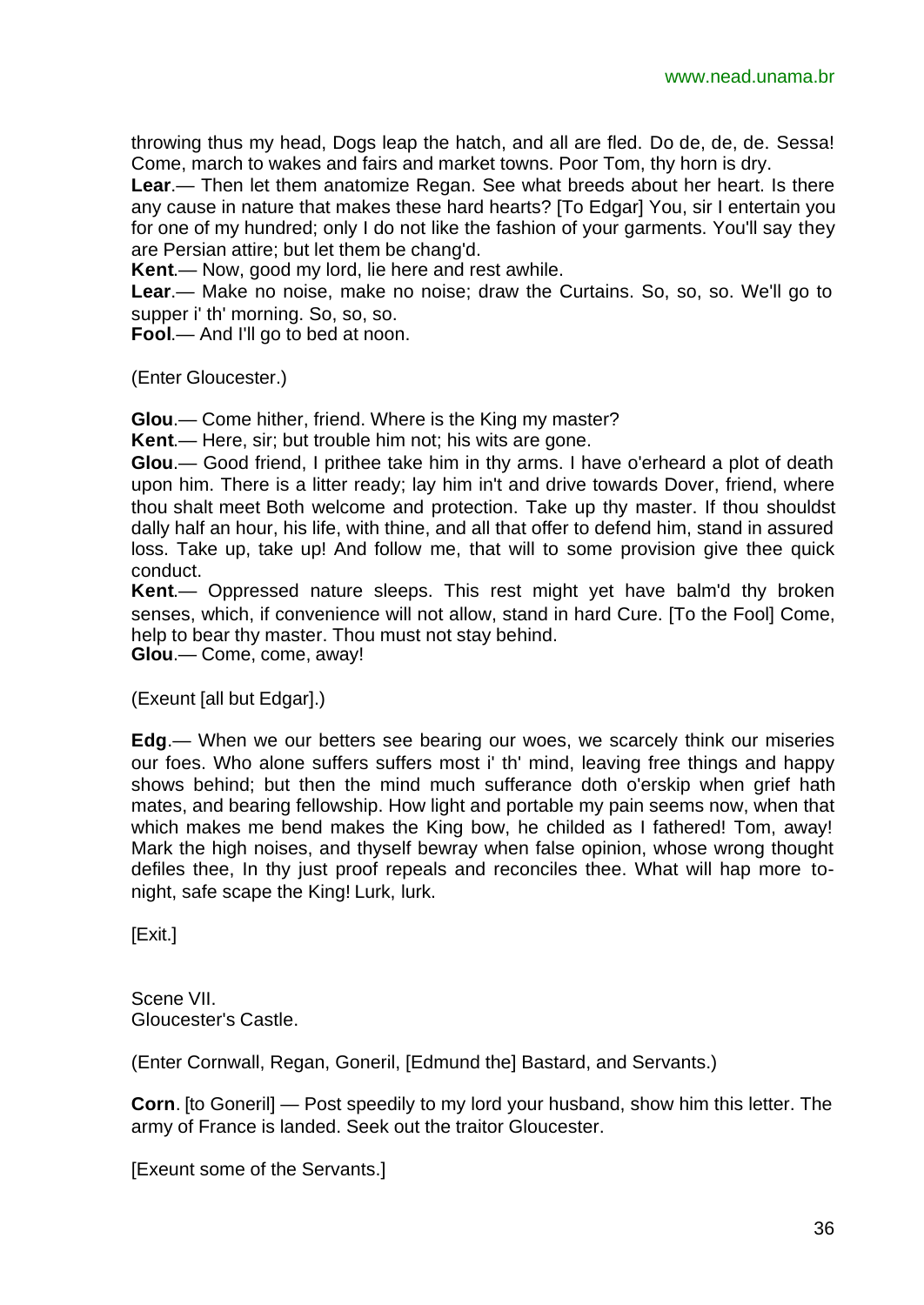**Reg**. — Hang him instantly.

**Gon**.— Pluck out his eyes.

**Corn**.— Leave him to my displeasure. Edmund, keep you our sister company. The revenges we are bound to take upon your traitorous father are not fit for your beholding. Advise the Duke where you are going, to a most festinate preparation. We are bound to the like. Our posts shall be swift and intelliGent betwixt us. Farewell, dear sister; farewell, my Lord of Gloucester.

(Enter [Oswald the] Steward.)

How now? Where's the King?

**Osw**.— My Lord of Gloucester hath convey'd him hence. Some five or six and thirty of his knights, hot questrists after him, met him at gate; who, with some other of the lord's dependants, are gone with him towards Dover, where they boast to have well armed friends.

**Corn**.— Get horses for your mistress.

**Gon**.— Farewell, sweet lord, and sister.

**Corn**.— Edmund, farewell.

(Exeunt Goneril, [Edmund, and Oswald].)

Go seek the traitor Gloucester, Pinion him like a thief, bring him before us. [Exeunt other Servants.] Though well we may not pass upon his life without the form of justice, yet our power shall do a court'sy to our wrath, which men May blame, but not control.

(Enter Gloucester, brought in by two or three.)

Who's there? The traitor?

**Reg**.— Ingrateful fox! 'tis he.

**Corn**.— Bind fast his corky arms.

**Glou**.— What mean, your Graces? Good my friends, consider you are my guests. Do me no foul play, friends.

**Corn**.— Bind him, I say. [Servants bind him.]

**Reg**.— Hard, hard. O filthy traitor!

**Glou**.— Unmerciful lady as you are, I am none.

**Corn**.— To this chair bind him. Villain, thou shalt find. [Regan plucks his beard.]

**Glou**.— By the kind gods, 'tis most ignobly done to pluck me by the beard.

**Reg**.— So white, and such a traitor!

**Glou**.— Naughty lady, these hairs which thou dost ravish from my chin will quicken, and accuse thee. I am your host. With robber's hands my hospitable favours you should not ruffle thus. What will you do?

**Cor**n.— Come, sir, what letters had you late from France?

**Reg**.— Be simple-answer'd, for we know the truth.

**Corn**.— And what confederacy have you with the traitors Late footed in the kingdom? **Reg**.— To whose hands have you sent the lunatic King? Speak.

**Glou**.— I have a letter guessingly set down, which came from one that's of a neutral heart, and not from one oppos'd.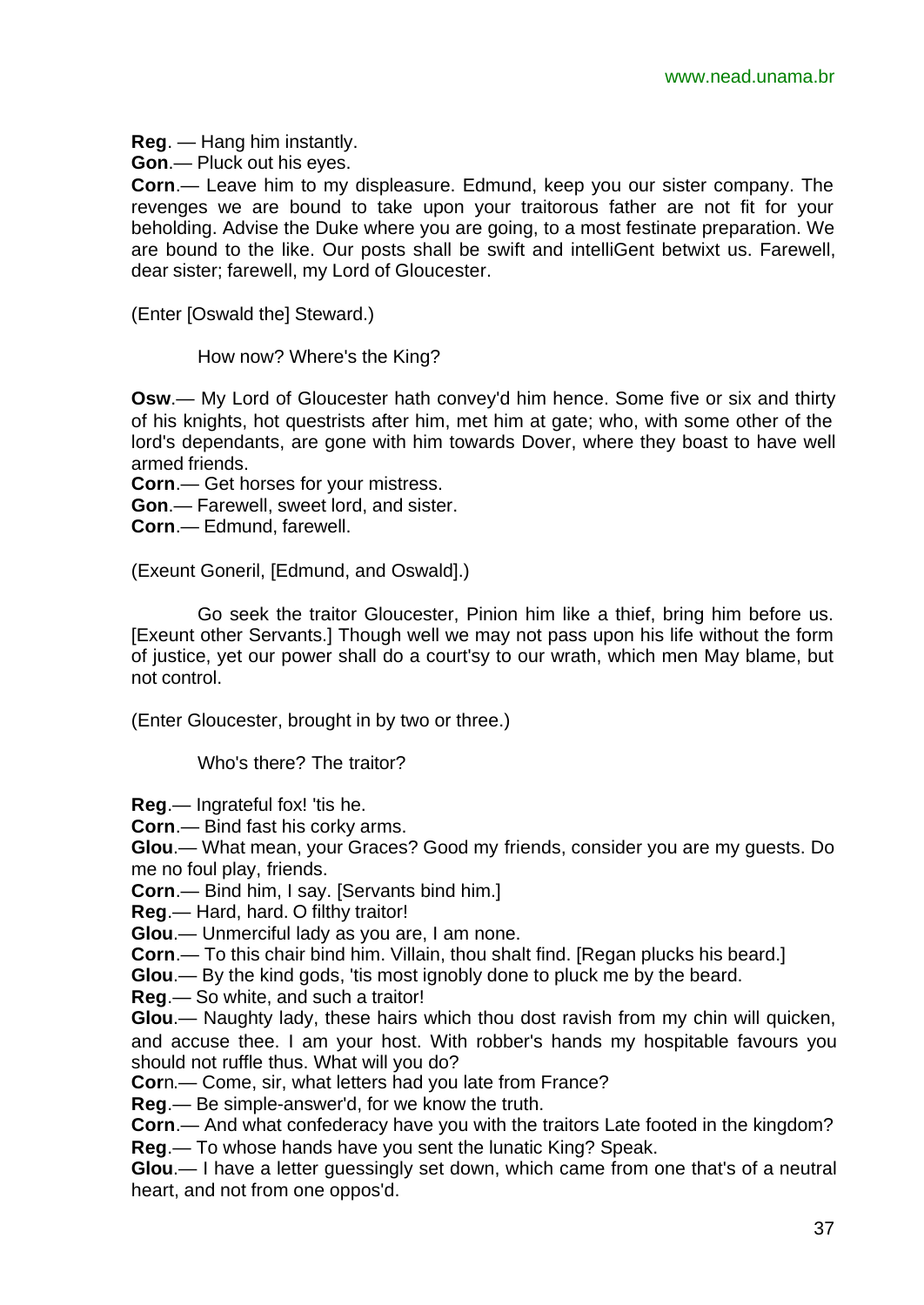**Corn.**— Cunning.

**Reg**.— And false.

**Corn**.— Where hast thou sent the King?

**Glou**.— To Dover.

**Reg**.— Wherefore to Dover? Wast thou not charg'd at peril-

**Cor**n.— Wherefore to Dover? Let him first answer that.

**Glou**.— I am tied to th' stake, and I must stand the course.

**Reg**.— Wherefore to Dover, sir?

**Glou**.— Because I would not see thy cruel nails Pluck out his poor old eyes; nor thy fierce sister In his anointed flesh stick boarish fangs. The sea, with such a storm as his bare head In hell-black night endur'd, would have buoy'd up snd quench'd the steeled fires. Yet, poor old heart, he holp the heavens to rain. If wolves had at thy gate howl'd that stern time, thou shouldst have said, 'Good porter, turn the key.' All cruels else subscrib'd. But I shall see the winged vengeance overtake such children.

**Corn**.— See't shalt thou never. Fellows, hold the chair. Upon these eyes of thine I'll set my foot.

**Glou**.— He that will think to live till he be old, give me some help! O cruel! O ye gods! **Reg**.— One side will mock another. Th' other too!

**Corn**.— If you see vengeance.

1. Serv.— Hold your hand, my lord! I have serv'd you ever since I was a child; but better service have I never done you than now to bid you hold.

**Reg**.— How now, you dog?

1. Serv.— If you did wear a beard upon your chin, I'ld shake it on this quarrel.

**Reg**.— What do you mean? **Corn**.— My villain! Draw and fight.

1. Serv. Nay, then, come on, and take the chance of anger.

**Reg**.— Give me thy sword. A peasant stand up thus? She takes a sword and runs at him behind.

1. Serv. O, I am slain! My lord, you have one eye left to see some mischief on him. O! He dies.

Corn.— Lest it see more, prevent it. Out, vile jelly! Where is thy lustre now?

**Glou**.— All dark and comfortless! Where's my son Edmund? Edmund, enkindle all the sparks of nature to quit this horrid act.

**Reg**.— Out, treacherous villain! Thou call'st on him that hates thee. It was he that made the overture of thy treasons to us; who is too good to pity thee.

**Glou**.— O my follies! Then Edgar was abus'd. Kind gods, forgive me that, and prosper him!

**Reg**.— Go thrust him out at gates, and let him smell His way to Dover. Exit [one] with **Glou**cester. How is't, my lord? How look you?

**Corn**.— I have receiv'd a hurt. Follow me, lady. Turn out that eyeless villain. Throw this slave upon the dunghill. Regan, I bleed apace. Untimely comes this hurt. Give me your arm.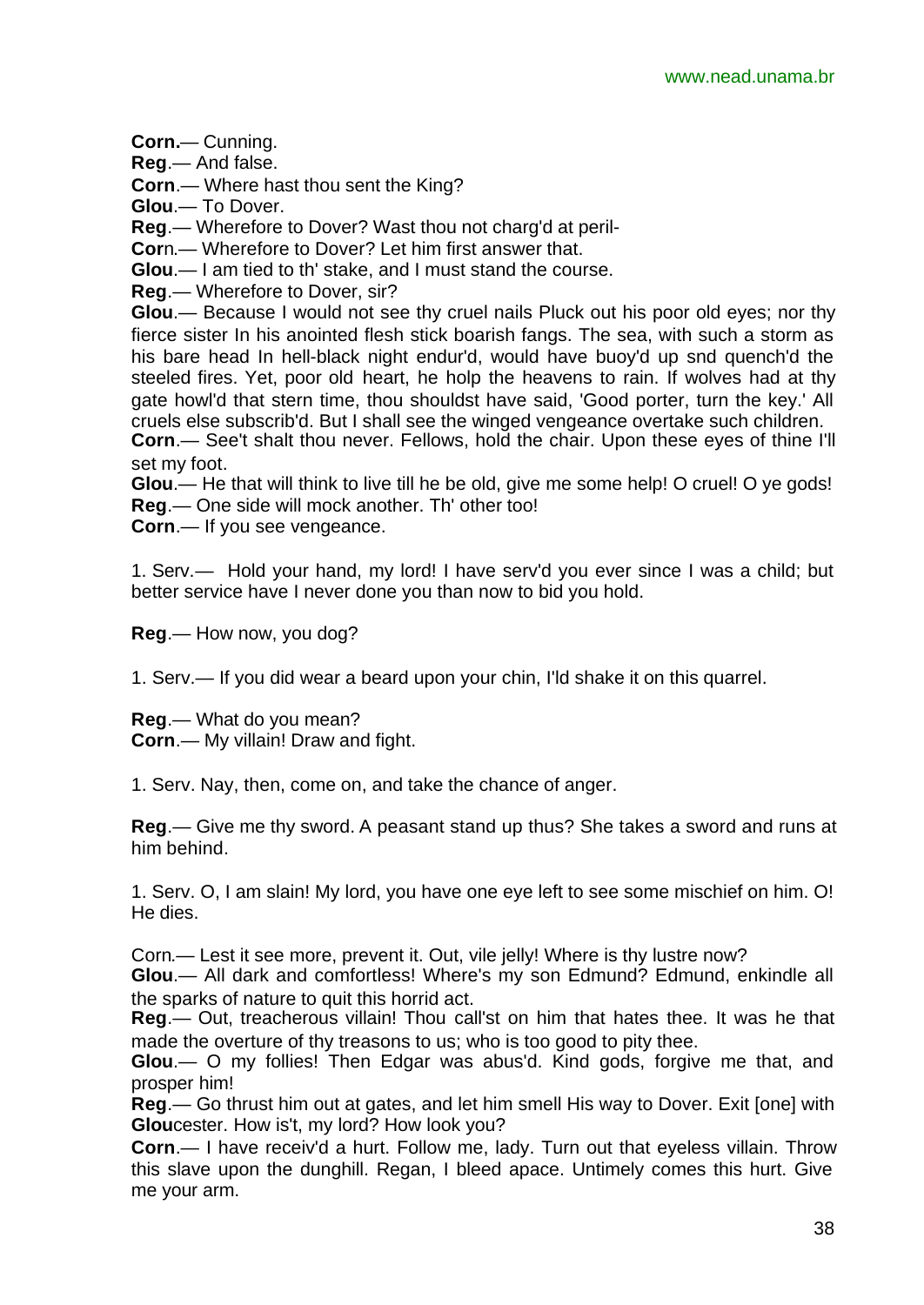(Exit [Cornwall, led by Regan].)

2. Serv.— I'll never care what wickedness I do, If this man come to good.

3. Serv.— If she live long, and in the end meet the old course of death, women will all turn monsters.

2. Serv.— Let's follow the old Earl, and get the bedlam to lead him where he would. His roguish madness Allows itself to anything.

3. Serv.— Go thou. I'll fetch some flax and whites of eggs to apply to his bleeding face. Now heaven help him!

(Exeunt.)

ACT IV. Scene I. The heath.

(Enter Edgar.)

**Edg**.— Yet better thus, and known to be contemn'd, than still contemn'd and flatter'd. To be worst, the lowest and most dejected thing of fortune, stands still in esperance, lives not in fear. The lamentable change is from the best; the worst returns to laughter. Welcome then, thou unsubstantial air that I embrace! The wretch that thou hast blown unto the worst Owes nothing to thy blasts.

(Enter Gloucester, led by an Old Man.)

But who comes here? My father, poorly led? World, world, O world! But that thy strange mutations make us hate thee, life would not yield to age. Old Man. O my good lord, I have been your tenant, and your father's tenant, these fourscore years.

**Glou**.— Away, get thee away! Good friend, be gone.thy comforts can do me no good at all; thee they may hurt. Old Man. You cannot see your way.

**Glou**.— I have no way, and therefore want no eyes; I stumbled when I saw. Full oft 'tis seen our means secure us, and our mere defects prove our commodities. Ah dear son Edgar, the food of thy abused father's wrath! Might I but live to see thee in my touch, I'ld say I had eyes again! Old Man. How now? Who's there?

**Edg**. [aside] — O gods! Who is't can say 'I am at the worst'? I am worse than e'er I was. Old Man. 'Tis poor mad Tom.

**Edg**. [aside] — And worse I may be yet. The worst is not so long as we can say 'This is the worst.' Old Man. Fellow, where goest?

**Glou**.— Is it a beggarman? Old Man. Madman and beggar too.

**Glou**.— He has some reason, else he could not beg. I' th' last night's storm I such a fellow saw, which made me think a man a worm. My son came then into my mind, and yet my mind was then scarce friends with him. I have heard more since. As flies to wanton boys are we to th' gods. They kill us for their sport.

**Edg**. [aside] — How should this be? Bad is the trade that must play Fool to sorrow, Ang'ring itself and others. Bless thee, master!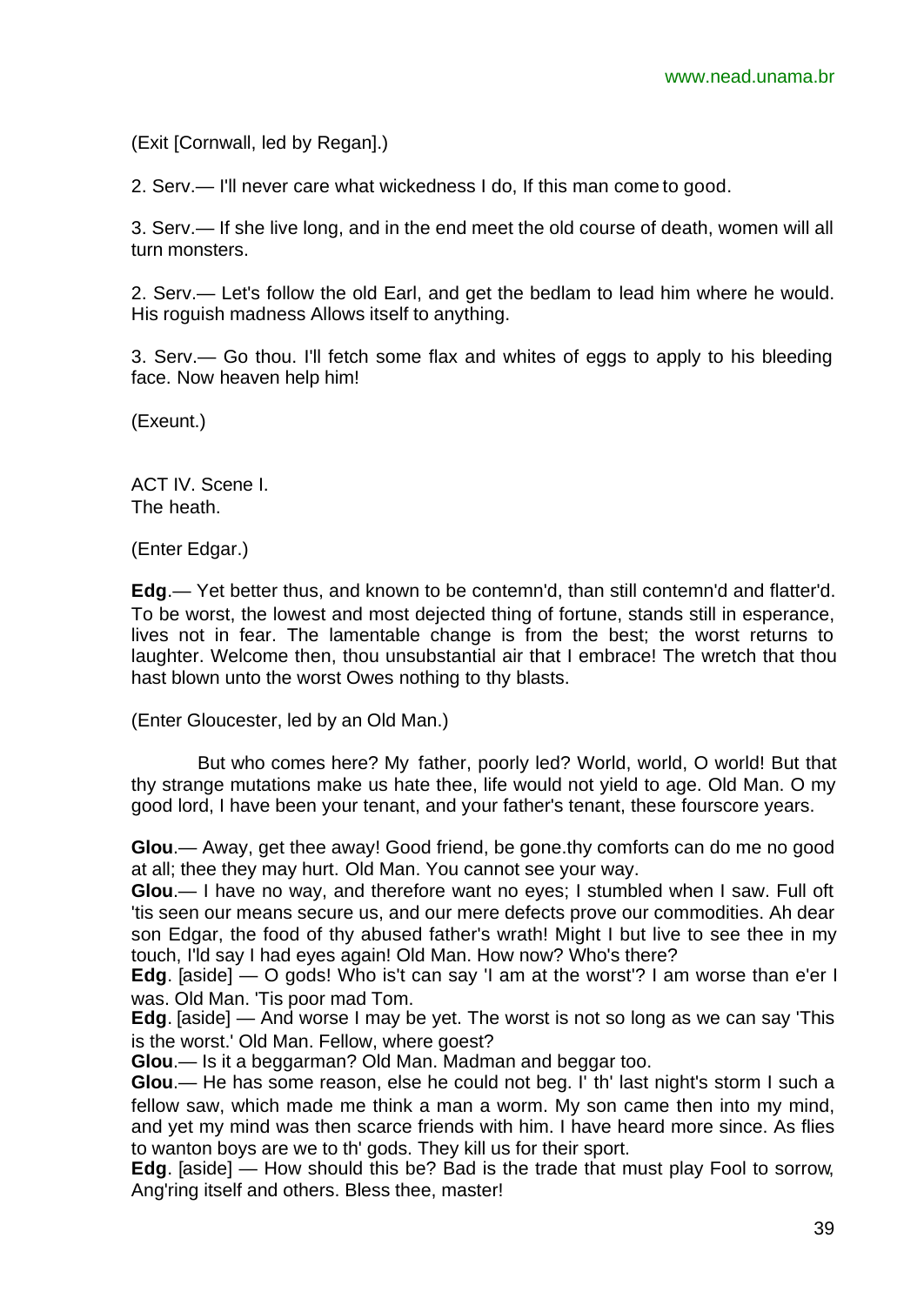**Glou**.— Is that the naked fellow? Old Man. Ay, my lord.

**Glou**.— Then prithee get thee gone. If for my sake thou wilt o'ertake us hence a mile or twain I' th' way toward Dover, do it for ancient love; and bring some covering for this naked soul, who I'll entreat to lead me. Old Man. Alack, sir, he is mad!

**Glou**.— 'Tis the time's plague when madmen lead the blind. Do as I bid thee, or rather do thy pleasure. Above the rest, be gone. Old Man. I'll bring him the best 'parel that I have, come on't what will.

(Exit.)

**Glou**.— Sirrah naked fellow-

**Edg**.— Poor Tom's acold. [Aside] I cannot daub it further.

**Glou**.— Come hither, fellow.

**Edg**. [aside] — And yet I must. Bless thy sweet eyes, they bleed.

**Glou**.— Know'st thou the way to Dover?

**Edg**.— Both stile and gate, horseway and footpath. Poor Tom hath been scar'd out of his good wits. Bless thee, good man's son, from the foul fiend! Five fiends have been in poor Tom at once: of lust, as Obidicut; Hobbididence, prince of dumbness; Mahu, of stealing; Modo, of murder; Flibbertigibbet, of mopping and mowing, who since possesses chambermaids and waiting women. So, bless thee, master!

**Glou**.— Here, take this Purse, thou whom the heavens' plagues have humbled to all strokes. That I am wretched makes thee the happier. Heavens, deal so still! Let the superfluous and lust-dieted man, that slaves your ordinance, that will not see because he does not feel, feel your pow'r quickly; so distribution should undo excess, and each man have enough. Dost thou know Dover?

**Edg**.— Ay, master.

**Glou**.— There is a cliff, whose high and bending head looks fearfully in the confined deep. Bring me but to the very brim of it, and I'll repair the misery thou dost bear with something rich about me. From that place I shall no leading need.

**Edg**.— Give me thy arm. Poor Tom shall lead thee.

(Exeunt.)

Scene II. Before the Duke of Albany's Palace.

(Enter Goneril and [Edmund the] Bastard.)

**Gon**.— Welcome, my lord. I marvel our mild husband not met us on the way.

(Enter [Oswald the] Steward.)

Now, where's your master?

**Osw**.— Madam, within, but never man so chang'd. I told him of the army that was landed: he smil'd at it. I told him you were coming: His answer was, 'The worse.' Of Gloucester's treachery and of the loyal service of his son when I inform'd him, then he call'd me sot and told me I had turn'd the wrong side out. What most he should dislike seems pleasant to him; what like, offensive.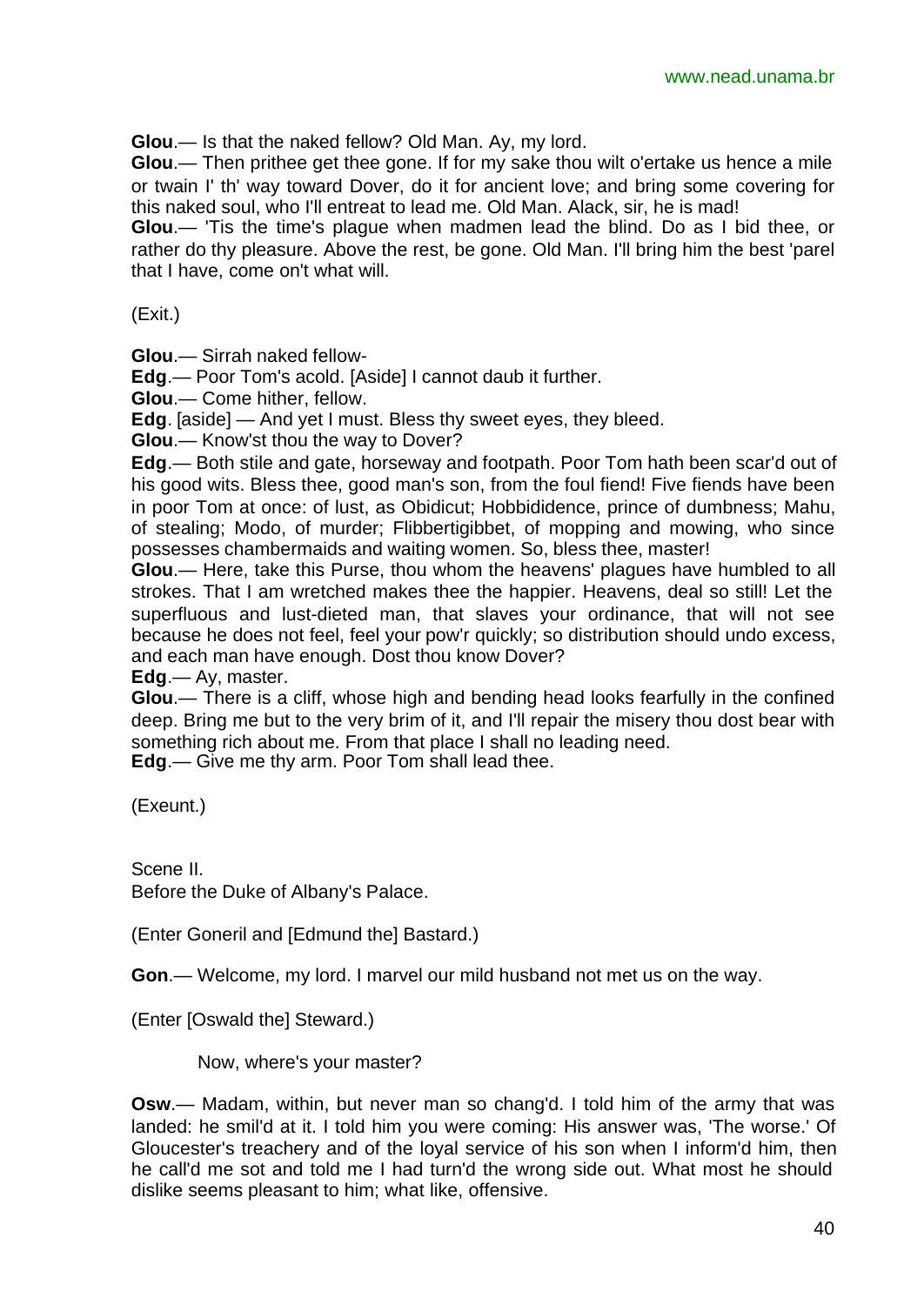**Gon**. [to Edmund] — Then shall you go no further. It is the cowish terror of his spirit, that dares not undertake. He'll not feel wrongs which tie him to an answer. Our wishes on the way May prove effects. Back, Edmund, to my brother. Hasten his musters and conduct his pow'rs. I must change arms at home and give the distaff Into my husband's hands. This trusty servant shall pass between us. Ere long you are like to hear (If you dare venture in your own behalf) a mistress's command. Wear this.[Gives a favour.] Spare speech. Decline your head. This kiss, if it durst speak, would stretch thy spirits up into the air. Conceive, and fare thee well. **Edm**.— Yours in the ranks of death!

(Exit.)

**Gon**.— My most dear Gloucester! O, the difference of man and man! To thee a woman's services are due; my Fool usurps my body. **Osw**.— Madam, here comes my lord.

(Exit.) (Enter Albany.)

**Gon**.— I have been worth the whistle.

**Alb**.— O Goneril, you are not worth the dust which the rude wind Blows in your face! I fear your disposition. That nature which contemns it origin Cannot be bordered certain in itself. She that herself will sliver and disbranch from her material sap, perforce must wither and come to deadly use.

**Gon**.— No more! The text is Foolish.

**Alb**.— Wisdom and goodness to the vile seem vile; Filths savour but themselves. What have you done? Tigers, not daughters, what have you perform'd? A father, and a gracious aged man, whose reverence even the head-lugg'd bear would lick, most barbarous, most degenerate, have you madded. Could my good brother suffer you to do it? A man, a prince, by him so benefited! If that the heavens do not their visible spirits send quickly down to tame these vile offences, It will come, humanity must perforce prey on itself, like monsters of the deep.

**Gon**.— Milk-liver'd man! That bear'st a cheek for blows, a head for wrongs; who hast not in thy brows an eye discerning thine honour from thy suffering; that not know'st Fools do those villains pity who are punish'd ere they have done their mischief. Where's thy drum? France spreads his banners in our noiseless land, with plumed helm thy state begins to threat, whiles thou, a moral Fool, sit'st still, and criest 'Alack, why does he so?'

Alb.— See thyself, devil! Proper deformity seems not in the fiend so horrid as in woman.

**Gon**.— O vain Fool!

**Alb**.— Thou changed and self-cover'd thing, for shame! Bemonster not thy feature! Were't my fitness to let these hands obey my blood, they are apt enough to dislocate and tear thy flesh and bones. Howe'er thou art a fiend, a woman's shape doth shield thee.

**Gon** —. Marry, your manhood mew!

(Enter a Gentleman.)

**Alb**.— What news?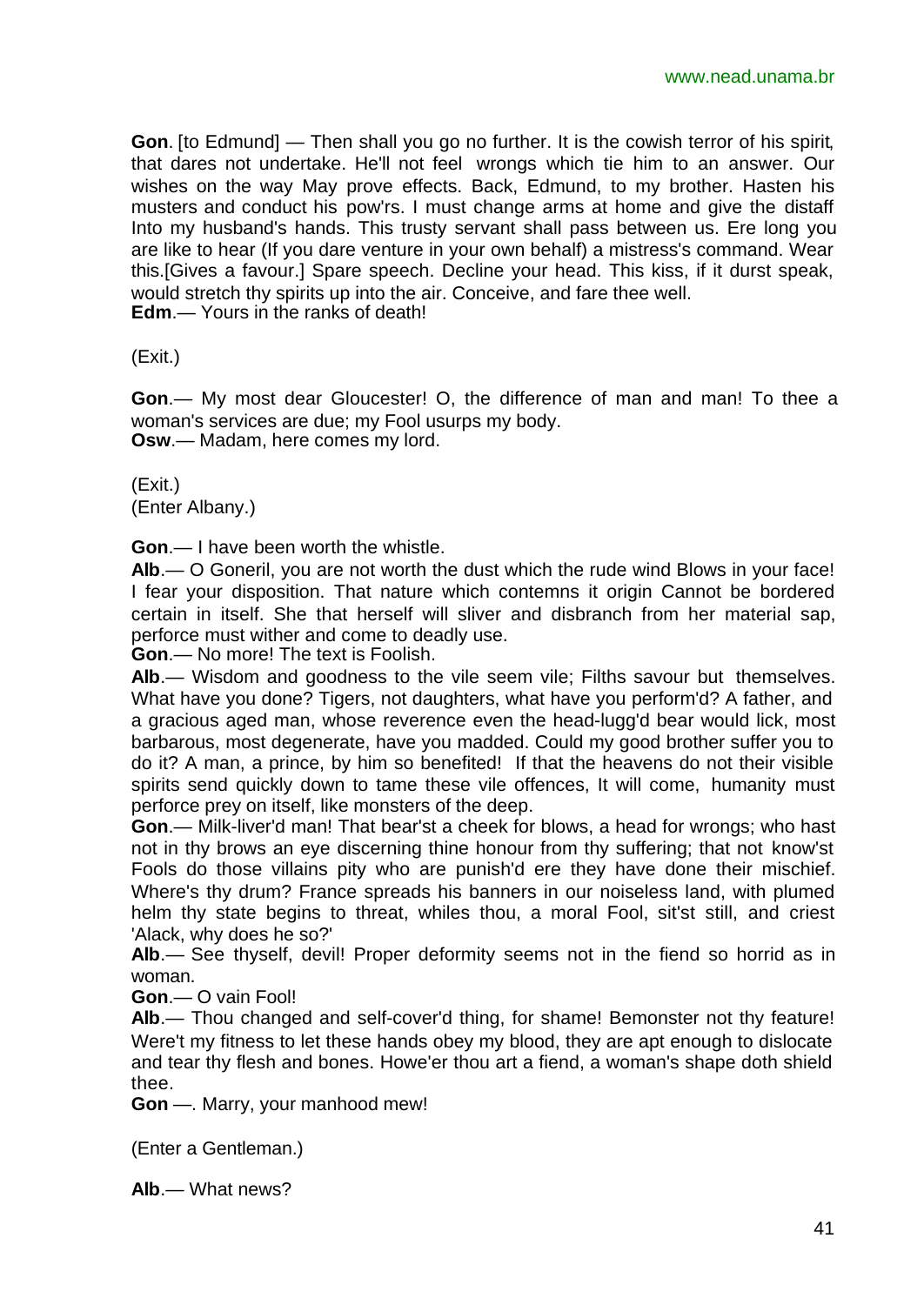**Gent**.— O, my good lord, the Duke of Cornwall 's dead, Slain by his servant, going to put out the other eye of Gloucester.

**Alb**.— Gloucester's eyes?

**Gent**.— A servant that he bred, thrill'd with remorse, Oppos'd against the act, bending his sword to his great master; who, thereat enrag'd, Flew on him, and amongst them fell'd him dead; but not without that harmful stroke which since hath pluck'd him after.

**Alb**.— This shows you are above, You justicers, that these our nether crimes so speedily can venge! But O poor Gloucester! Lose he his other eye?

**Gent**.— Both, both, my lord. This letter, madam, craves a speedy answer. 'Tis from your sister.

**Gon**. [aside] — One way I like this well; but being widow, and my Gloucester with her, May all the building in my fancy pluck upon my hateful life. Another way the news is not so tart. I'll read, and answer.

(Exit.)

**Alb**.— Where was his son when they did take his eyes?

**Gent**.— Come with my lady hither.

**Alb**.— He is not here.

**Gent**.— No, my good lord; I met him back again.

**Alb**.— Knows he the wickedness?

**Gent**.— Ay, my good lord. 'Twas he inform'd against him, and quit the house on purpose, that their punishment might have the freer course.

**Alb**.— Gloucester, I live to thank thee for the love thou show'dst the King, and to revenge thine eyes. Come hither, friend. Tell me what more thou know'st.

(Exeunt.)

Scene III. The French camp near Dover.

(Enter Kent and a Gentleman.)

**Kent**.— Why the King of France is so suddenly gone back know you the reason?

**Gent**.— Something he left imperfect in the state, which since his coming forth is thought of, which imports to the kingdom so much fear and danger that his personal return was most required and necessary.

**Kent**.— Who hath he left behind him general?

**Gent**.— The Marshal of France, Monsieur La Far.

**Kent**.— Did your letters pierce the Queen to any demonstration of grief?

**Gent**.— Ay, sir. She took them, read them in my presence, and now and then an ample tear trill'd down her delicate cheek. It seem'd she was a queen over her passion, who, most rebel-like, sought to be king o'er her.

**Kent**.— O, then it mov'd her?

**Gent**.— Not to a rage. Patience and sorrow strove who should express her goodliest. You have seen sunshine and rain at once: her smiles and tears were like, a better way. Those happy smilets that play'd on her ripe lip seem'd not to know what guests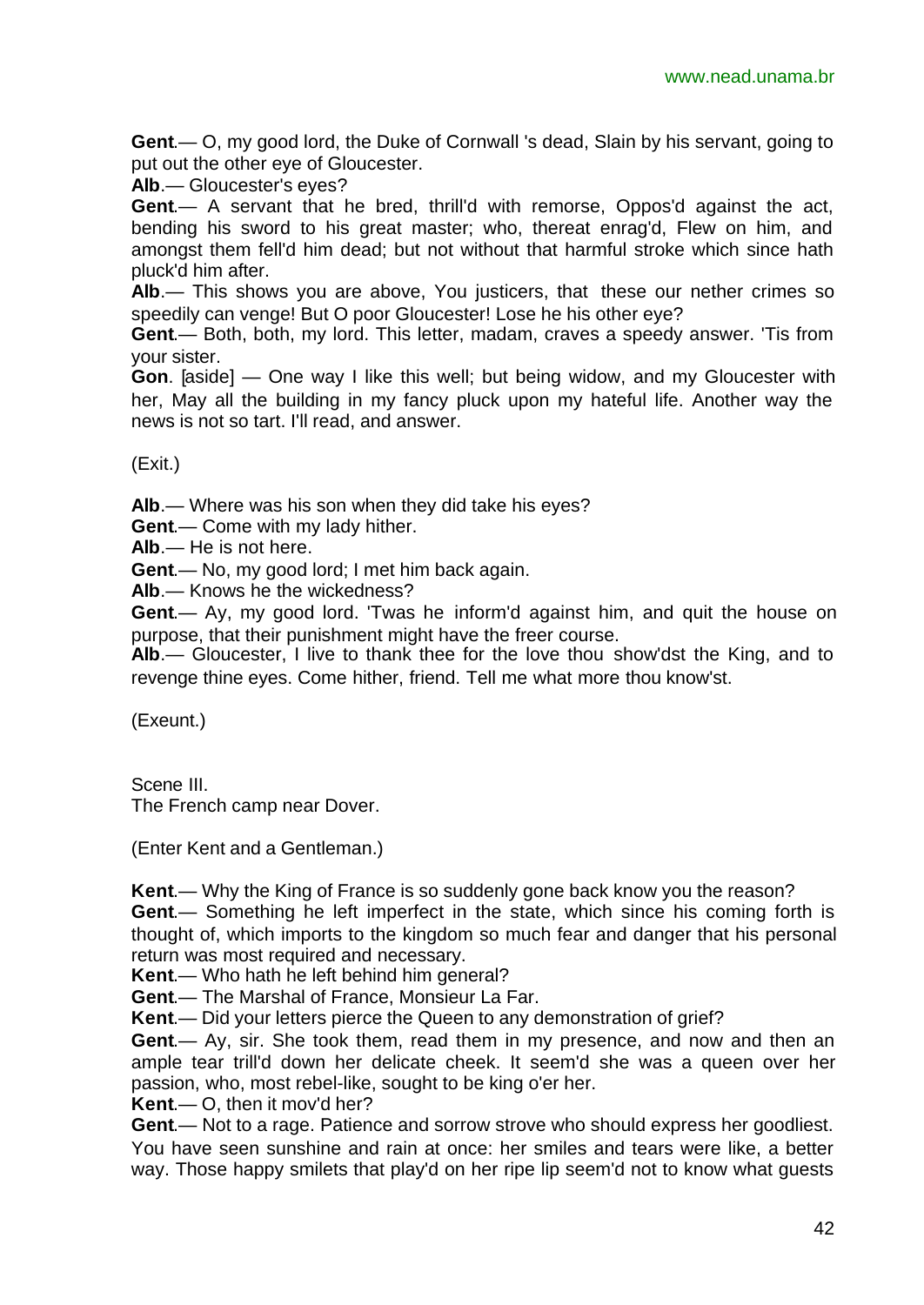were in her eyes, which parted thence as pearls from diamonds dropp'd. In brief, Sorrow would be a rarity most belov'd, If all could so become it.

**Kent**.— Made she no verbal question?

**Gent**.— Faith, once or twice she heav'd the name of father Pantingly forth, as if it press'd her heart; Cried 'Sisters, sisters! Shame of ladies! Sisters! Kent! father! sisters! What, i' th' storm? i' th' night? Let pity not be believ'd!' There she shook the holy water from her heavenly eyes, and clamour moisten'd. Then away she started to deal with grief alone.

**Kent**.— It is the stars, the stars above us, govern our conditions; Else one self mate and mate could not beget such different issues. You spoke not with her since?

**Gent**.— No.

**Kent**.— Was this before the King return'd?

**Gent**.— No, since.

**Kent**.— Well, sir, the poor distressed Lear's i' th' town; who sometime, in his better tune, remembers what we are come about, and by no means will yield to see his daughter.

**Gent**.— Why, good sir?

**Kent**.— A sovereign shame so elbows him; his own unkindness, that stripp'd her from his benediction, turn'd her to foreign casualties, gave her dear rights to his doghearted daughters these things sting his mind so venomously that burning shame Detains him from Cordelia.

**Gent**.— Alack, poor Gentleman!

**Kent**.— Of Albany's and Cornwall's powers you heard not?

**Gent**.— 'Tis so; they are afoot.

**Kent**.— Well, sir, I'll bring you to our master Lear and leave you to attend him. Some dear cause will in concealment wrap me up awhile. When I am known aright, you shall not grieve Lending me this acquaintance. I pray you go Along with me. Exeunt.

Scene IV. The French camp.

(Enter, with Drum and Colours, Cordelia, Doctor, and Soldiers.)

**Cor**.— Alack, 'tis he! Why, he was met even now as mad as the vex'd sea, singing aloud, Crown'd with rank fumiter and furrow weeds, with hardocks, hemlock, nettles, cuckoo flow'rs, Darnel, and all the idle weeds that grow In our sustaining corn. A century send forth. Search every acre in the high-grown field and bring him to our eye. [Exit an Officer.] What can man's wisdom In the restoring his bereaved sense? He that helps him take all my outward worth.

**Doct**.— There is means, madam. Our foster nurse of nature is repose, The which he lacks. That to provoke in him Are many simples operative, whose power will close the eye of anguish.

**Cor**.— All blest secrets, All you unpublish'd virtues of the earth, spring with my tears! be aidant and remediate In the good man's distress! Seek, seek for him! Lest his ungovern'd rage dissolve the life that wants the means to lead it.

(Enter Messenger.)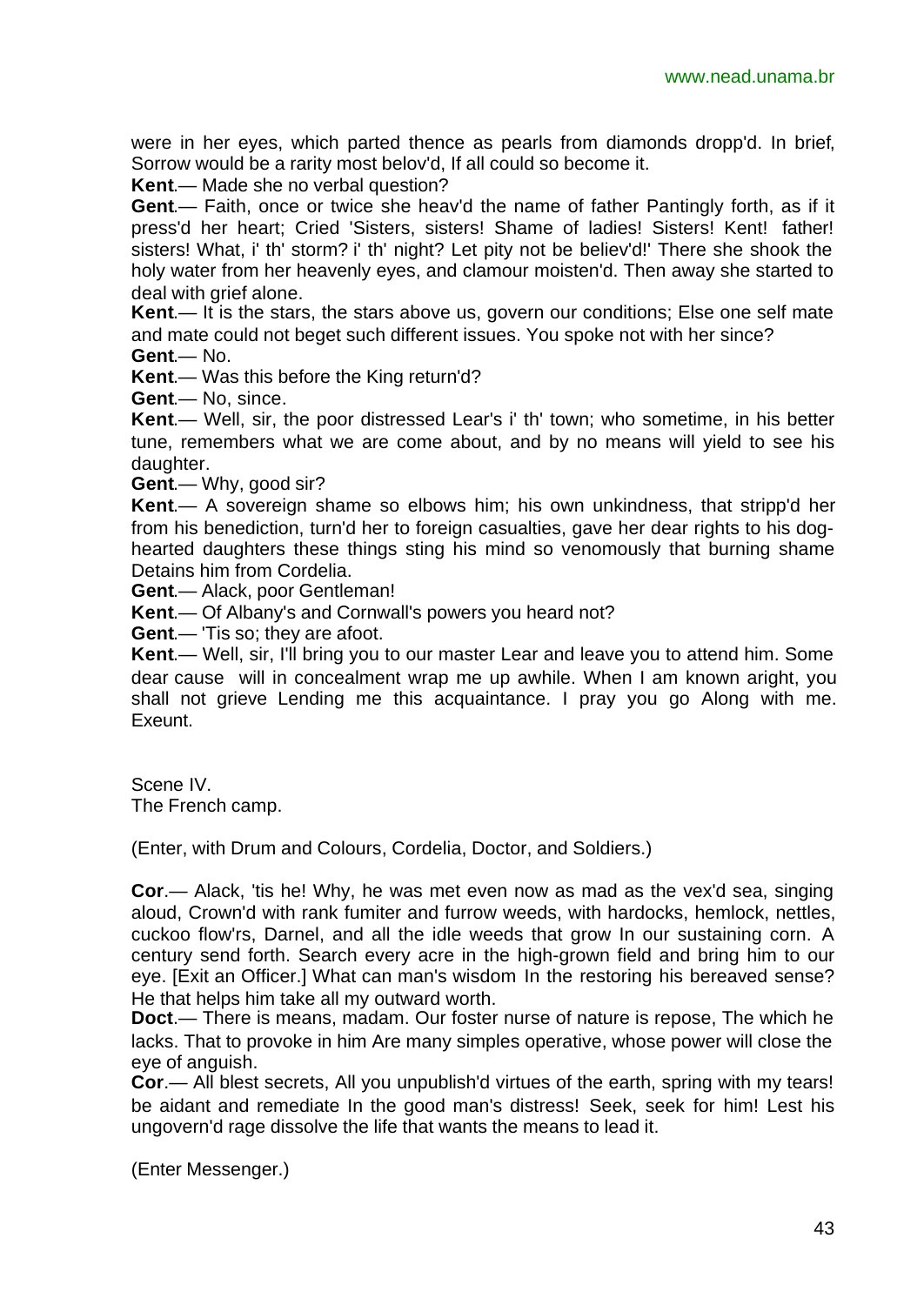**Mess**.— News, madam. The British pow'rs are marching hitherward.

**Cor**.— 'Tis known before. Our preparation stands In expectation of them. O dear father, It is thy business that I go about. Therefore great France my mourning and important tears hath pitied. No blown ambition doth our arms incite, but love, dear love, and our ag'd father's right. soon may I hear and see him!

(Exeunt.)

Scene V. Gloucester's Castle.

(Enter Regan and [Oswald the] Steward.)

**Reg**.— But are my brother's pow'rs set forth?

**Osw**. —Ay, madam.

**Reg**.— Himself in person there?

**Osw**.— Madam, with much ado. Your sister is the better soldier.

**Reg**.— Lord Edmund spake not with your lord at home?

**Osw**.— No, madam.

**Reg**.— What might import my sister's letter to him?

**Osw**.— I know not, lady.

**Reg**.— Faith, he is posted hence on serious matter. It was great ignorance, Gloucester's eyes being out, to let him live. Where he arrives he moves All hearts against us. Edmund, I think, is gone, In pity of his misery, to dispatch his nighted life; moreover, to descry the strength o' th' enemy.

**Osw**.— I must needs after him, madam, with my letter.

**Reg**.— Our troops set forth to-morrow. Stay with us. The ways are dangerous.

**Osw**.— I may not, madam. My lady charg'd my duty in this business.

**Reg**.— Why should she write to Edmund? Might not you transport her purposes by word? Belike, something I know not what I'll love thee much. Let me unseal the letter. **Osw**.— Madam, I had rather-

**Reg**.— I know your lady does not love her husband; I am sure of that; and at her late being here she gave strange eliads and most speaking looks to noble Edmund. I know you are of her bosom.

**Osw**.— I, madam?

**Reg**.— I speak in understanding. Y'are! I know't. Therefore I do advise you take this note. My lord is dead; Edmund and I have talk'd, and more convenient is he for my hand than for your lady's. You may gather more. If you do find him, pray you give him this; and when your mistress hears thus much from you, I pray desire her call her wisdom to her. So farewell. If you do chance to hear of that blind traitor, preferment falls on him that cuts him off.

**Osw**.— Would I could meet him, madam! I should show what party I do follow. **Reg**.— Fare thee well.

(Exeunt.)

Scene VI. The country near Dover.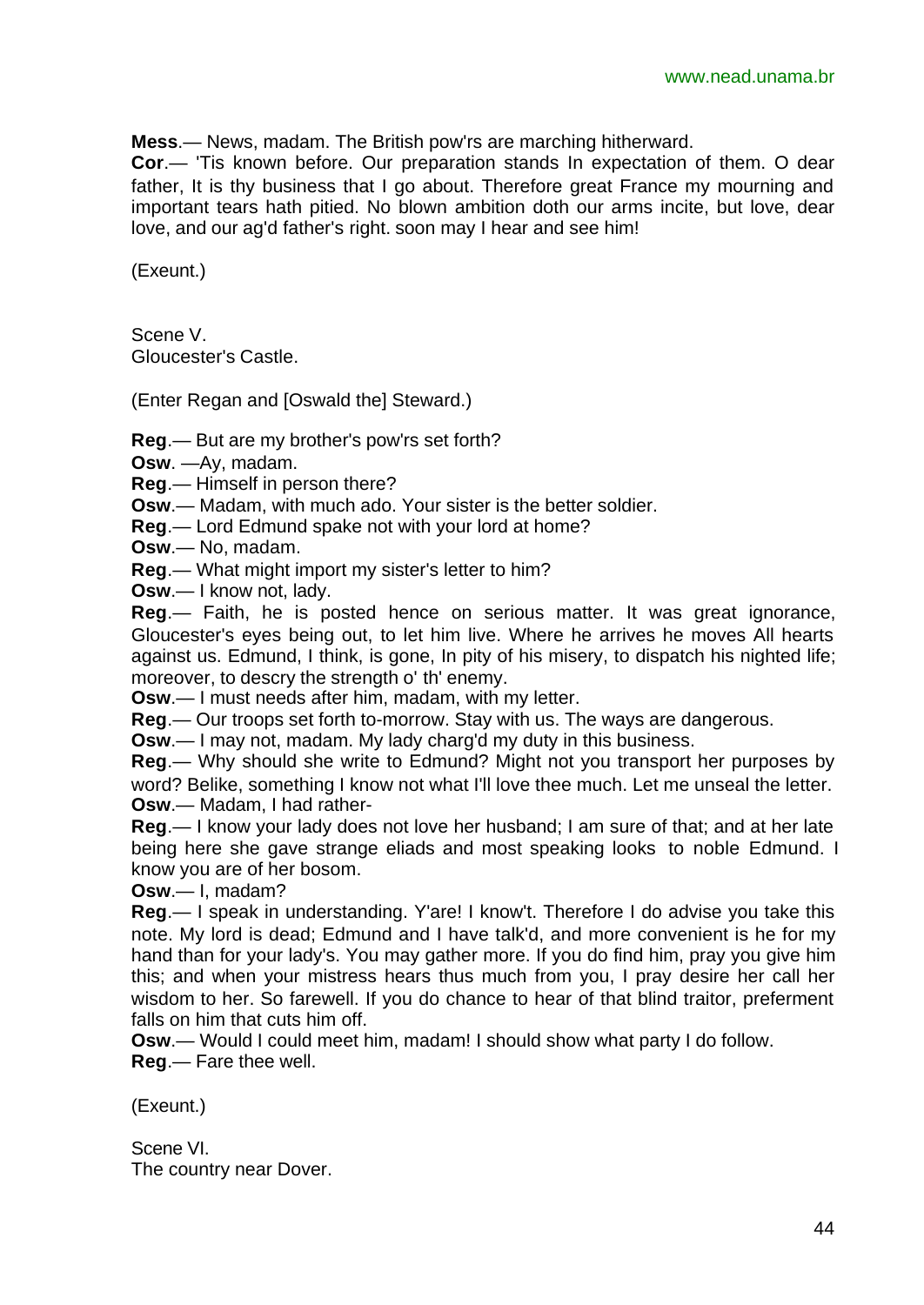(Enter Gloucester, and Edgar [like a Peasant].)

**Glou**.— When shall I come to th' top of that same hill?

**Edg**.— You do climb up it now. Look how we labour.

**Glou**.— Methinks the ground is even.

**Edg**.— Horrible steep. Hark, do you hear the sea?

**Glou**.— No, truly.

**Edg**.— Why, then, your other senses grow imperfect by your eyes' anguish.

**Glou**.— So may it be indeed. Methinks thy voice is alter'd, and thou speak'st In better phrase and matter than thou didst.

**Edg**.— Y'are much deceiv'd. In nothing am I chang'd but in my garments.

**Glou**.— Methinks y'are better spoken.

**Edg**.— Come on, sir; here's the place. Stand still. How fearful and dizzy 'tis to cast one's eyes so low! The crows and choughs that wing the midway air show scarce so gross as beetles. Halfway down Hangs one that gathers sampire dreadful trade! Methinks he seems no bigger than his head the fishermen that walk upon the beach appear like mice; and yond tall anchoring bark, diminish'd to her cock; her cock, a buoy Almost too small for sight. The murmuring surge that on th' unnumb'red idle pebble chafes Cannot be heard so high. I'll look no more, lest my brain turn, and the deficient sight Topple down headlong.

**Glou**.— Set me where you stand.

**Edg**.— Give me your hand. You are now within a foot of th' extreme verge. For all beneath the moon would I not leap upright.

**Glou**.— Let go my hand. Here, friend, is another purse; in it a jewel Well worth a poor man's taking. Fairies and gods prosper it with thee! Go thou further off; bid me farewell, and let me hear thee going.

**Edg**.— Now fare ye well, good sir.

**Glou**.— With all my heart.

**Edg**. [aside].— Why I do trifle thus with his despair Is done to Cure it.

**Glou**.— O you mighty gods! He kneels. This world I do renounce, and, in your sights, shake patiently my great affliction off. If I could bear it longer and not fall to quarrel with your great opposeless wills, my snuff and loathed part of nature should Burn itself out. If Edgar live, O, bless him! Now, fellow, fare thee well. He falls [forward and swoons].

**Edg**.— Gone, sir, farewell. And yet I know not how conceit may rob the treasury of life when life itself yields to the theft. Had he been where he thought, by this had thought been past. Alive or dead? Ho you, sir! friend! Hear you, sir? Speak! Thus might he pass indeed. Yet he revives. What are you, sir?

**Glou**.— Away, and let me die.

**Edg**.— Hadst thou been aught but gossamer, feathers, air, so many fadom down precipitating, thou'dst shiver'd like an egg; but thou dost breathe; hast heavy substance; bleed'st not; speak'st; art sound. Ten masts at each make not the altitude which thou hast perpendicularly fell. Thy life is a miracle. Speak yet again.

**Glou**.— But have I fall'n, or no?

**Edg**.— From the dread summit of this chalky bourn. Look up a-height. The shrillgorg'd lark so far Cannot be seen or heard. Do but look up.

**Glou**.— Alack, I have no eyes! Is wretchedness depriv'd that benefit to end itself by death? 'Twas yet some comfort when misery could beguile the tyrant's rage and frustrate his proud will.

**Edg**.— Give me your arm. Up so. How is't? Feel you your legs? You stand.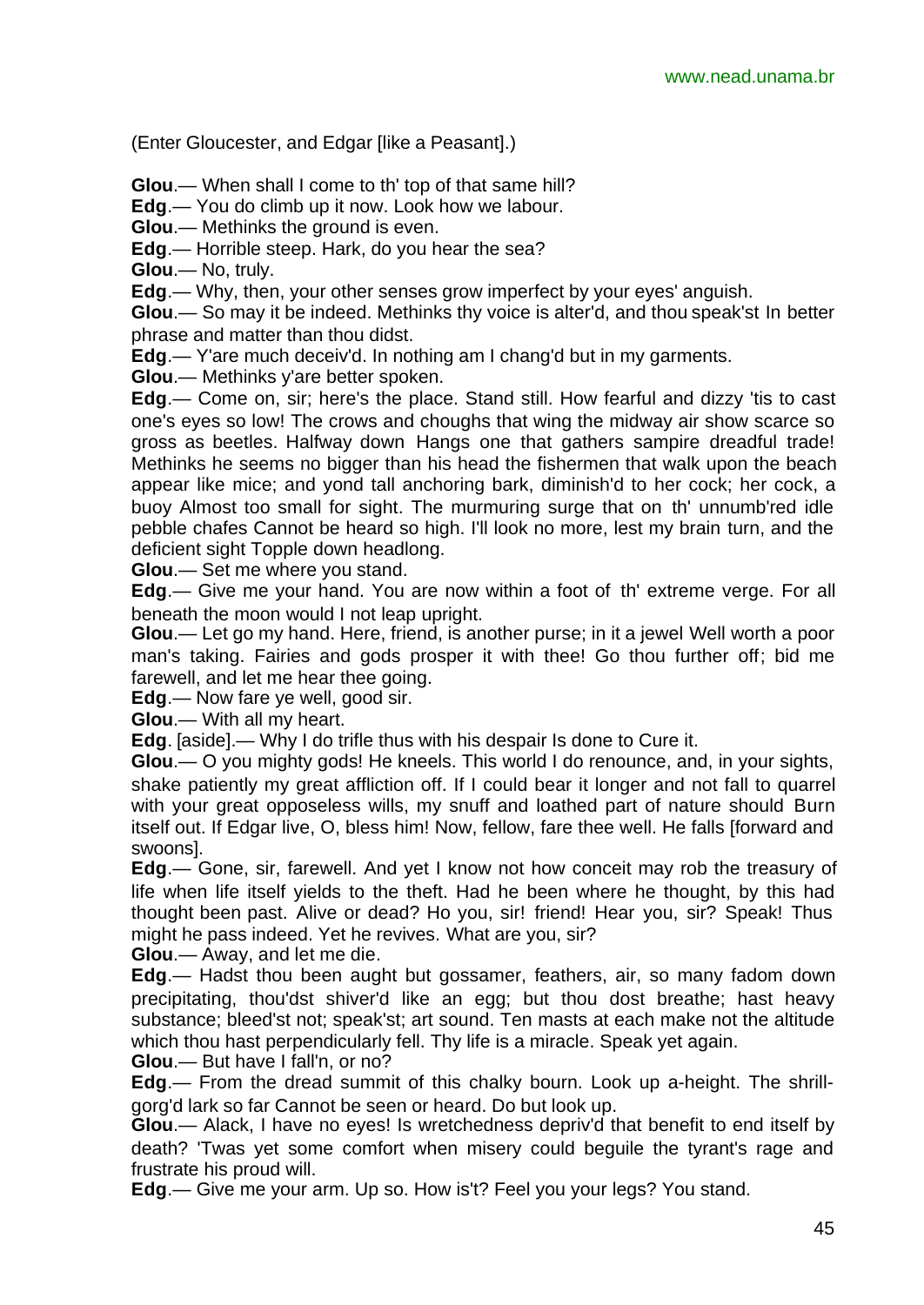**Glou**.— Too well, too well.

**Edg**.— This is above all strangeness. Upon the crown o' th' cliff what thing was that which parted from you?

**Glou**.— A poor unfortunate beggar.

**Edg**.— As I stood here below, methought his eyes were two full moons; he had a thousand noses, Horns whelk'd and wav'd like the enridged sea. It was some fiend. Therefore, thou happy father, think that the clearest gods, who make them honours of men's impossibility, have preserv'd thee.

**Glou**.— I do remember now. Henceforth I'll bear affliction till it do cry out itself 'Enough, enough,' and die. That thing you speak of, I took it for a man. Often 'twould say 'The fiend, the fiend'— he led me to that place.

**Edg**.— Bear free and patient thoughts.

(Enter Lear, mad, [fantastically dressed with weeds].)

But who comes here? The safer sense will ne'er accommodate his master thus.

**Lear**.— No, they cannot touch me for coming; I am the King himself.

**Edg**.— O thou side-piercing sight!

**Lear**.— Nature 's above art in that respect. There's your press money. That fellow handles his bow like a crow-keeper. Draw me a clothier's yard. Look, look, a mouse! Peace, peace; this piece of toasted cheese will do't. There's my gauntlet; I'll prove it on a giant. Bring up the brown bills. O, well flown, bird! i' th' clout, i' th' clout! Hewgh! Give the word.

**Edg**.— Sweet marjoram.

**Lear**.— Pass.

**Glou**.— I know that voice.

**Lear**.— Ha! Goneril with a white beard? They flatter'd me like a dog, and told me I had white hairs in my beard ere the black ones were there. To say 'ay' and 'no' to everything I said! 'Ay' and 'no' too was no good divinity. When the rain came to wet me once, and the wind to make me chatter; when the thunder would not peace at my bidding; there I found 'em, there I smelt 'em out. Go to, they are not men o' their words! They told me I was everything. 'Tis a lie I am not ague-proof.

**Glou**.— The trick of that voice I do well remember. Is't not the King?

**Lear**.— Ay, every inch a king! When I do stare, see how the subject quakes. I pardon that man's life. What was thy cause? Adultery? Thou shalt not die. Die for adultery? No. The wren goes to't, and the small gilded fly Does lecher in my sight. Let copulation thrive; for Gloucester's bastard son was kinder to his father than my daughters got 'tween the lawful sheets. To't, luxury, pell-mell! for I lack soldiers. Behold yond simp'ring dame, whose face between her forks presageth snow, that minces virtue, and does shake the head to hear of pleasure's name.the fitchew nor the soiled horse goes to't with a more riotous appetite. Down from the waist they are Centaurs, though women all above. But to the girdle do the gods inherit, Beneath is all the fiend's. There's hell, there's darkness, there's the sulphurous pit; burning, scalding, stench, consumption. Fie, fie, fie! Pah, pah! Give me an ounce of civet, good apothecary, to sweeten my imagination. There's money for thee.

**Glou**.— O, let me kiss that hand!

**Lear**.— Let me wipe it first; it smells of mortality.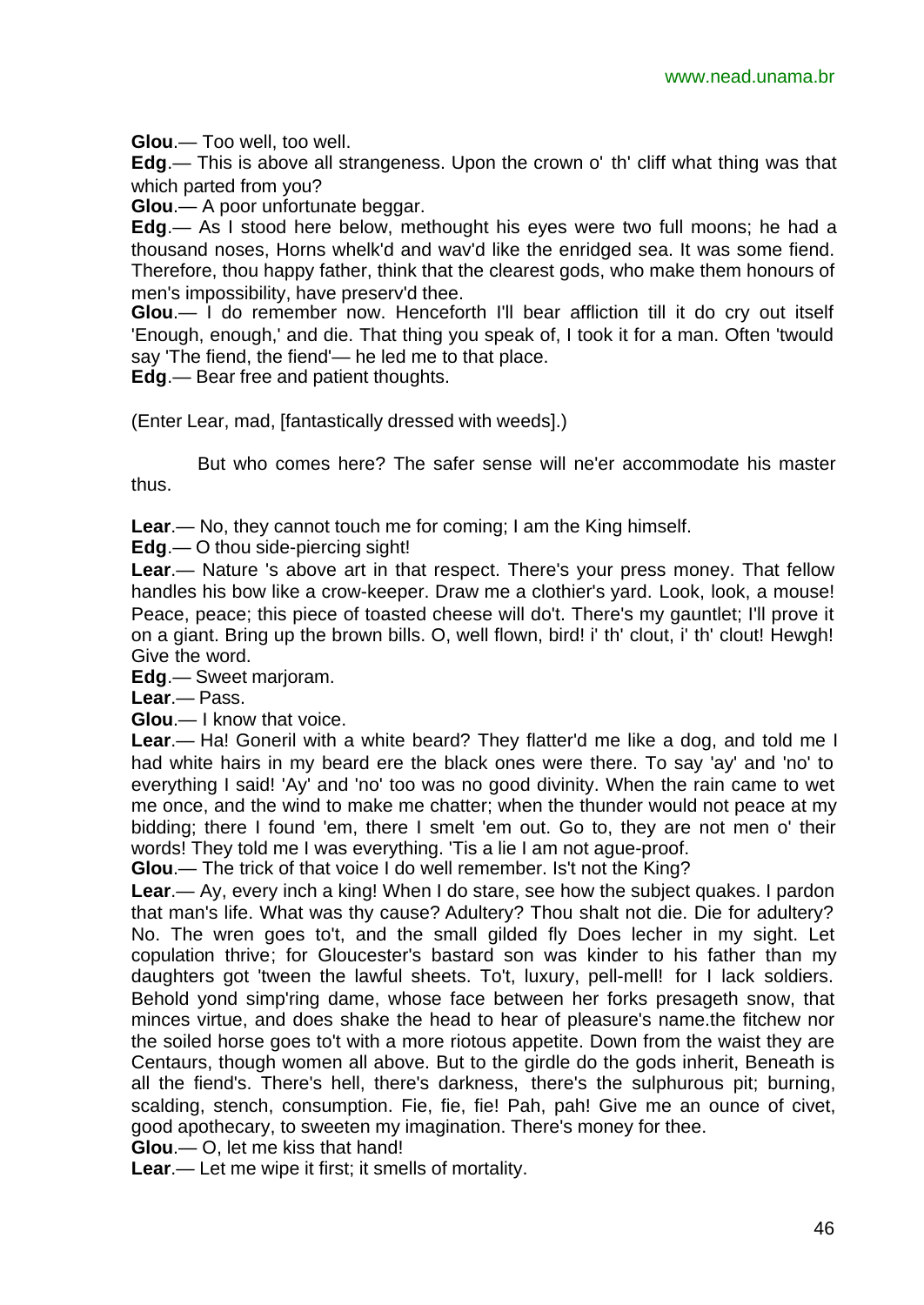**Glou**.— O ruin'd piece of nature! This great world shall so wear out to naught. Dost thou know me?

**Lear**.— I remember thine eyes well enough. Dost thou squiny at me? No, do thy worst, blind Cupid! I'll not love. Read thou this challenge; mark but the penning of it. **Glou**.— Were all the letters suns, I could not see one.

**Edg**. [aside] — I would not take this from report. It is, and my heart breaks at it. **Lear**.— Read.

**Glou**.— What, with the case of eyes?

**Lear**.— O, ho, are you there with me? No eyes in your head, nor no money in your purse? Your eyes are in a heavy case, your purse in a light. Yet you see how this world goes.

**Glou**.— I see it feelingly.

**Lear**.— What, art mad? A man may see how the world goes with no eyes. Look with thine ears. See how yond justice rails upon yond simple thief. Hark in thine ear. Change places and, handy-dandy, which is the justice, which is the thief? Thou hast seen a farmer's dog bark at a beggar?

**Glou**.— Ay, sir.

**Lear**.— And the creature run from the Cur? There thou mightst behold the great image of authority: a dog's obeyed in office. Thou rascal beadle, hold thy bloody hand! Why dost thou lash that whore? Strip thine own back. Thou hotly lusts to use her in that kind for which thou whip'st her. The usurer hangs the cozener. Through tatter'd clothes small vices do appear; Robes and furr'd gowns hide all. Plate sin with gold, and the strong lance of justice hurtless breaks; arm it in rags, a pygmy's straw does pierce it. None does offend, none I say none! I'll able 'em. Take that of me, my friend, who have the power to seal th' accuser's lips. Get thee glass eyes and, like a scurvy politician, seem to see the things thou dost not. Now, now, now, now! Pull off my boots. Harder, harder! So.

**Edg**.— O, matter and impertinency mix'd! Reason, in madness!

**Lear**.— If thou wilt weep my fortunes, take my eyes. I know thee well enough; thy name is Gloucester. Thou must be patient. We came crying hither; thou know'st, the first time that we smell the air we wawl and cry. I will preach to thee. Mark. **Glou**.— Alack, alack the day!

**Lear**.— When we are born, we cry that we are come to this great stage of Fools. This' a good block. It were a delicate stratagem to shoe s troop of horse with felt. I'll put't in proof, and when I have stol'n upon these sons-in-law, then kill, kill, kill, kill, kill, kill!

(Enter a Gentleman [with Attendants].)

**Gent**.— O, here he is! Lay hand upon him. Sir, your most dear daughter-

**Lear**.— No rescue? What, a prisoner? I am even the natural Fool of fortune. Use me well; you shall have ransom. Let me have a surgeon; I am cut to th' brains.

**Gent**.— You shall have anything.

**Lear**.— No seconds? All myself? Why, this would make a man a man of salt, to use his eyes for garden waterpots, Ay, and laying autumn's dust.

**Gent**.— Good sir.

**Lear**.— I will die bravely, like a smug bridegroom. What! I will be jovial. Come, come, I am a king; my masters, know you that?

**Gent**.— You are a royal one, and we obey you.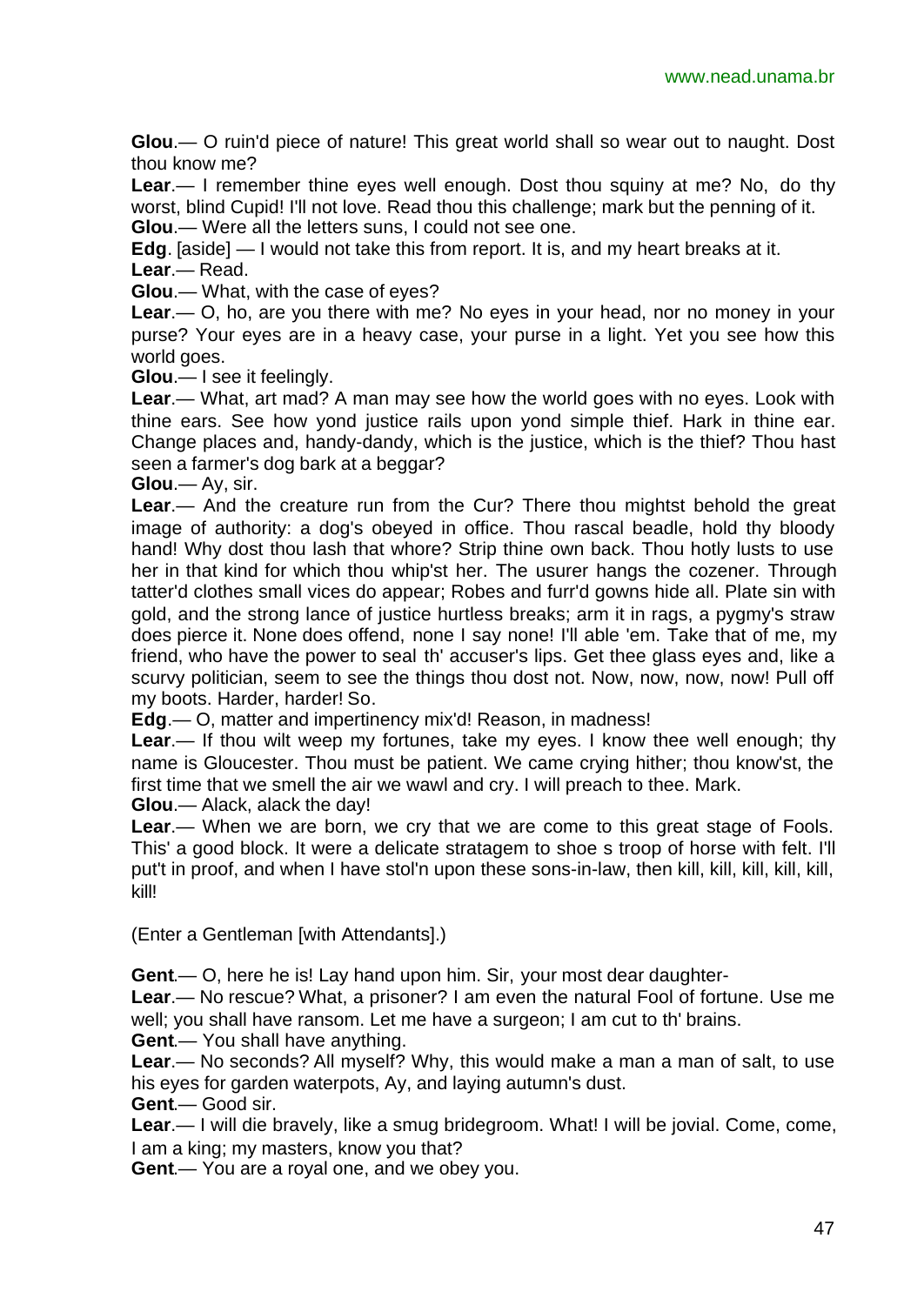**Lear**.— Then there's life in't. Nay, an you get it, you shall get it by running. Sa, sa, sa, sa!

(Exit running. [Attendants follow.])

**Gent**.— A sight most pitiful in the meanest wretch, past speaking of in a king! Thou hast one daughter who redeems nature from the general Curse which twain have brought her to.

**Edg**.— Hail, Gentle sir.

**Gent**.— Sir, speed you. What's your will?

**Edg**.— Do you hear aught, sir, of a battle toward?

**Gent**.— Most sure and vulgar. Every one hears that which can distinguish sound.

**Edg**.— But, by your favour, how near's the other army?

**Gent**.— Near and on speedy foot. The main descry stands on the hourly thought.

**Edg**.— I thank you sir. That's all.

**Gent**.— Though that the Queen on special cause is here, her army is mov'd on.

**Edg**.— I thank you, sir

(Exit [Gentleman].)

**Glou**.— You ever-Gentle gods, take my breath from me; let not my worser spirit tempt me again to die before you please!

**Edg**.— Well pray you, father.

**Glou**.— Now, good sir, what are you?

**Edg**.— A most poor man, made tame to fortune's blows, who, by the art of known and feeling sorrows, am pregnant to good pity. Give me your hand; I'll lead you to some biding.

**Glou**.— Hearty thanks. The bounty and the benison of heaven to boot, and boot!

(Enter [Oswald the] Steward.)

**Osw**.— A proclaim'd prize! Most happy! That eyeless head of thine was first fram'd flesh to raise my fortunes. Thou old unhappy traitor, Briefly thyself remember. The sword is out that must destroy thee.

**Glou**.— Now let thy friendly hand put strength enough to't. [Edgar interposes.]

**Osw**.— Wherefore, bold peasant, Dar'st thou support a publish'd traitor? Hence! Lest that th' infection of his fortune take like hold on thee. Let go his arm.

**Edg**.— Chill not let go, zir, without vurther 'cagion.

**Osw**.— Let go, slave, or thou diest!

**Edg**.— Good Gentleman, go your gait, and let poor voke pass. An chud ha' bin zwagger'd out of my life, 'twould not ha' bin zo long as 'tis by a vortnight. Nay, come not near th' old man. Keep out, che vore ye, or Ise try whether your costard or my ballow be the harder. Chill be plain with you.

**Osw**.— Out, dunghill! They fight.

**Edg**.— Chill pick your teeth, zir. Come! No matter vor your foins. [Oswald falls.]

**Osw**.— Slave, thou hast slain me. Villain, take my purse. If ever thou wilt thrive, bury my body, and give the letters which thou find'st about me to Edmund Earl of Gloucester. Seek him out upon the British party. O, untimely death! Death! He dies.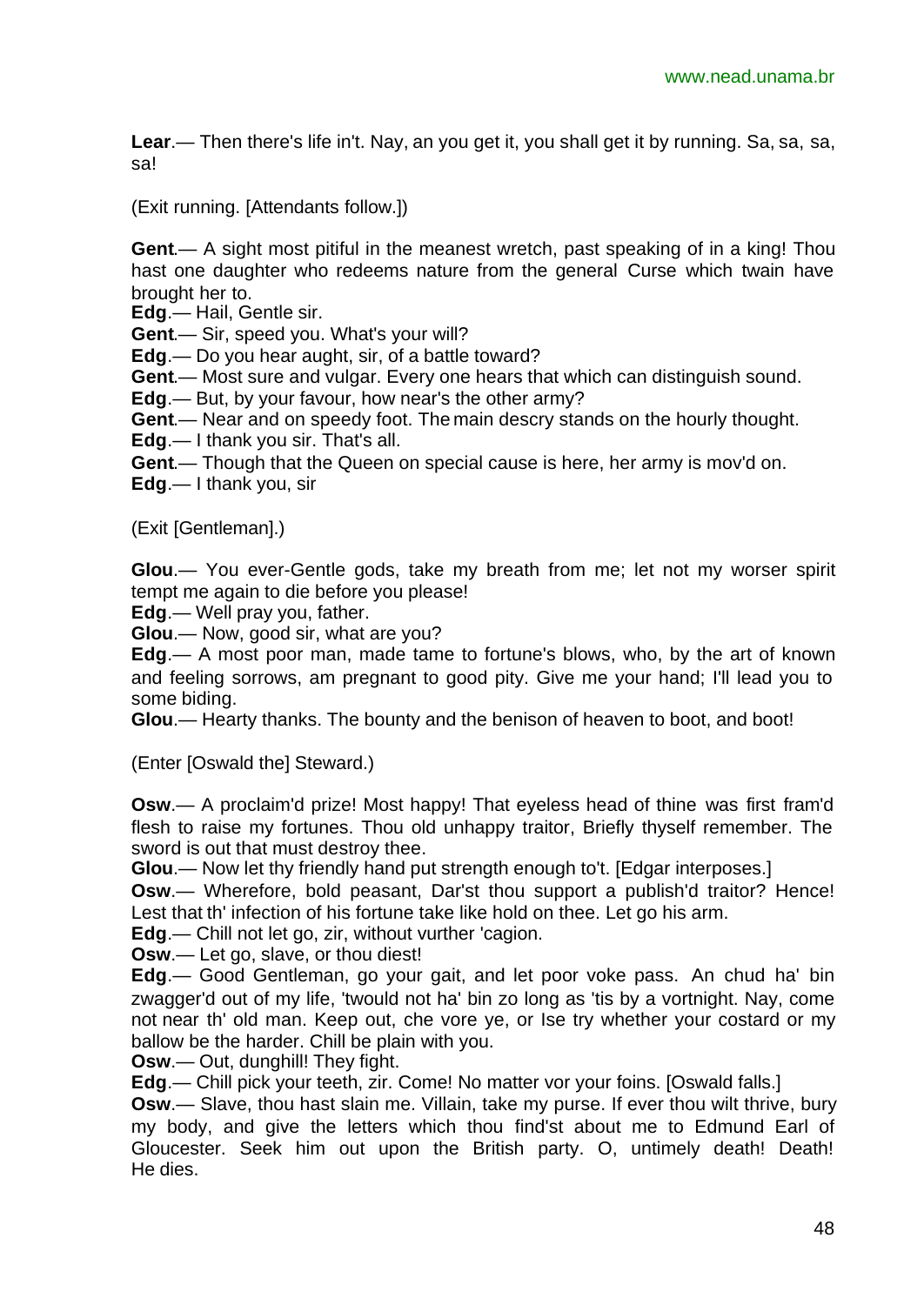**Edg**.— I know thee well. A serviceable villain, as duteous to the vices of thy mistress as badness would desire.

**Glou**.— What, is he dead?

**Edg**.— Sit you down, father; rest you. Let's see his pockets; these letters that he speaks of May be my friends. He's dead. I am only sorry he had no other deathsman. Let us see. Leave, Gentle wax; and, manners, blame us not. to know our enemies' minds, we'ld rip their hearts; their papers, is more lawful. Reads the letter. 'Let our reciprocal vows be rememb'red. You have many opportunities to cut him off. If your will want not, time and place will be fruitfully offer'd. There is nothing done, if he return the conqueror. Then am I the prisoner, and his bed my jail; from the loathed warmth whereof deliver me, and supply the place for your labour. 'Your (wife, so I would say) affectionate servant, 'Goneril.' O indistinguish'd space of woman's will! a plot upon her virtuous husband's life, and the exchange my brother! Here in the sands thee I'll rake up, the post unsanctified of murtherous lechers; and in the mature time with this ungracious paper strike the sight of the death-practis'd Duke, For him 'tis well that of thy death and business I can tell.

**Glou**.— The King is mad. How stiff is my vile sense, that I stand up, and have ingenious feeling of my huge sorrows! Better I were distract. So should my thoughts be sever'd from my griefs, and woes by wrong imaginations lose the knowledge of themselves. A drum afar off.

**Edg**.— Give me your hand. Far off methinks I hear the beaten drum. Come, father, I'll bestow you with a friend.

(Exeunt.)

Scene VII. A tent in the French camp.

(Enter Cordelia, Kent, Doctor, and Gentleman.)

**Cor**.— O thou good Kent, how shall I live and work to match thy goodness? My life will be too short and every measure fail me.

**Kent**.— To be acknowledg'd, madam, is o'erpaid. All my reports go with the modest truth; nor more nor clipp'd, but so.

**Cor**.— Be better suited. These weeds are memories of those worser hours. I prithee put them off.

**Kent**.— Pardon, dear madam. Yet to be known shortens my made intent. My boon I make it that you know me not Till time and I think meet.

**Cor**.— Then be't so, my good lord. [To the Doctor] How, does the King?

**Doct**.— Madam, sleeps still.

**Cor**.— O you kind gods, Cure this great breach in his abused nature! Th' untun'd and jarring senses, O, wind up of this child-changed father!

**Doct**.— So please your Majesty that we may wake the King? He hath slept long.

**Cor**.— Be govern'd by your knowledge, and proceed I' th' sway of your own will. Is he array'd?

(Enter Lear in a chair carried by Servants.)

**Gent**.— Ay, madam. In the heaviness of sleep we put fresh garments on him.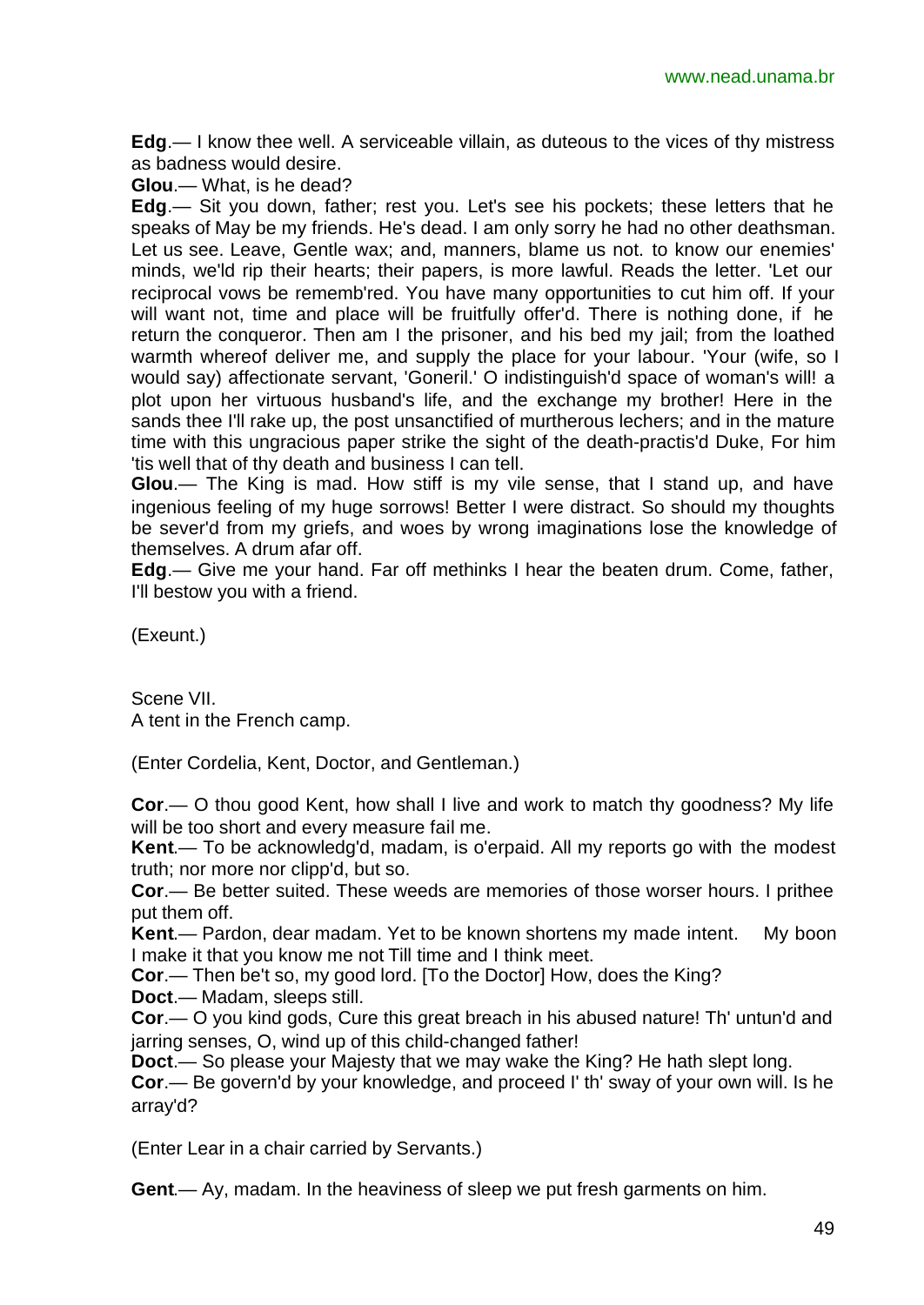**Doct**.— Be by, good madam, when we do awake him. I doubt not of his temperance. **Cor**.— Very well. Music.

**Doct**.— Please you draw near. Louder the music there!

**Cor**.— O my dear father, restoration hang thy medicine on my lips, and let this kiss repair those violent harms that my two sisters have in thy reverence made!

**Kent**.— Kind and dear princess!

**Cor**.— Had you not been their father, these white flakes had challeng'd pity of them. Was this a face to be oppos'd against the warring winds? To stand against the deep dread-bolted thunder? In the most terrible and nimble stroke of quick cross lightning? to watch poor perdu! With this thin helm? Mine enemy's dog, though he had bit me, should have stood that night against my fire; and wast thou fain, poor father, to hovel thee with swine and rogues forlorn, In short and musty straw? Alack, alack! 'Tis wonder that thy life and wits at once had not concluded all. He wakes. Speak to him. **Doct**.— Madam, do you; 'tis fittest.

**Cor**.— How does my royal lord? How fares your Majesty?

**Lear**.— You do me wrong to take me out o' th' grave. Thou art a soul in bliss; but I am bound upon a wheel of fire, that mine own tears do scald like molten lead.

**Cor**.— Sir, do you know me?

**Lear**.— You are a spirit, I know. When did you die?

**Cor**.— Still, still, far wide!

**Doct**.— He's scarce awake. Let him alone awhile.

**Lear**.— Where have I been? Where am I? Fair daylight, I am mightily abus'd. I should e'en die with pity, to see another thus. I know not what to say. I will not swear these are my hands. Let's see. I feel this pin prick. Would I were assur'd of my condition!

**Cor**.— O, look upon me, sir, and hold your hands in benediction o'er me. No, sir, you must not kneel.

**Lear**.— Pray, do not mock me. I am a very Foolish fond old man, Fourscore and upward, not an hour more nor less; and, to deal plainly, I fear I am not in my perfect mind. Methinks I should know you, and know this man; Yet I am doubtful; for I am mainly ignorant what place this is; and all the skill I have remembers not these garments; nor I know not where I did lodge last night. Do not laugh at me; for (as I am a man) I think this lady to be my child Cordelia.

**Cor**.— And so I am! I am!

**Lear**.— Be your tears wet? Yes, faith. I pray weep not. If you have poison for me, I will drink it. I know you do not love me; for your sisters have, as I do remember, done me wrong. You have some cause, they have not.

**Cor**.— No cause, no cause.

**Lear**.— Am I in France?

**Kent**.— In your own kingdom, sir.

**Lear**.— Do not abuse me.

**Doct**.— Be comforted, good madam. The great rage you see is kill'd in him; and yet it is danger to make him even o'er the time he has lost. Desire him to go in. Trouble him no more Till further settling.

**Cor**.— Will't please your Highness walk?

**Lear**.— You must bear with me. Pray you now, forget and forgive. I am old and Foolish.

(Exeunt. Manent Kent and Gentleman.)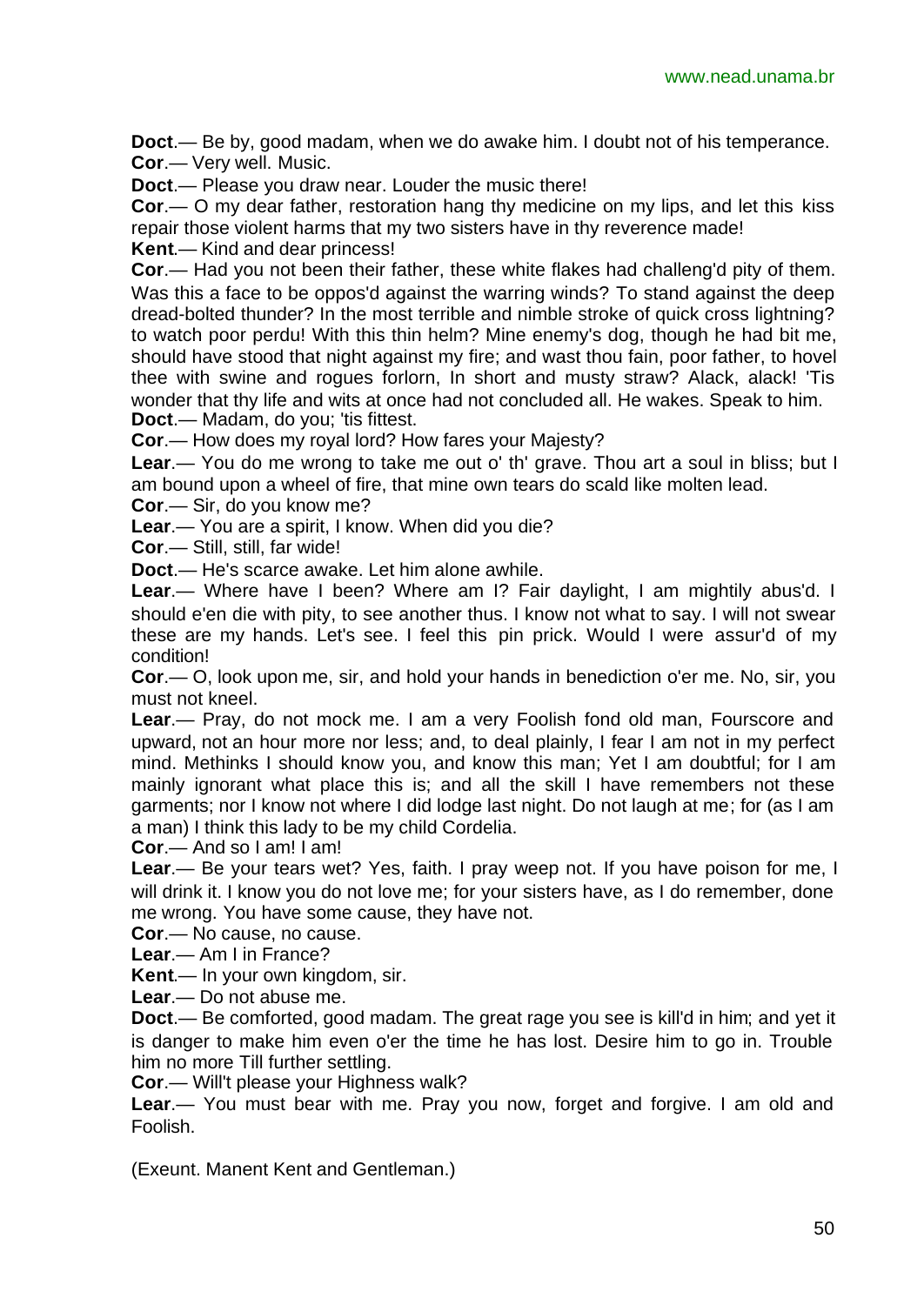**Gent**.— Holds it true, sir, that the Duke of Cornwall was so slain?

**Kent**.— Most certain, sir.

**Gent**.— Who is conductor of his people?

**Kent**.— As 'tis said, the bastard son of Gloucester.

**Gent**.— They say Edgar, his banish'd son, is with the Earl of Kent in Germany.

**Kent**.— Report is changeable. 'Tis time to look about; the powers of the kingdom approach apace.

**Gent**.— The arbitrement is like to be bloody. Fare you well, sir.

[Exit.]

**Kent**.— My point and period will be throughly wrought, or well or ill, as this day's battle's fought.

(Exit.)

ACT V. Scene I. The British camp near Dover.

(Enter, with Drum and Colours, Edmund, Regan, Gentleman, and Soldiers.)

**Edm**.— Know of the Duke if his last purpose hold, or whether since he is advis'd by aught to change the course. He's full of alteration and self-reproving. Bring his constant pleasure.

[Exit an Officer.]

- **Reg**.— Our sister's man is certainly miscarried.
- **Edm**.— Tis to be doubted, madam.
- **Reg**.— Now, sweet lord, you know the goodness I intend upon you. Tell me but truly but then speak the truth. Do you not love my sister?

**Edm**.— In honour'd love.

**Reg**.— But have you never found my brother's way to the forfended place?

**Edm**.— That thought abuses you.

**Reg**.— I am doubtful that you have been conjunct and bosom'd with her, as far as we call hers.

**Edm**.— No, by mine honour, madam.

**Reg**.— I never shall endure her. Dear my lord, be not familiar with her.

**Edm**.— Fear me not. She and the Duke her husband!

(Enter, with Drum and Colours, Albany, Goneril, Soldiers.)

**Gon**. [aside] — I had rather lose the battle than that sister should loosen him and me. **Alb**.— Our very loving sister, well bemet. Sir, this I hear: the King is come to his daughter, with others whom the rigour of our state Forc'd to cry out. Where I could not be honest, I never yet was valiant. For this business, It toucheth us as France invades our land, not bolds the King, with others whom, I fear, most just and heavy causes make oppose.

**Edm**.— Sir, you speak nobly.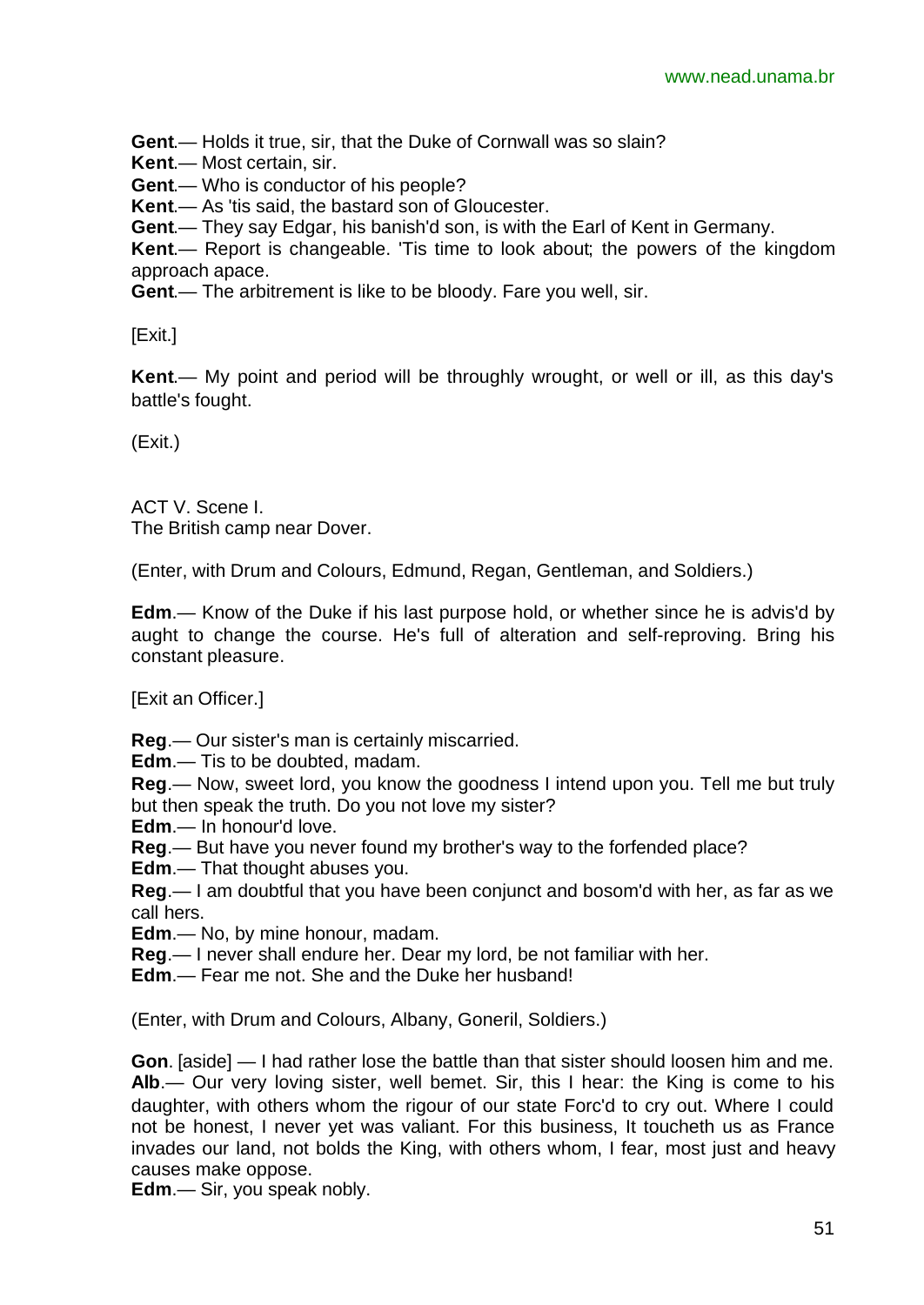**Reg**.— Why is this reason'd?

**Gon**.— Combine together 'gainst the enemy; for these domestic and particular broils are not the question here.

**Alb**.— Let's then determine with th' ancient of war on our proceeding.

**Edm**.— I shall attend you presently at your tent.

**Reg**.— Sister, you'll go with us?

**Gon**.— No.

**Reg**.— 'Tis most convenient. Pray you go with us.

**Gon**. [aside] — O, ho, I know the riddle. I will go.

[As they are going out,] enter Edgar [disguised].

**Edg**.— If e'er your Grace had speech with man so poor, hear me one word. **Alb**.— I'll overtake you. Speak.

(Exeunt [all but Albany and Edgar].)

**Edg**.— Before you fight the battle, ope this letter. If you have victory, let the trumpet sound for him that brought it. Wretched though I seem, I can produce a champion that will prove what is avouched there. If you miscarry, your business of the world hath so an end, and machination ceases. Fortune love you!

**Alb**.— Stay till I have read the letter.

**Edg**.— I was forbid it. When time shall serve, let but the herald cry, and I'll appear again.

**Alb**.— Why, fare thee well. I will o'erlook thy paper.

(Exit [Edgar].) (Enter Edmund.)

**Edm**.— The enemy 's in view; draw up your powers. Here is the guess of their true strength and forces by diliGent discovery; but your haste Is now urg'd on you. **Alb**.— We will greet the time.

(Exit.)

**Edm**.— To both these sisters have I sworn my love; each jealous of the other, as the stung are of the adder. Which of them shall I take? Both? one? or neither? Neither can be enjoy'd, If both remain alive. To take the widow exasperates, makes mad her sister Goneril; and hardly shall I carry out my side, her husband being alive. Now then, we'll use his countenance for the battle, which being done, let her who would be rid of him devise his speedy taking off. As for the mercy which he intends to Lear and to Cordelia. The battle done, and they within our power, shall never see his pardon; for my state stands on me to defend, not to debate.

(Exit.)

Scene II. A field between the two camps.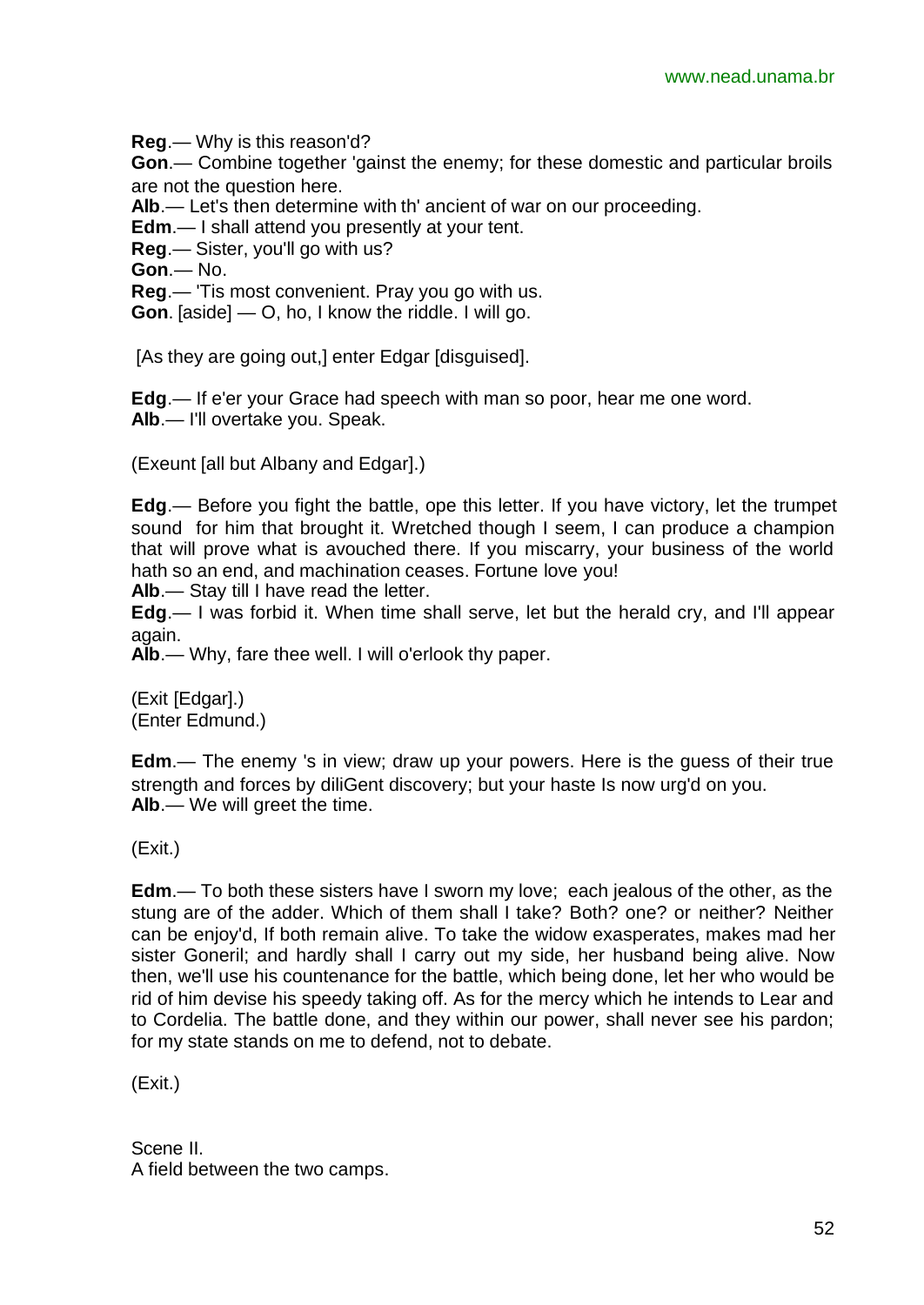(Alarum within. Enter, with Drum and Colours, the Powers of France over the stage, Cordelia with her Father in her hand, and exeunt.)

(Enter Edgar and Gloucester.)

**Edg**.— Here, father, take the shadow of this tree for your good host. Pray that the right may thrive. If ever I return to you again, I'll bring you comfort. **Glou**.— Grace go with you, sir!

(Exit [Edgar].) (Alarum and retreat within. Enter Edgar,)

**Edg**.— Away, old man! give me thy hand! Away! King Lear hath lost, he and his daughter ta'en. Give me thy hand! Come on!

**Glou**.— No further, sir. A man may rot even here.

**Edg**.— What, in ill thoughts again? Men must endure their going hence, even as their coming hither; ripeness is all. Come on.

**Glou**.— And that's true too.

(Exeunt.)

Scene III. The British camp, near Dover.

(Enter, in conquest, with Drum and Colours, Edmund; Lear and Cordelia as prisoners; Soldiers, Captain.)

**Edm**.— Some officers take them away. Good guard Until their greater pleasures first be known that are to censure them.

**Cor**.— We are not the first who with best meaning have incurr'd the worst. For thee, oppressed king, am I cast down; myself could else outfrown false Fortune's frown. Shall we not see these daughters and these sisters?

**Lear.**— No, no, no, no! Come, let's away to prison. We two alone will sing like birds i' th' cage. When thou dost ask me blessing, I'll kneel down and ask of thee forgiveness. So we'll live, and pray, and sing, and tell old tales, and laugh at gilded butterflies, and hear poor rogues talk of court news; and we'll talk with them to. Who loses and who wins; who's in, who's out. And take upon 's the mystery of things, as if we were God's spies; and we'll wear out, In a wall'd prison, packs and sects of great ones that ebb and flow by th' moon.

**Edm**.— Take them away.

**Lear**.— Upon such sacrifices, my Cordelia, the gods themselves throw incense. Have I caught thee? He that parts us shall bring a brand from heaven and fire us hence like foxes. Wipe thine eyes. The goodyears shall devour 'em, flesh and fell, ere they shall make us weep! We'll see 'em starv'd first. Come.

(Exeunt [Lear and Cordelia, guarded].)

**Edm**.— Come hither, Captain; hark. Take thou this note [gives a paper]. Go follow them to prison. One step I have advanc'd thee. If thou dost as this instructs thee,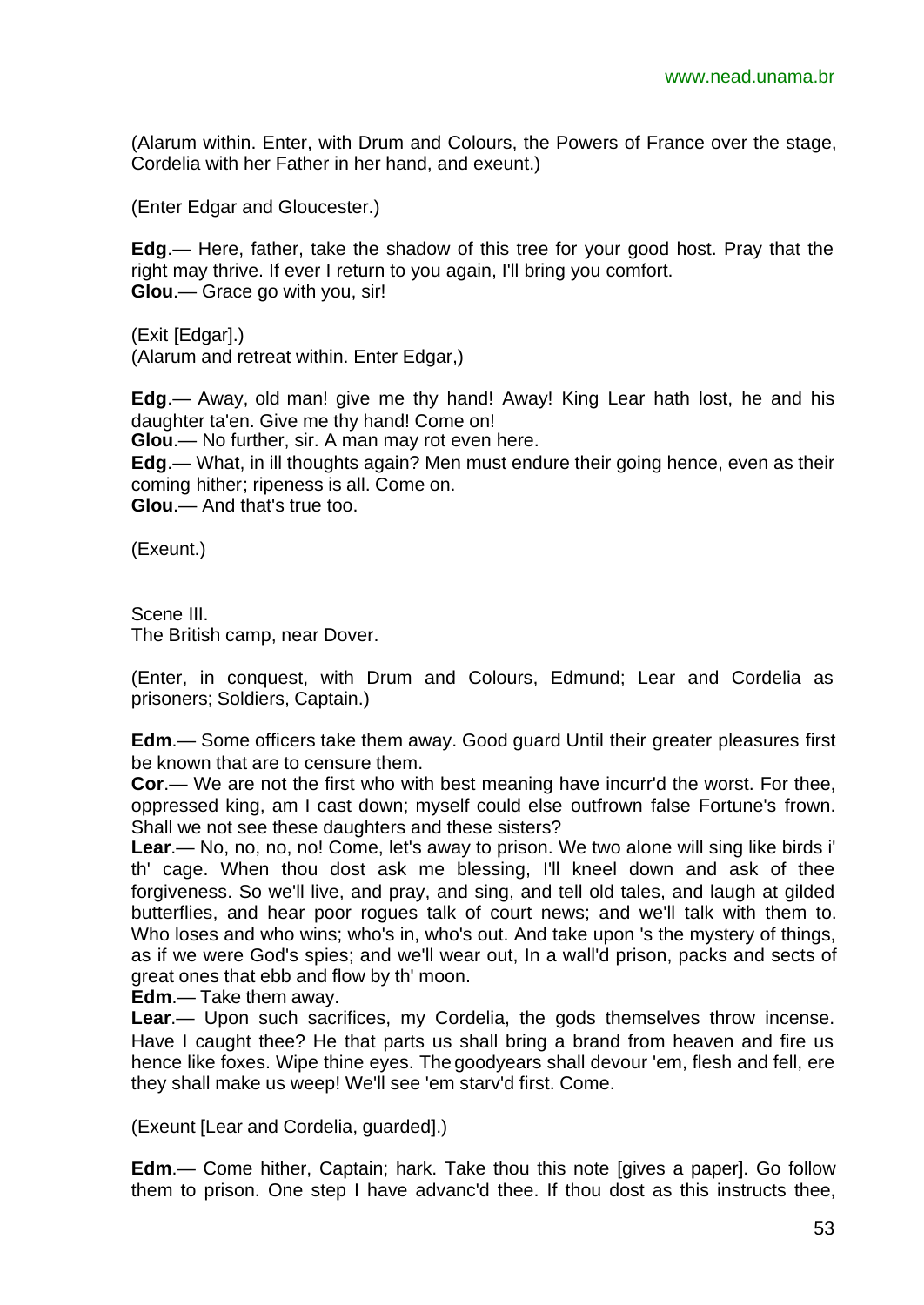thou dost make thy way to noble fortunes. Know thou this, that men are as the time is. To be tender-minded does not become a sword. Thy great employment will not bear question. Either say thou'lt do't, or thrive by other means.

**Capt**.— I'll do't, my lord.

**Edm**.— About it! and write happy when th' hast done. Mark I say, instantly; and carry it so as I have set it down.

**Capt**.— I cannot draw a cart, nor eat dried oats; If it be man's work, I'll do't.

#### (Exit.)

(Flourish. Enter Albany, Goneril, Regan, Soldiers.)

**Alb**.— Sir, you have show'd to-day your valiant strain, and fortune led you well. You have the captives who were the opposites of this day's strife. We do require them of you, so to use them as we shall find their merits and our safety May equally determine.

**Edm**.— Sir, I thought it fit to send the old and miserable King to some retention and appointed guard; whose age has charms in it, whose title more, to pluck the common bosom on his side and turn our impress'd lances in our eyes which do command them. With him I sent the Queen, my reason all the same; and they are ready Tomorrow, or at further space, t' appear where you shall hold your session. At this time e sweat and bleed: the friend hath lost his friend; and the best quarrels, in the heat, are Curs'd by those that feel their sharpness. The question of Cordelia and her father requires a fitter place.

**Alb**.— Sir, by your patience, I hold you but a subject of this war, not as a brother.

**Reg**.— That's as we list to grace him. Methinks our pleasure might have been demanded ere you had spoke so far. He led our powers, bore the commission of my place and person, the which immediacy may well stand up and call itself your brother. **Gon**.— Not so hot! In his own grace he doth exalt himself more than in your addition.

**Reg**.— In my rights by me invested, he compeers the best.

**Gon**.— That were the most if he should husband you.

**Reg**.— Jesters do oft prove prophets.

**Gon**.— Holla, holla! That eye that told you so look'd but asquint.

**Reg**.— Lady, I am not well; else I should answer from a full-flowing stomach. General, take thou my soldiers, prisoners, patrimony; dispose of them, of me; the walls are thine. Witness the world that I create thee here my lord and master.

**Gon**.— Mean you to enjoy him?

**Alb**.— The let-alone lies not in your good will.

**Edm**.— Nor in thine, lord.

**Alb**.— Half-blooded fellow, yes.

**Reg**. [to Edmund] — Let the drum strike, and prove my title thine.

**Alb**.— Stay yet; hear reason. Edmund, I arrest thee on capital treason; and, in thine attaint, this gilded serpent [points to Goneril]. For your claim, fair sister, I bar it in the interest of my wife. 'Tis she is subcontracted to this lord, and I, her husband, contradict your banes. If you will marry, make your loves to me; my lady is bespoke. **Gon**.— An interlude!

**Alb**.— Thou art arm'd, Gloucester. Let the trumpet sound. f none appear to prove upon thy person thy heinous, manifest, and many treasons, there is my pledge [throws down a glove]! I'll prove it on thy heart, ere I taste bread, thou art in nothing less than I have here proclaim'd thee.

**Reg**.— Sick, O, sick!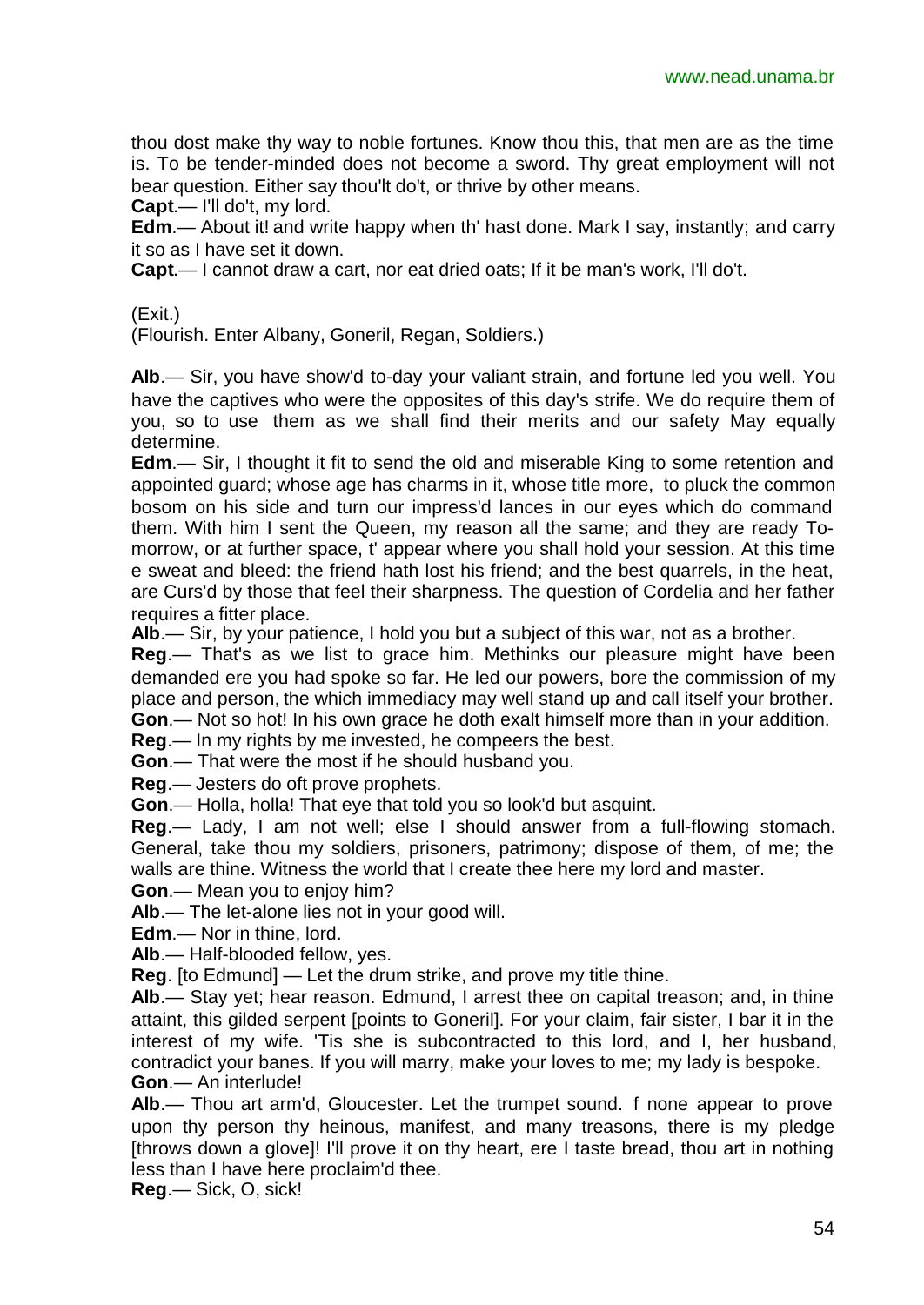**Gon**. [aside] — If not, I'll ne'er trust medicine.

**Edm**.— There's my exchange [throws down a glove]. What in the world he is that names me traitor, villain-like he lies. Call by thy trumpet. He that dares approach, on him, on you, who not? I will maintain my truth and honour firmly.

**Alb**.— A herald, ho!

**Edm**.— A herald, ho, a herald!

**Alb**.— Trust to thy single virtue; for thy soldiers, All levied in my name, have in my name Took their discharge.

**Reg**.— My sickness grows upon me.

**Alb**.— She is not well. Convey her to my tent.

[Exit Regan, led.] (Enter a Herald.)

Come hither, herald. Let the trumpet sound, and read out this.

**Capt**.— Sound, trumpet! A trumpet sounds.

**Her**. (reads) — 'If any man of quality or degree within the lists of the army will maintain upon Edmund, supposed Earl of Gloucester, that he is a manifold traitor, let him appear by the third sound of the trumpet. He is bold in his defence.'

**Edm**.— Sound! First trumpet.

**Her**.— Again! Second trumpet.

**Her**.— Again! Third trumpet. Trumpet answers within.

(Enter Edgar, armed, at the third sound, a Trumpet before him.)

**Alb**.— Ask him his purposes, why he appears upon this call o' th' trumpet.

**Her**.— What are you? Your name, your quality? And why you answer this present summons?

**Edg**.— Know my name is lost; by treason's tooth bare-gnawn and canker-bit. Yet am I noble as the adversary I come to cope.

**Alb**.— Which is that adversary?

**Edg**.— What's he that speaks for Edmund Earl of Gloucester?

**Edm**.— Himself. What say'st thou to him?

**Edg**.— Draw thy sword, that, if my speech offend a noble heart, thy arm may do thee justice. Here is mine. Behold, it is the privilege of mine honours, my oath, and my profession. I protest. Maugre thy strength, youth, place, and eminence, Despite thy victor sword and fire-new fortune, thy valour and thy heart thou art a traitor; false to thy gods, thy brother, and thy father; conspirant 'gainst this high illustrious prince; and from th' extremest upward of thy head to the descent and dust beneath thy foot, a most toad-spotted traitor. Say thou 'no,' this sword, this arm, and my best spirits are bent to prove upon thy heart, whereto I speak, thou liest.

**Edm**.— In wisdom I should ask thy name; but since thy outside looks so fair and warlike, and that thy tongue some say of breeding breathes, what safe and nicely I might well delay by rule of knighthood, I disdain and spurn. Back do I toss those treasons to thy head; with the hell-hated lie o'erwhelm thy heart; which for they yet glance by and scarcely bruise. This sword of mine shall give them instant way where they shall rest for ever. Trumpets, speak! Alarums. Fight. [Edmund falls.] **Alb**.— Save him, save him!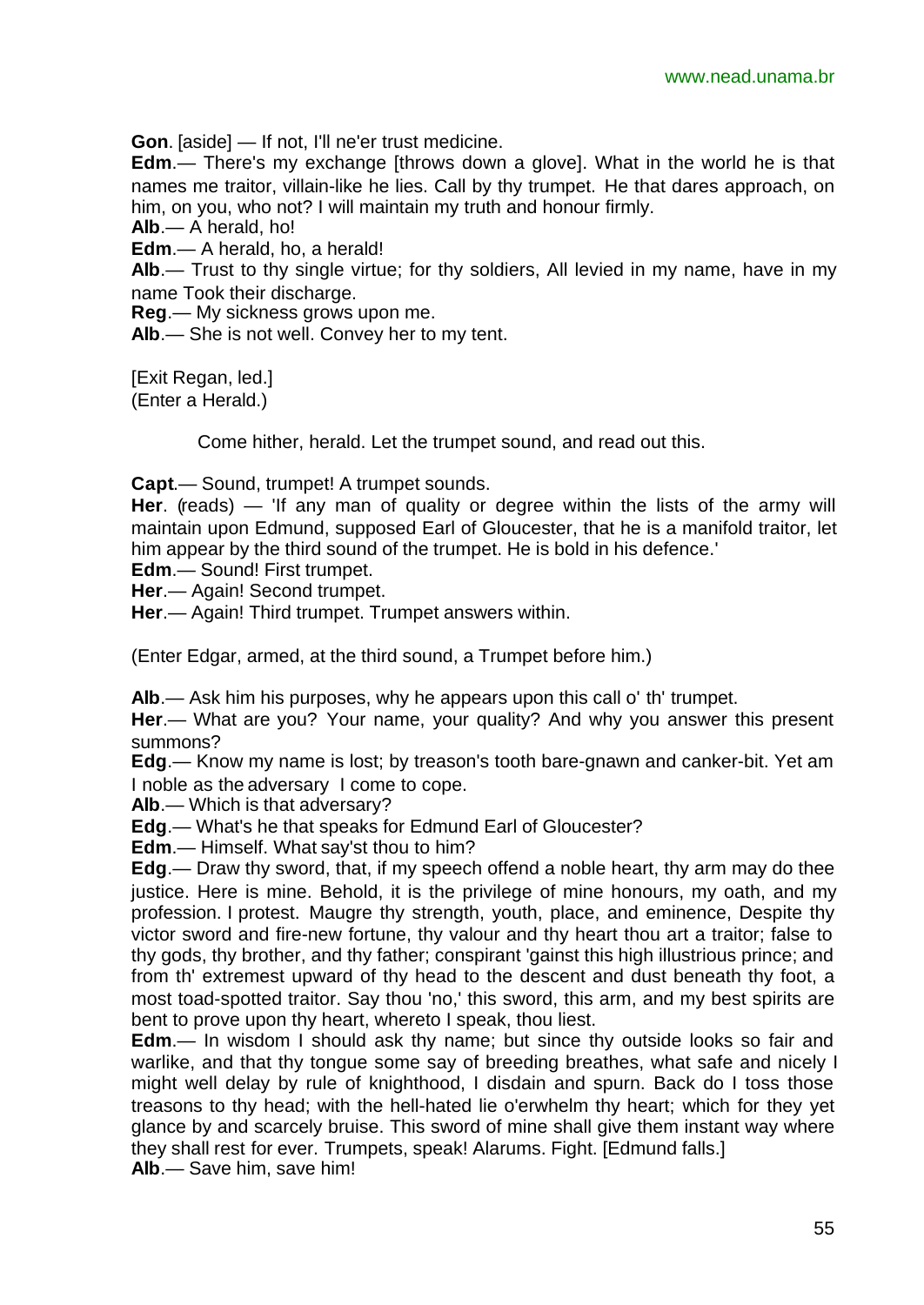**Gon**.— This is mere practice, Gloucester. By th' law of arms thou wast not bound to answer an unknown opposite. Thou art not vanquish'd, but cozen'd and beguil'd.

**Alb**.— Shut your mouth, dame, or with this paper shall I stop it. [Shows her her letter to Edmund.]— [To Edmund]. Hold, sir. [To Goneril] Thou worse than any name, read thine own evil. No tearing, lady! I perceive you know it.

**Gon**.— Say if I do— the laws are mine, not thine. Who can arraign me for't?

**Alb**.— Most monstrous! Know'st thou this paper?

**Gon**.— Ask me not what I know.

(Exit.)

**Alb**.— Go after her. She's desperate; govern her.

[Exit an Officer.]

**Edm**.— What, you have charg'd me with, that have I done, and more, much more. The time will bring it out. 'Tis past, and so am I. But what art thou that hast this fortune on me? If thou'rt noble, I do forgive thee.

**Edg**.— Let's exchange charity. I am no less in blood than thou art, Edmund; If more, the more th' hast wrong'd me. My name is Edgar and thy father's son. The gods are just, and of our pleasant vices make instruments to scourge us. The dark and vicious place where thee he got Cost him his eyes.

**Edm.**— Th' hast spoken right; 'tis true. The wheel is come full circle; I am here.

**Alb**.— Methought thy very gait did prophesy a royal nobleness. I must embrace thee. Let sorrow split my heart if ever I Did hate thee, or thy father!

**Edg**.— Worthy prince, I know't.

**Alb**.— Where have you hid yourself? How have you known the miseries of your father?

**Edg**.— By nursing them, my lord. List a brief tale; and when 'tis told, O that my heart would burst! The bloody proclamation to escape that follow'd me so near (O, our lives' sweetness! That with the pain of death would hourly die Rather than die at once!) taught me to shift Into a madman's rags, t' assume a semblance that very dogs disdain'd; and in this habit met I my father with his bleeding rings, their precious stones new lost; became his guide, Led him, begg'd for him, sav'd him from despair; never (O fault!) reveal'd myself unto him until some half hour past, when I was arm'd, Not sure, though hoping of this good success, I ask'd his blessing, and from first to last Told him my pilgrimage. But his flaw'd heart (Alack, too weak the conflict to support!) 'Twixt two extremes of passion, joy and grief, Burst smilingly.

**Edm**.— This speech of yours hath mov'd me, and shall perchance do good; but speak you on; you look as you had something more to say.

**Alb**.— If there be more, more woful, hold it in; fr I am almost ready to dissolve, hearing of this.

**Edg**.— This would have seem'd a period to such as love not sorrow; but another, to amplify too much, would make much more, and top extremity. Whilst I was big in clamour, came there a man, who, having seen me in my worst estate, shunn'd my abhorr'd society; but then, finding who 'twas that so endur'd, with his strong arms he fastened on my neck, and bellowed out as he'd burst heaven; threw him on my father; Told the most piteous tale of Lear and him that ever ear receiv'd; which in recounting his grief grew puissant, and the strings of life began to crack. Twice then the trumpets sounded, and there I left him tranc'd.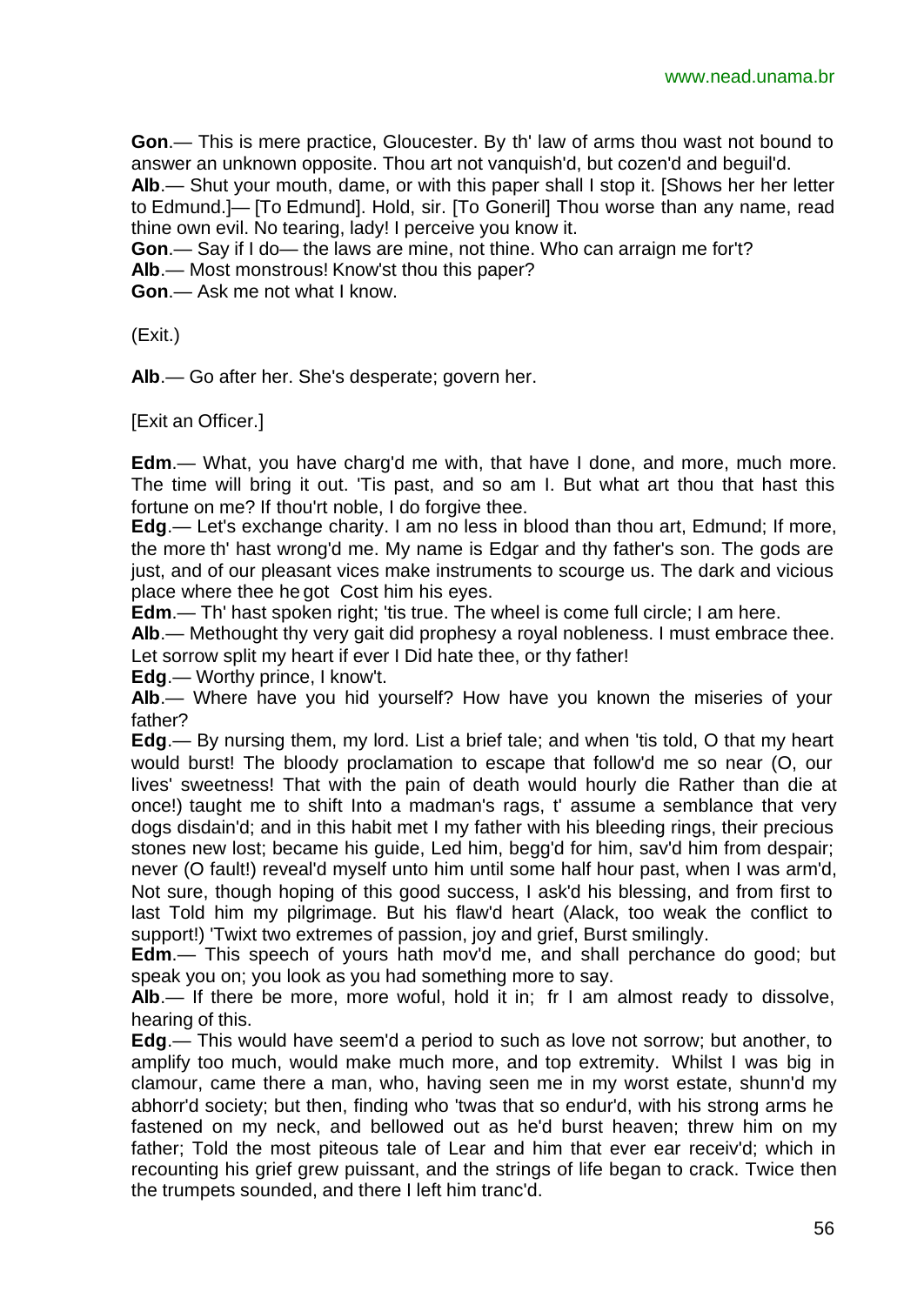**Alb**.— But who was this?

**Edg**.— Kent, sir, the banish'd Kent; who in disguise followed his enemy king and did him service Improper for a slave.

(Enter a Gentleman with a bloody knife.)

**Gent**.— Help, help! O, help!

**Edg**.— What kind of help?

**Alb**.— Speak, man.

**Edg**.— What means that bloody knife?

**Gent**.— 'Tis hot, it smokes. It came even from the heart of O! She's dead!

**Alb**.— Who dead? Speak, man.

**Gent**.— Your lady, sir, your lady! and her sister by her is poisoned; she hath confess'd it.

**Edm**.— I was contracted to them both. All three now marry in an instant.

(Enter Kent.)

**Edg**.— Here comes Kent.

**Alb**.— Produce their bodies, be they alive or dead. [Exit Gentleman.] This judgement of the heavens, that makes us tremble Touches us not with pity. O, is this he? The time will not allow the compliment that very manners urges.

**Kent**.— I am come to bid my king and master aye good night. Is he not here?

**Alb**.— Great thing of us forgot! Speak, Edmund, where's the King? and where's Cordelia? The bodies of Goneril and Regan are brought in. Seest thou this object, Kent?

**Kent**.— Alack, why thus?

**Edm**.— Yet Edmund was belov'd. The one the other poisoned for my sake, and after slew herself.

**Alb**.— Even so. Cover their faces.

**Edm**.— I pant for life. Some good I mean to do, despite of mine own nature. Quickly send (Be brief in't) to the castle; for my writ Is on the life of Lear and on Cordelia. Nay, send in time.

**Alb**.— Run, run, O, run!

**Edg**.— To who, my lord? Who has the office? Send thy token of reprieve.

**Edm**.— Well thought on. Take my sword; give it the Captain.

**Alb**.— Haste thee for thy life.

[Exit Edgar.]

**Edm**.— He hath commission from thy wife and me to hang Cordelia in the prison and to lay the blame upon her own despair that she fordid herself.

**Alb**.— The gods defend her! Bear him hence awhile. [Edmund is borne off.]

(Enter Lear, with Cordelia [dead] in his arms, [Edgar, Captain, and others following].)

**Lear**.— Howl, howl, howl, howl! O, you are men of stone. Had I your tongues and eyes, I'ld use them so that heaven's vault should crack. She's gone for ever! I know when one is dead, and when one lives. She's dead as earth. Lend me a looking glass. If that her breath will mist or stain the stone, why, then she lives.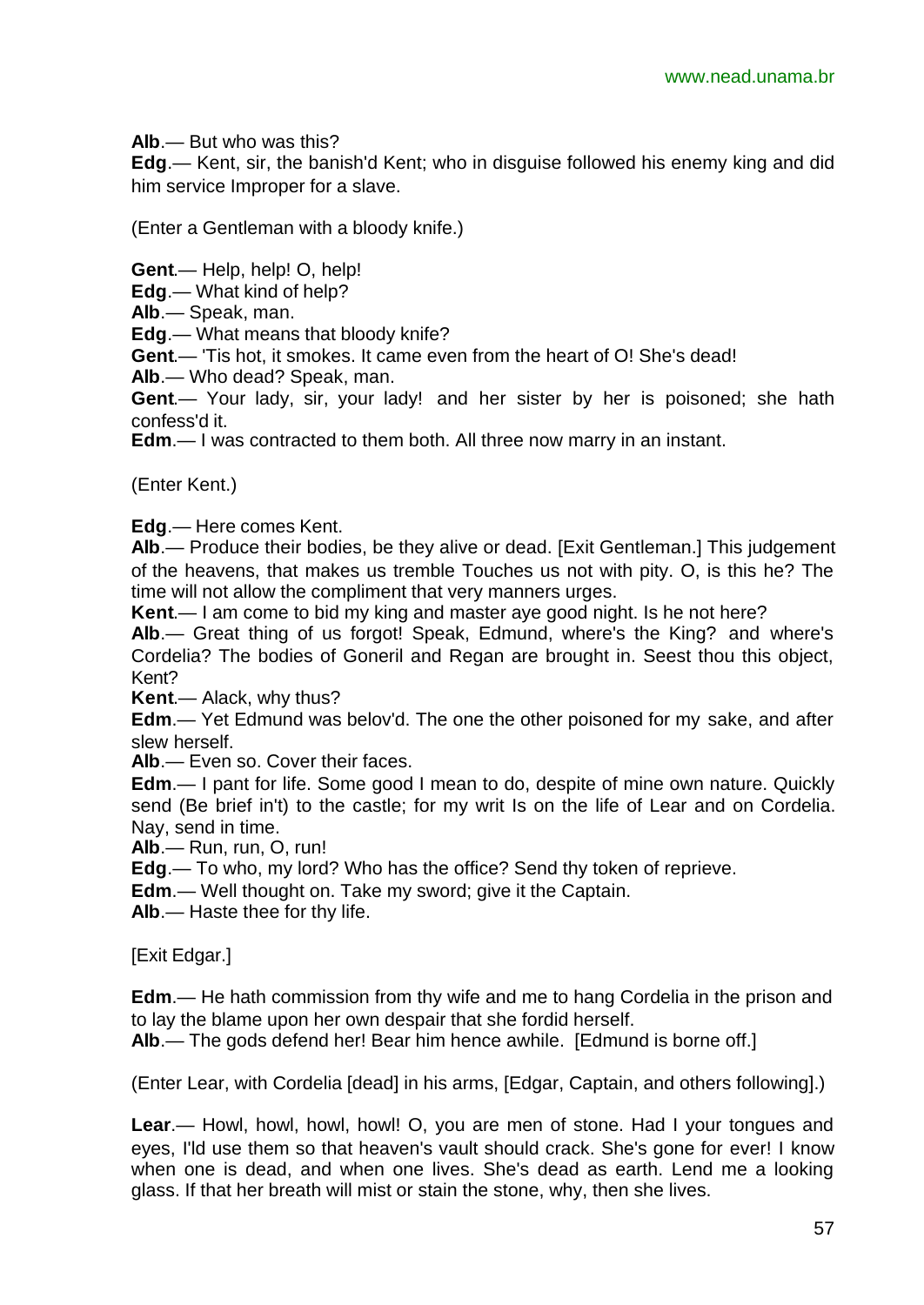**Kent**.— Is this the promis'd end?

**Edg**.— Or image of that horror?

**Alb** —. Fall and cease!

**Lear.**— This feather stirs; she lives! If it be so, It is a chance which does redeem all sorrows that ever I have felt.

**Kent**.— O my good master!

**Lear**.— Prithee away!

**Edg**.— 'Tis noble Kent, your friend.

**Lear**.— A plague upon you, murderers, traitors all! I might have sav'd her; now she's gone for ever! Cordelia, Cordelia! stay a little. Ha! What is't thou say'st, Her voice was ever soft, Gentle, and low— an excellent thing in woman. I kill'd the slave that was ahanging thee.

**Capt**.— 'Tis true, my lords, he did.

**Lear**.— Did I not, fellow? I have seen the day, with my good biting falchion I would have made them skip. I am old now, and these same crosses spoil me. Who are you? Mine eyes are not o' th' best. I'll tell you straight.

**Kent**.— If fortune brag of two she lov'd and hated, one of them we behold.

**Lear**.— This' a dull sight. Are you not Kent?

**Kent**.— The same. Your servant Kent. Where is your servant Caius?

**Lear**.— He's a good fellow, I can tell you that. He'll strike, and quickly too. He's dead and rotten.

**Kent**.— No, my good lord; I am the very man.

**Lear**.— I'll see that straight.

**Kent**.— That from your first of difference and decay have followed your sad steps.

**Lear**.— You're welcome hither.

**Kent**.— Nor no man else! All's cheerless, dark, and deadly. Your eldest daughters have fordone themselves, and desperately are dead.

**Lear**.— Ay, so I think.

**Alb**.— He knows not what he says; and vain is it that we present us to him.

**Edg**.— Very bootless.

(Enter a Captain.)

**Capt**.— Edmund is dead, my lord.

**Alb**.— That's but a trifle here. You lords and noble friends, know our intent. What comfort to this great decay may come shall be applied. For us, we will resign, during the life of this old Majesty, to him our absolute power; [to Edgar and Kent] you to your rights; with boot, and Such addition as your honours have more than merited. All friends shall taste the wages of their virtue, and all foes the cup of their deservings. O, see, see!

**Lear**.— And my poor Fool is hang'd! No, no, no life! Why should a dog, a horse, a rat, have life, and thou no breath at all? Thou'lt come no more, never, never, never, never, never! Pray you undo this button. Thank you, sir. Do you see this? Look on her! look! her lips! Look there, look there! He dies.

**Edg**.— He faints! My lord, my lord!

**Kent**.— Break, heart; I prithee break!

**Edg**.— Look up, my lord.

**Kent**.— Vex not his ghost. O, let him pass! He hates him that would upon the rack of this tough world stretch him out longer.

**Edg**.— He is gone indeed.